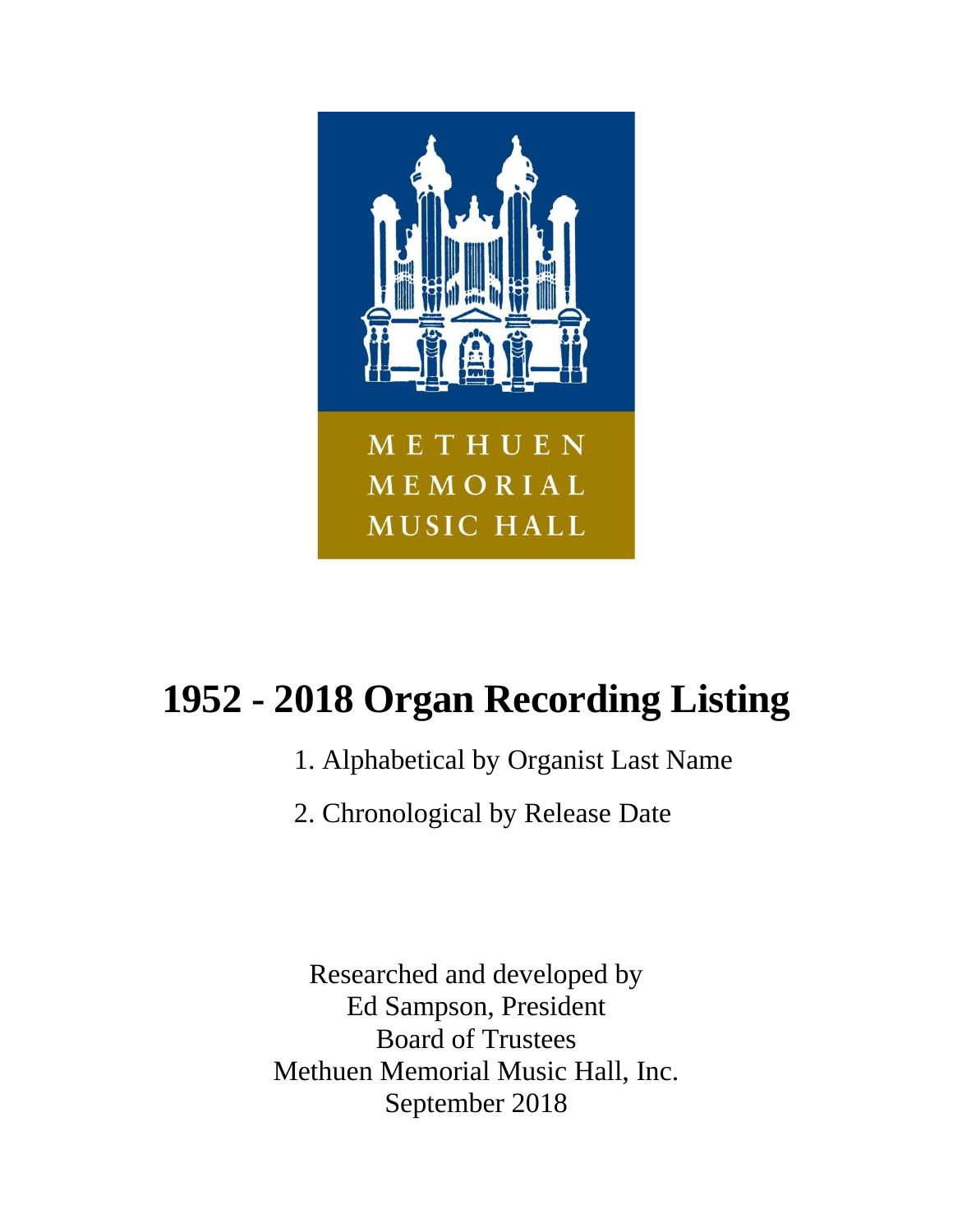| Organist                   | Year    | Format               | Label                   | Number         | Title                                |
|----------------------------|---------|----------------------|-------------------------|----------------|--------------------------------------|
| Abbott, Leo                | 1992    | Stereo Cassette      | <b>MMMH</b>             | C <sub>6</sub> | Great Organ at Methuen - 1991 Season |
| Adami, Bruce               | 1988    | Stereo Cassette MMMH |                         | C1             | Great Organ at Methuen - 1986 Season |
| Andrews, Colin             | 1995    | Stereo Cassette      | <b>MMMH</b>             | C9             | Great Organ at Methuen - 1994 Season |
| Armstrong-Ouellette, Susan | 1989    | Stereo Cassette      | <b>MMMH</b>             | C <sub>2</sub> | Great Organ at Methuen - 1987 Season |
| Armstrong-Ouellette, Susan | 1994    | -CD                  | <b>AFKA</b>             | SK-531         | A Methuen Mosaic                     |
| Armstrong-Ouellette, Susan | 1997    | Stereo Cassette      | <b>MMMH</b>             | C11            | Great Organ at Methuen - 1996 Season |
| Armstrong-Ouellette, Susan | 1998 CD |                      | <b>AFKA</b>             | SK-542         | Heard on High                        |
| August, Robert             | 2006 CD |                      | Sanctuary Records Group | <b>BBM1102</b> | Rorem: Works for Choir and Organ     |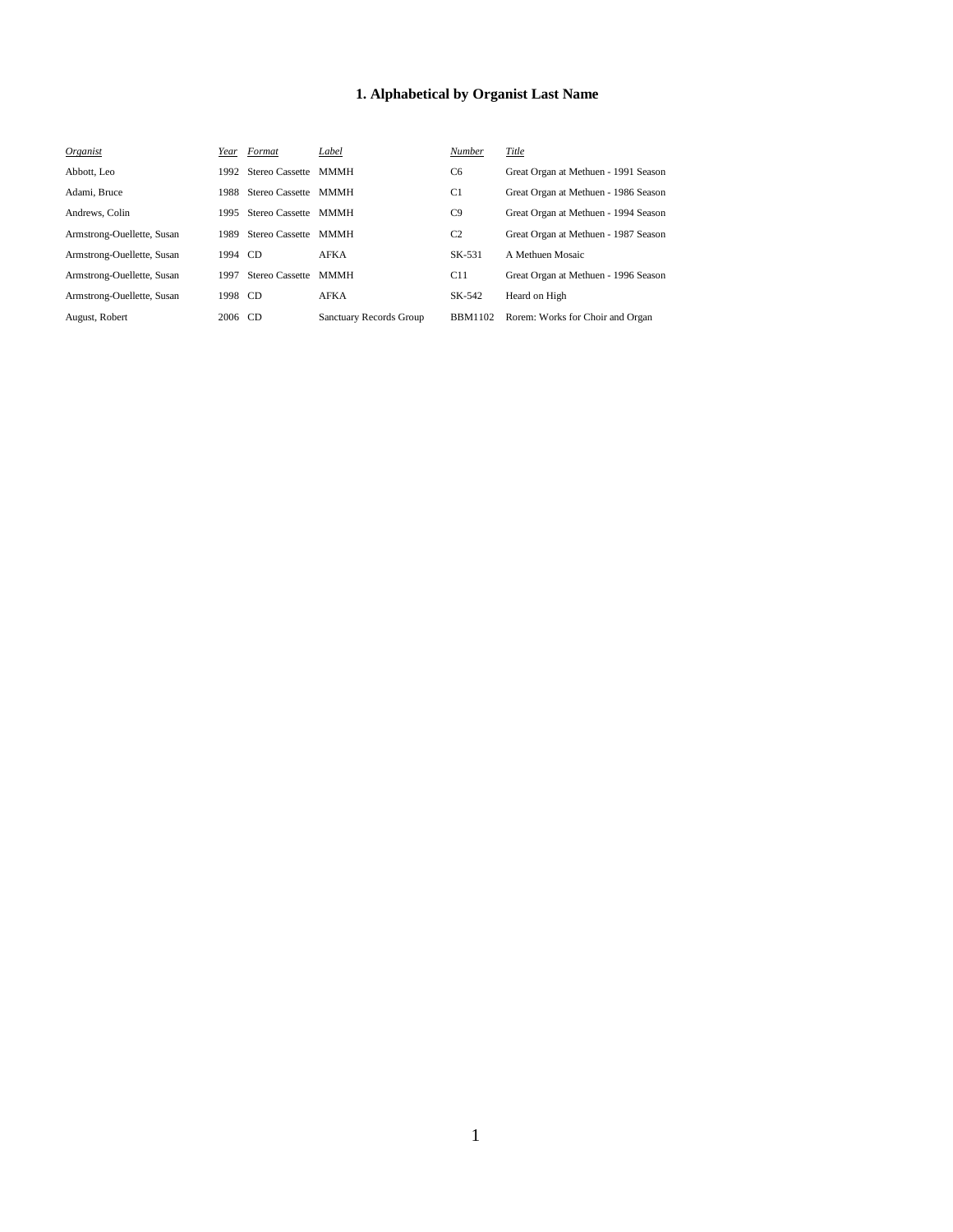| Organist          | Year    | Format               | Label        | Number         | Title                                                                |
|-------------------|---------|----------------------|--------------|----------------|----------------------------------------------------------------------|
| Biggs, E. Power   |         | 1954 Mono LP         | Columbia     | ML 4820        | Julius Reubke and Franz Liszt                                        |
| Biggs, E. Power   |         | 1976 Stereo LP       | Columbia     | M34129         | Stars and Stripes Forever / Two Centuries of Heroic Music in America |
| Bish, Diane       |         | 2010 DVD             | Joy of Music | 2915           | Sights and Sounds on the St. Lawrence Seaway                         |
| Bish, Diane       |         | 2010 DVD             | Joy of Music | 3020           | <b>Musical Visit to Boston</b>                                       |
| Bitgood, Roberta  | 1988    | Stereo Cassette MMMH |              | C <sub>1</sub> | Great Organ at Methuen - 1986 Season                                 |
| Bozeman, George   | 2004 CD |                      | AFKA         | SK-442         | Permutations of Pot Roast                                            |
| Brown, Allen G.   | 1988    | Stereo Cassette MMMH |              | C <sub>1</sub> | Great Organ at Methuen - 1986 Season                                 |
| Brown, Kyler      | 1996    | Stereo Cassette MMMH |              | C10            | Great Organ at Methuen - 1995 Season                                 |
| Bruns, Barbara    | 1986    | Stereo LP            | AFKA         | S-4694         | <b>Great Sacred Choruses</b>                                         |
| Busby, James      | 1993    | Stereo Cassette MMMH |              | C7             | Great Organ at Methuen - 1992 Season                                 |
| Butler, George    | 1993    | Stereo Cassette MMMH |              | C7             | Great Organ at Methuen - 1992 Season                                 |
| Butler, H. Joseph | 1994    | Stereo Cassette MMMH |              | C8             | Great Organ at Methuen - 1993 Season                                 |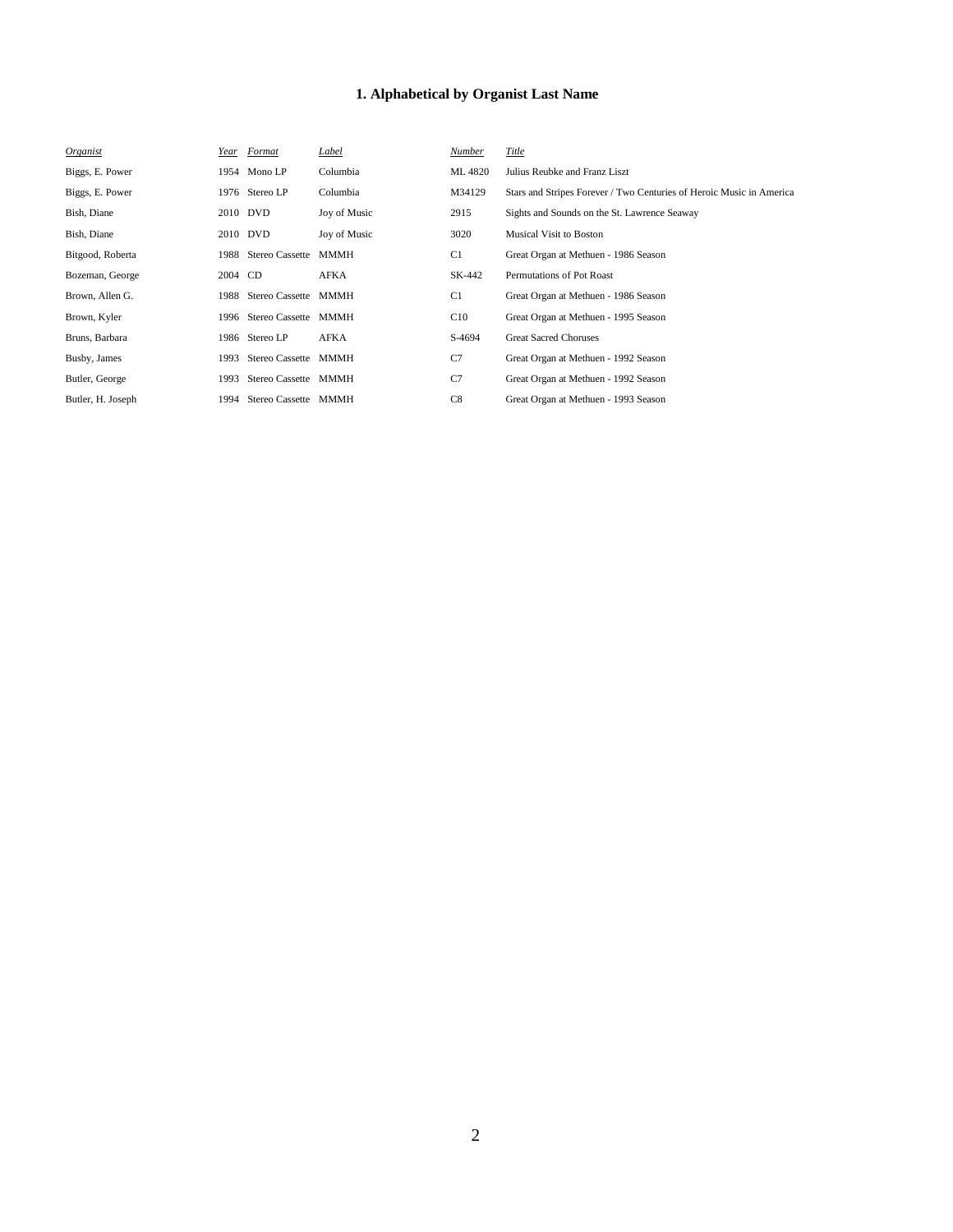| Organist           | Year    | Format               | Label                   | Number         | Title                                |
|--------------------|---------|----------------------|-------------------------|----------------|--------------------------------------|
| Callahan, Charles  | 1989.   | Stereo Cassette MMMH |                         | C <sub>2</sub> | Great Organ at Methuen - 1987 Season |
| Chalmers, David    | 2000 CD |                      | Gloriæ Dei Cantores     | 28             | Peace Be With You                    |
| Cooman, Carson     | 2006 CD |                      | Sanctuary Records Group | <b>BBM1102</b> | Rorem: Works for Choir and Organ     |
| Crozier, Catharine |         | 1956 Mono LP         | Kendall Recording Corp. | 2556           | French Organ Music II                |
| Crozier, Catharine |         | 1956 Mono LP         | Kendall Recording Corp. | 2557           | French Organ Music III               |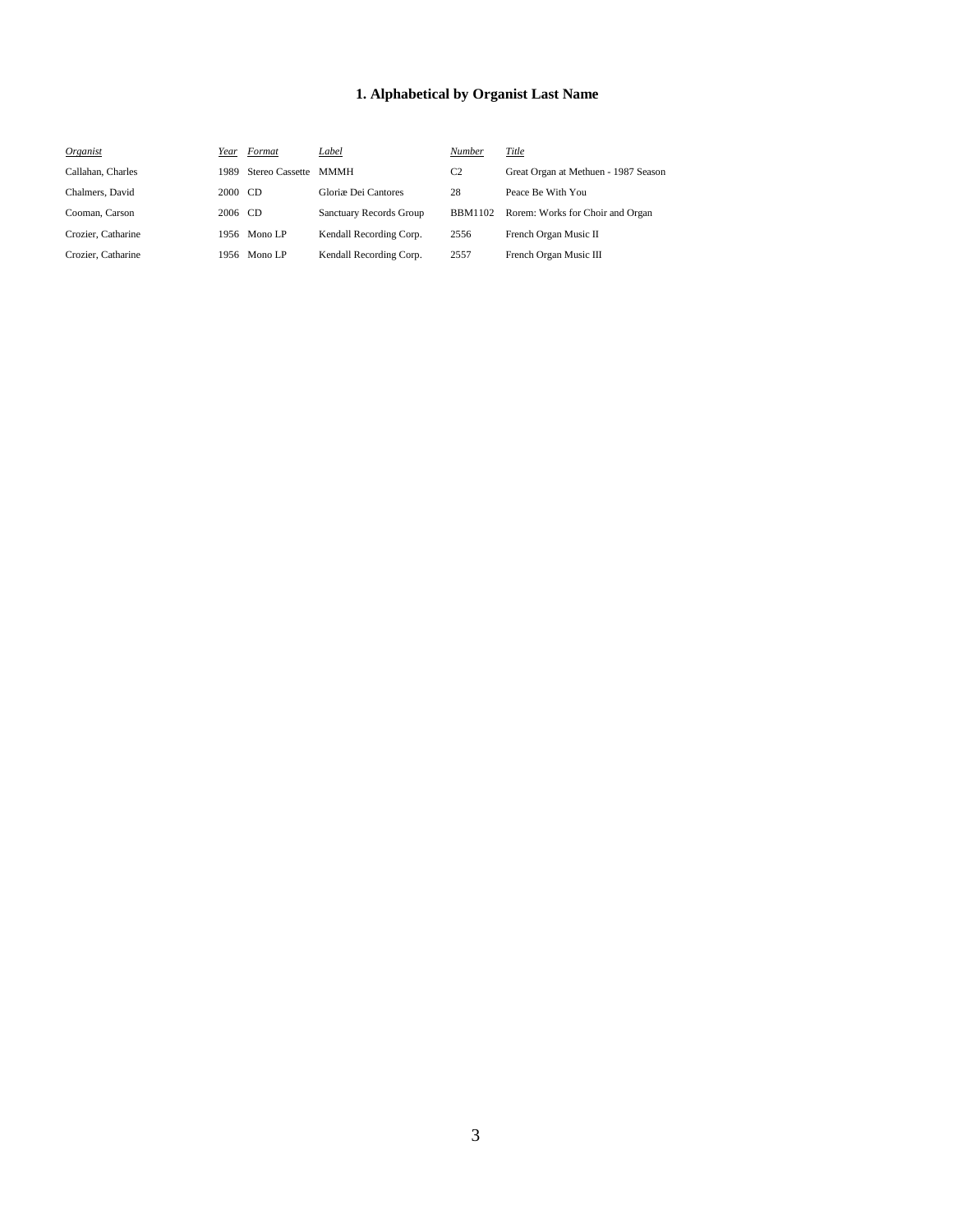| Organist          | Year    | Format                    | Label                              | <b>Number</b>  | Title                                                 |
|-------------------|---------|---------------------------|------------------------------------|----------------|-------------------------------------------------------|
| Dimmock. Jonathan | 1989    | Stereo Cassette MMMH      |                                    | C <sub>2</sub> | Great Organ at Methuen - 1987 Season                  |
| Dinda, Robin      |         | 1992 Stereo Cassette MMMH |                                    | C <sub>6</sub> | Great Organ at Methuen - 1991 Season                  |
| Dinda, Robin      | 1993    | Stereo Cassette MMMH      |                                    | C7             | Great Organ at Methuen - 1992 Season                  |
| Dirksen, Mark     |         | 1990 Stereo Cassette MMMH |                                    | C <sub>4</sub> | Great Organ at Methuen - 1989 Season                  |
| Dixon, Carol      | 1996 CD |                           | <b>ZC</b> Records                  | 7001           | Christmas in New England with The Paul Madore Chorale |
| Dudman, Michael   | 1991    | Stereo Cassette MMMH      |                                    | C <sub>5</sub> | Great Organ at Methuen - 1990 Season                  |
| Dunn. John        | 1991    | Stereo Cassette MMMH      |                                    | C <sub>5</sub> | Great Organ at Methuen - 1990 Season                  |
| Dwyer, Mark       |         | 2009 DVD                  | <b>Harvard Musical Association</b> |                | Inauguration of the Great Organ: November 2, 1863     |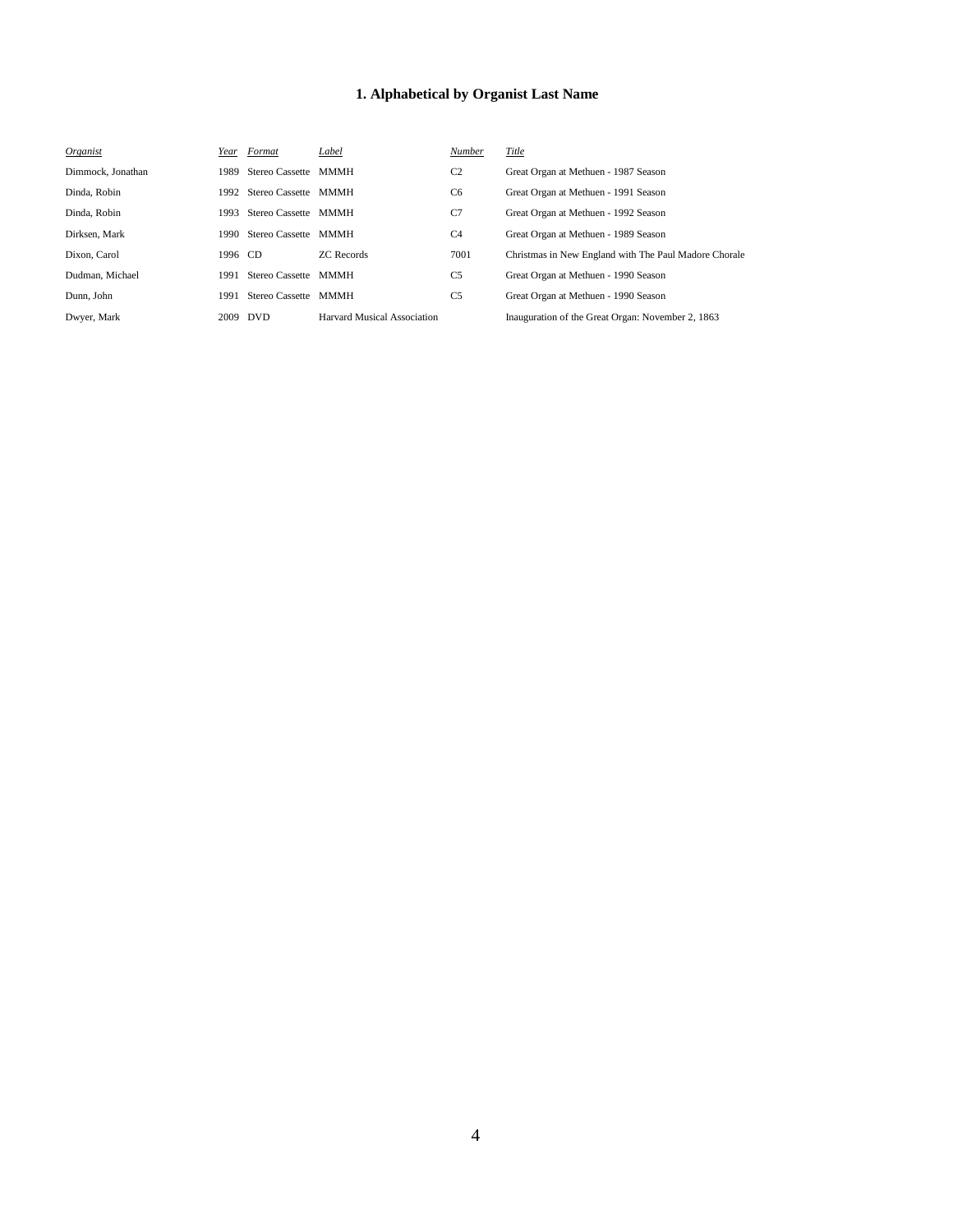| <i><u><b>Organist</b></u></i> | Year    | Format                    | <u>Label</u> | Number         | <u>Title</u>                                                                |
|-------------------------------|---------|---------------------------|--------------|----------------|-----------------------------------------------------------------------------|
| Emmert, Heidi                 |         | 1994 Stereo Cassette MMMH |              | C8             | Great Organ at Methuen - 1993 Season                                        |
| Emmert, Heidi                 | 1994 CD |                           | Motette      | 12031          | Die Grosse Walcker/Aeolian-Skinner Orgel in der Methuen Memorial Music Hall |
| Eyrich, Earl                  |         | 1989 Stereo Cassette MMMH |              | C <sub>3</sub> | Great Organ at Methuen - 1988 Season                                        |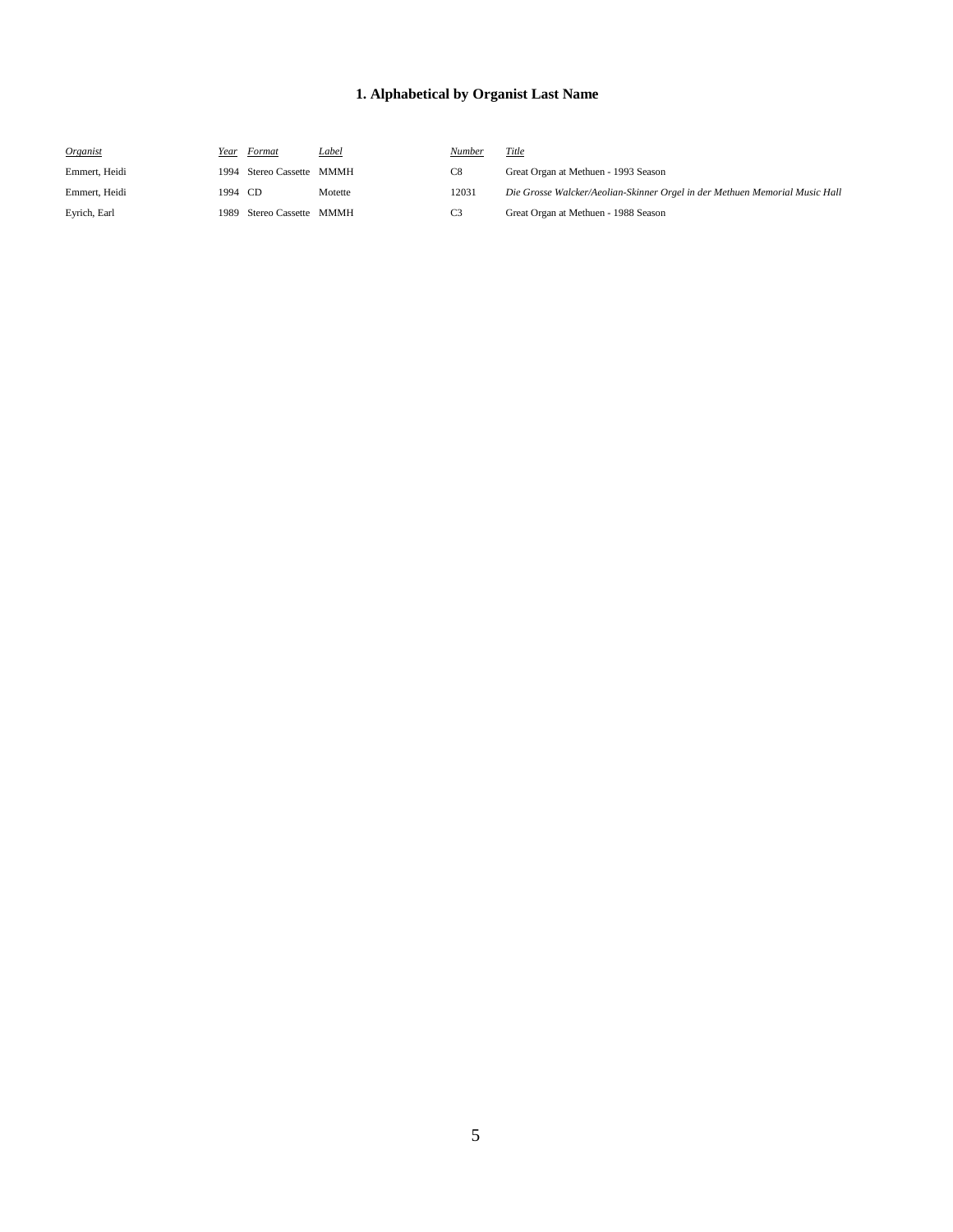| Organist         | Year    | Format                    | Label | Number         | Title                                |
|------------------|---------|---------------------------|-------|----------------|--------------------------------------|
| Faxon, George    |         | 1988 Stereo Cassette MMMH |       | C1             | Great Organ at Methuen - 1986 Season |
| Finney, John     | 2005 CD |                           | Avie  | 2078           | All is Bright                        |
| Fletcher, Andrew |         | 1992 Stereo Cassette MMMH |       | C <sub>6</sub> | Great Organ at Methuen - 1991 Season |
| Fletcher, Andrew | 1997    | Stereo Cassette MMMH      |       | C11            | Great Organ at Methuen - 1996 Season |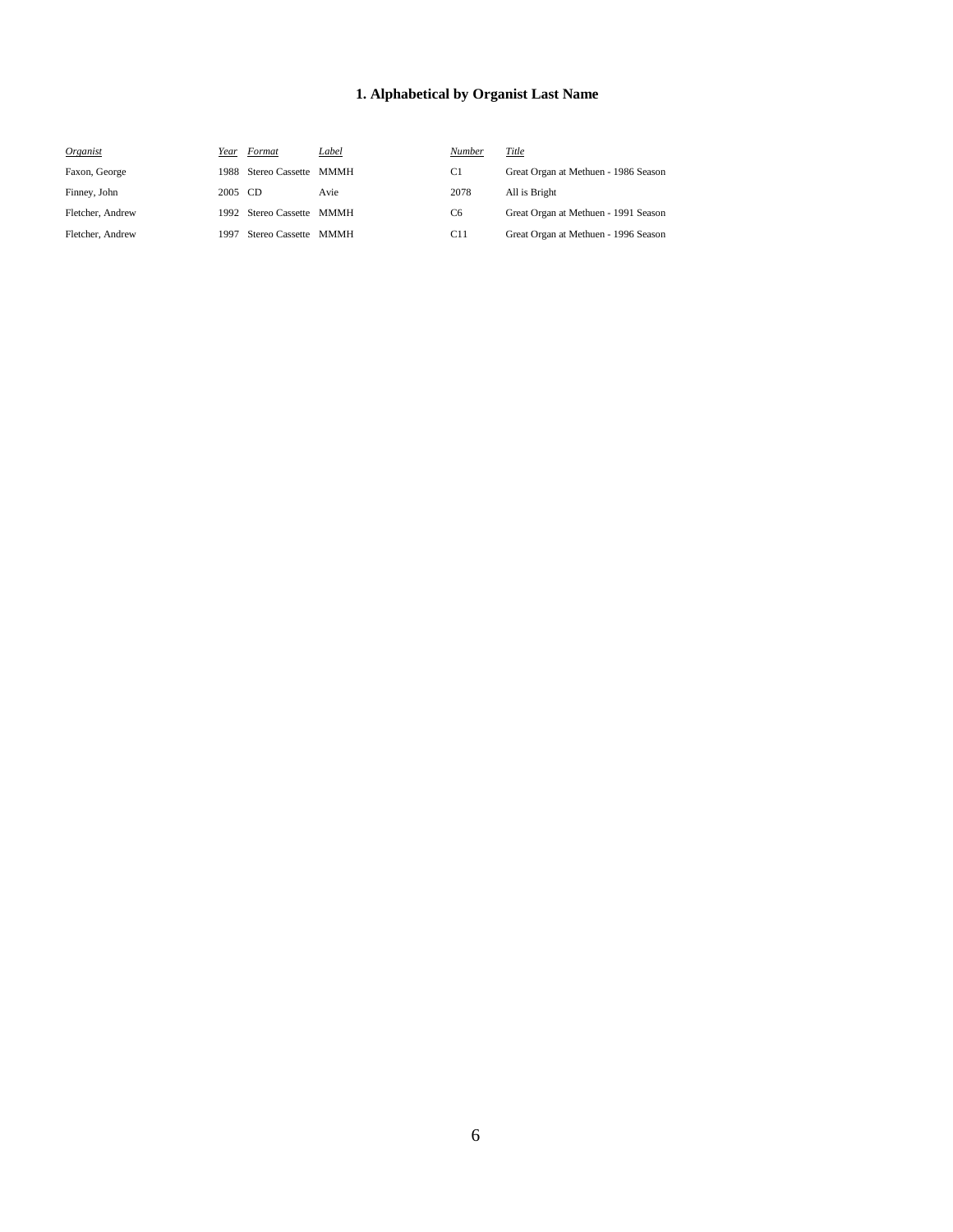| Organist                    | Year | Format                    | Label | Number          | Title                                |
|-----------------------------|------|---------------------------|-------|-----------------|--------------------------------------|
| Gallagher, David F., C.S.S. |      | 1997 Stereo Cassette MMMH |       | C <sub>11</sub> | Great Organ at Methuen - 1996 Season |
| Goda, Glenn                 |      | 1996 Stereo Cassette MMMH |       | C10             | Great Organ at Methuen - 1995 Season |
| Grant, Richard              |      | 1995 Stereo Cassette MMMH |       | C9              | Great Organ at Methuen - 1994 Season |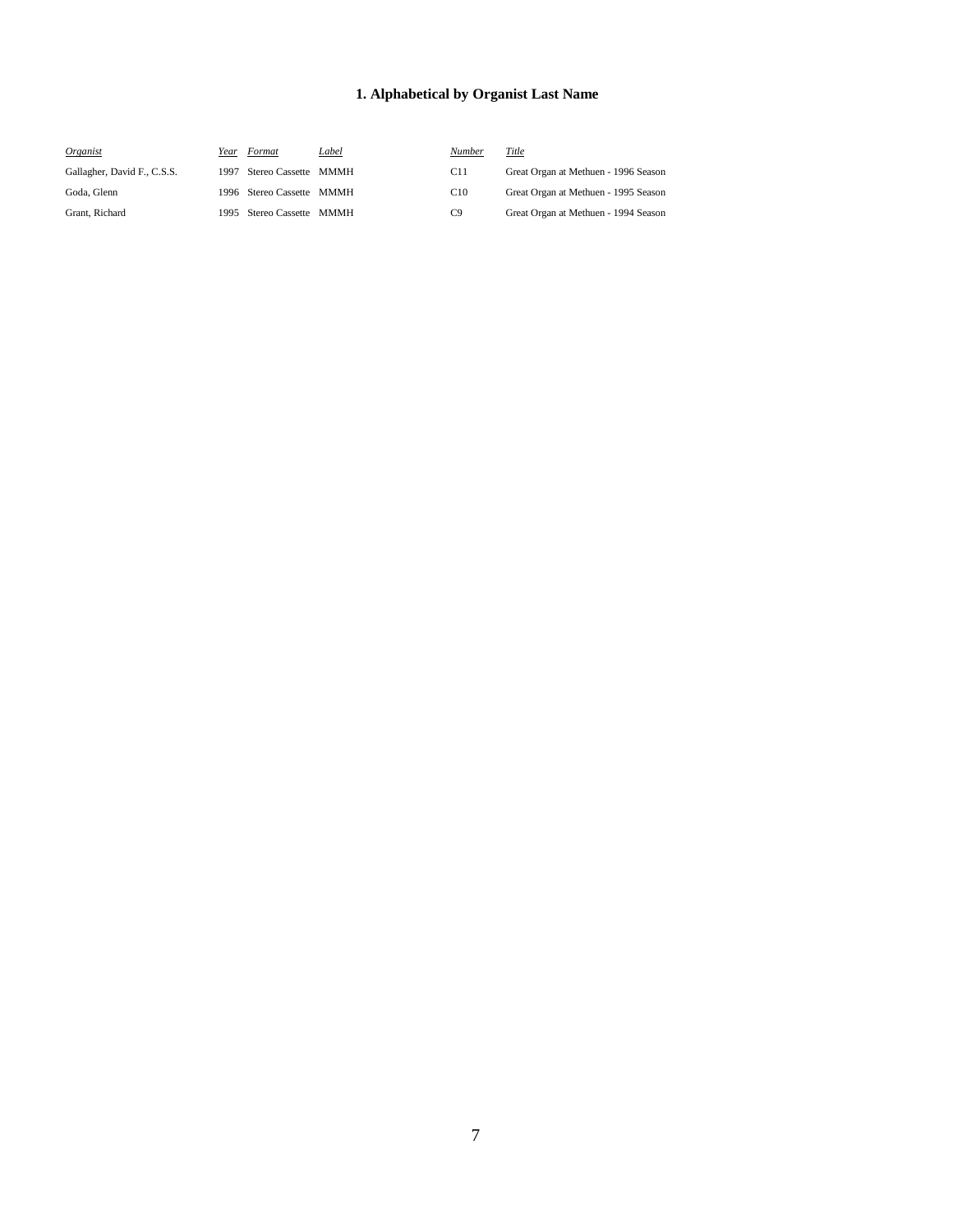| Organist             | Year    | Format                    | Label                 | Number         | Title                                                           |
|----------------------|---------|---------------------------|-----------------------|----------------|-----------------------------------------------------------------|
| Hancock, Eugene      | 1993    | Stereo Cassette MMMH      |                       | C7             | Great Organ at Methuen - 1992 Season                            |
| Harmon, Thomas       | 1989    | Stereo Cassette           | MMMH                  | C <sub>3</sub> | Great Organ at Methuen - 1988 Season                            |
| Hell, Felix          | 2003 CD |                           | Felix Hell Recordings |                | FHCD 0504 Mendelssohn at Methuen                                |
| Hilse, Walter        |         | 1991 Stereo Cassette MMMH |                       | C <sub>5</sub> | Great Organ at Methuen - 1990 Season                            |
| Hoffman, Ernest      |         | 1988 Stereo Cassette MMMH |                       | C <sub>1</sub> | Great Organ at Methuen - 1986 Season                            |
| Hohman, Frederick    | 1989    | Stereo Cassette MMMH      |                       | C <sub>3</sub> | Great Organ at Methuen - 1988 Season                            |
| Hohman, Frederick    |         | 1992 Stereo Cassette      | MMMH                  | C <sub>6</sub> | Great Organ at Methuen - 1991 Season                            |
| Hohman, Frederick    | 1995 CD |                           | ProOrgano             | 7066           | Forever Methuen                                                 |
| Hohman, Frederick    |         | 2002 VHS / DVD            | ProOrgano             | MP9021         | Midnight Pipes - The Great Organ of Methuen Memorial Music Hall |
| Hohman, Frederick    | 2010 CD |                           | ProOrgano             | 7234           | <b>Methuen Century</b>                                          |
| Hunsberger, David R. | 1990    | Stereo Cassette           | MMMH                  | C <sub>4</sub> | Great Organ at Methuen - 1989 Season                            |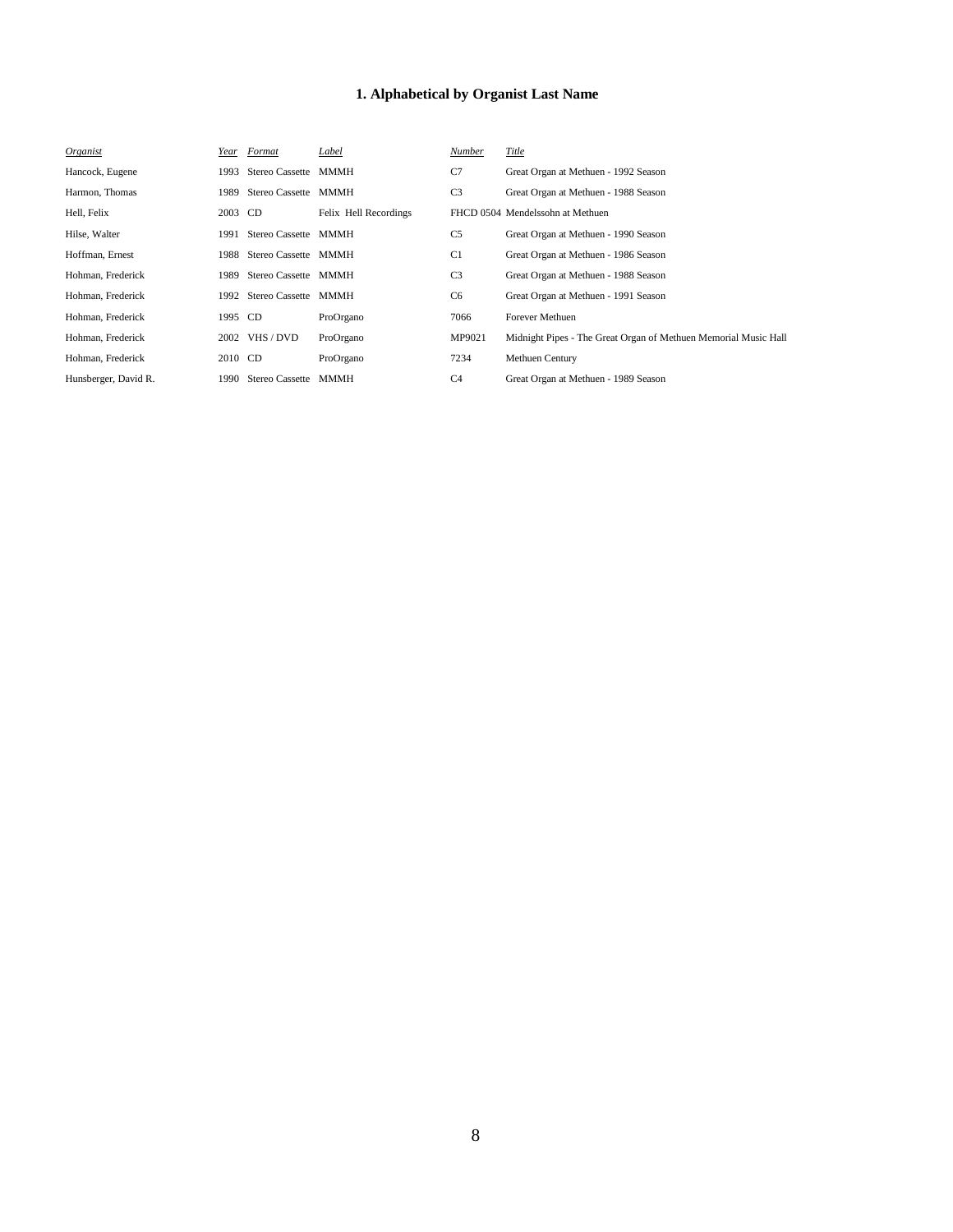| Organist      | Year Format | Label      | Number | Title                            |
|---------------|-------------|------------|--------|----------------------------------|
| Innig, Rudolf | 2013 SACD   | <b>MDG</b> |        | 917 1809-6 Variations on America |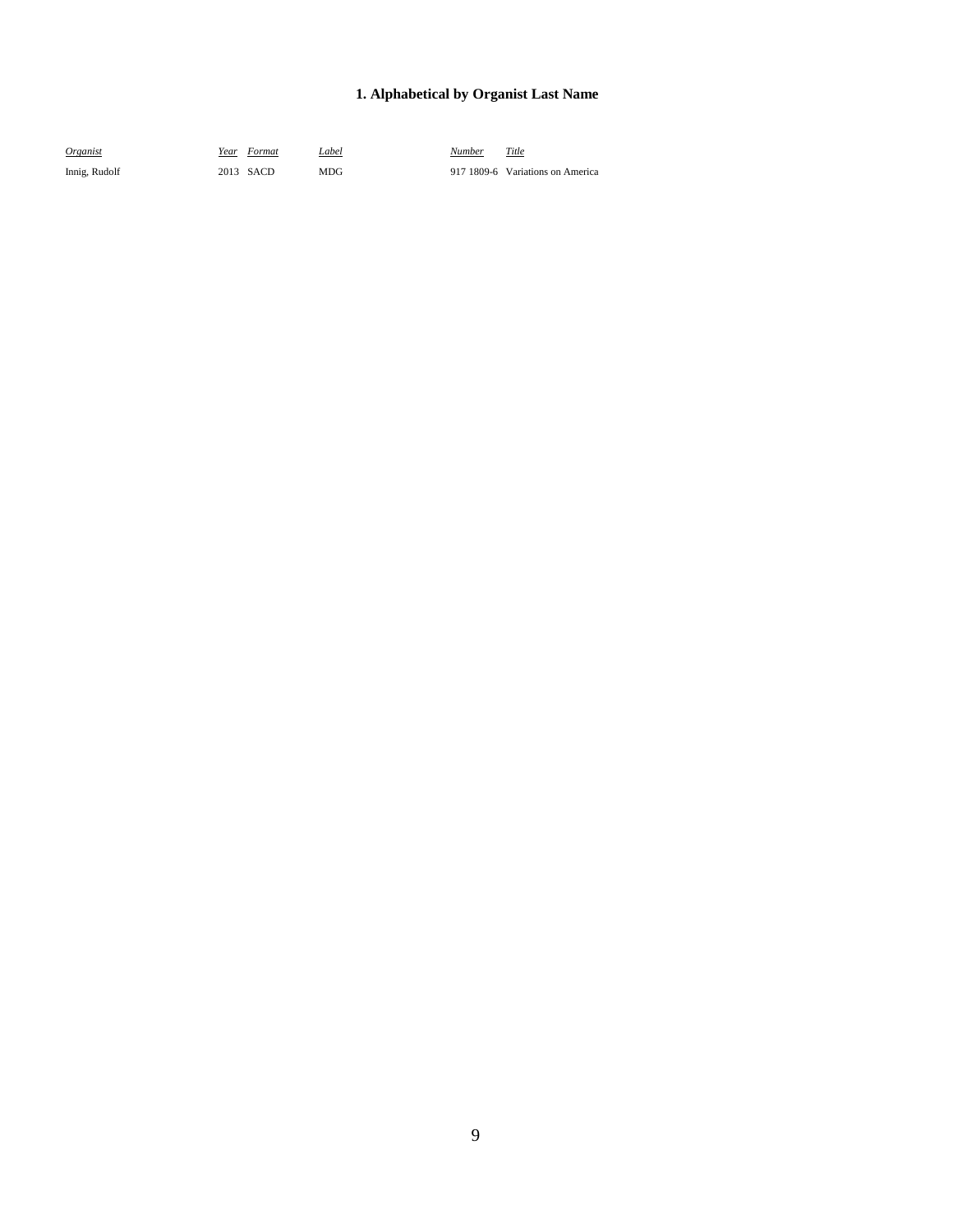| Organist              | Year | Format          | Label                       | Number | Title                                             |
|-----------------------|------|-----------------|-----------------------------|--------|---------------------------------------------------|
| Jensen, Wilma         | 1993 | Stereo Cassette | <b>MMMH</b>                 | C7     | Great Organ at Methuen - 1992 Season              |
| Johnson, Amy          | 1994 | Stereo Cassette | <b>MMMH</b>                 | C8     | Great Organ at Methuen - 1993 Season              |
| Jones, Brian          |      | 2009 DVD        | Harvard Musical Association |        | Inauguration of the Great Organ: November 2, 1863 |
| Jordan, James E., Jr. | 1998 | - CD            | Gloriæ Dei Cantores         | 25     | Make His Praise Glorious                          |
| Jordan, James E., Jr. | 1998 | - CD            | Gloriæ Dei Cantores         | 26     | The Doctrine of Wisdom                            |
| Jordan, James E., Jr. | 1999 | -CD             | Gloriæ Dei Cantores         | 27     | By the Rivers of Babylon                          |
|                       |      |                 |                             |        |                                                   |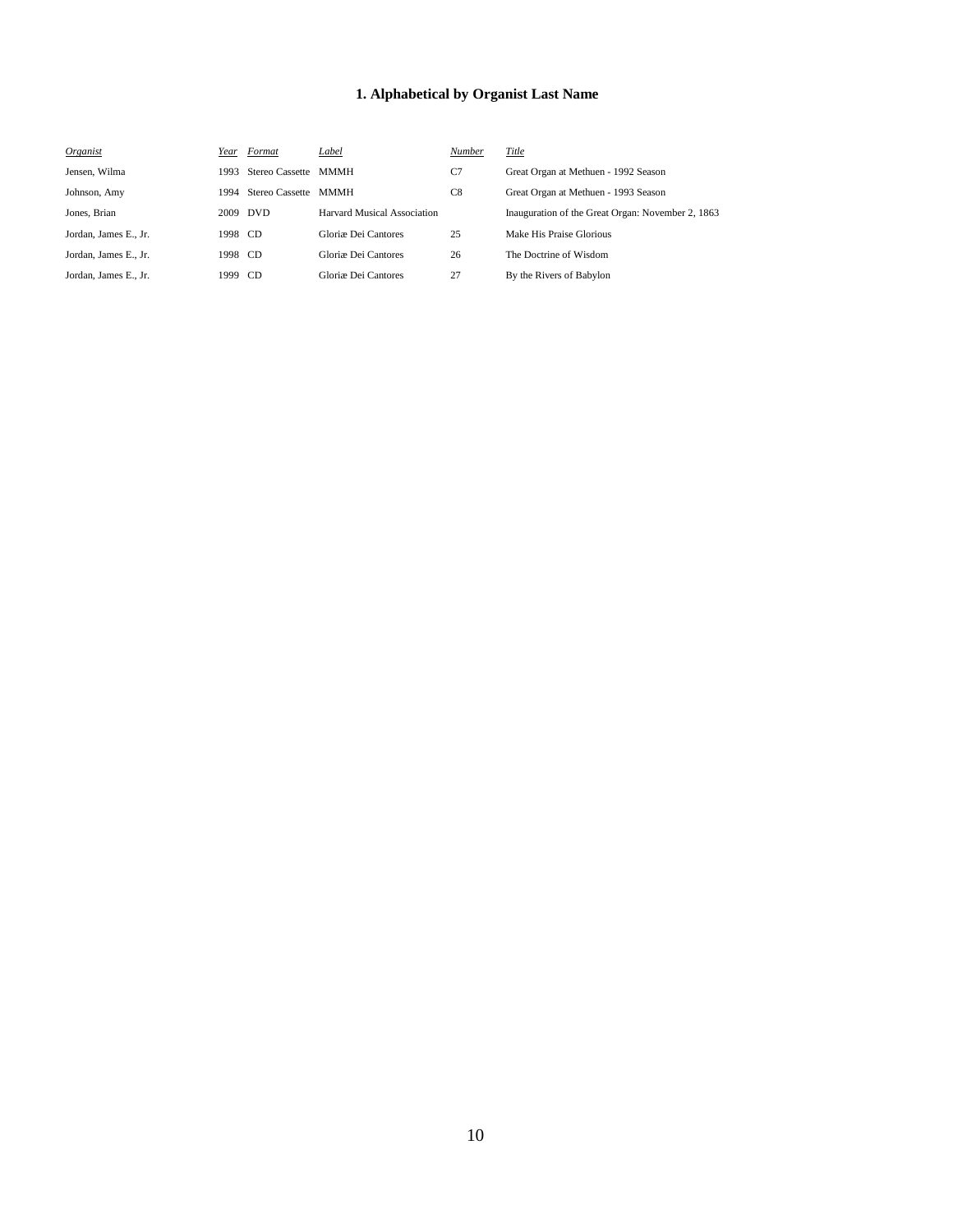| Organist               | Year  | Format               | Label                | Number         | Title                                |
|------------------------|-------|----------------------|----------------------|----------------|--------------------------------------|
| Kaminski, Michael      | 1989. | Stereo Cassette MMMH |                      | C <sub>3</sub> | Great Organ at Methuen - 1988 Season |
| Kent, Christopher      | 1994  | Stereo Cassette MMMH |                      | C8             | Great Organ at Methuen - 1993 Season |
| Kenyon, Philip         | 1989  | Stereo Cassette MMMH |                      | C <sub>3</sub> | Great Organ at Methuen - 1988 Season |
| Kleinschmidt, Michael  | 1997  | Stereo Cassette MMMH |                      | C11            | Great Organ at Methuen - 1996 Season |
| Konzen, Richard        | 1989  | Stereo Cassette      | <b>MMMH</b>          | C <sub>2</sub> | Great Organ at Methuen - 1987 Season |
| Kozinski, Stefan       | 1998  | CD.                  | <b>GM</b> Recordings | GM-2064        | The Grand German Organ Tradition     |
| Krasinski, Peter Edwin | 1993  | Stereo Cassette      | MMMH                 | C7             | Great Organ at Methuen - 1992 Season |
| Krasinski, Peter Edwin | 1996  | Stereo Cassette MMMH |                      | C10            | Great Organ at Methuen - 1995 Season |
| Krigbaum, Charles      | 1992  | Stereo Cassette MMMH |                      | C <sub>6</sub> | Great Organ at Methuen - 1991 Season |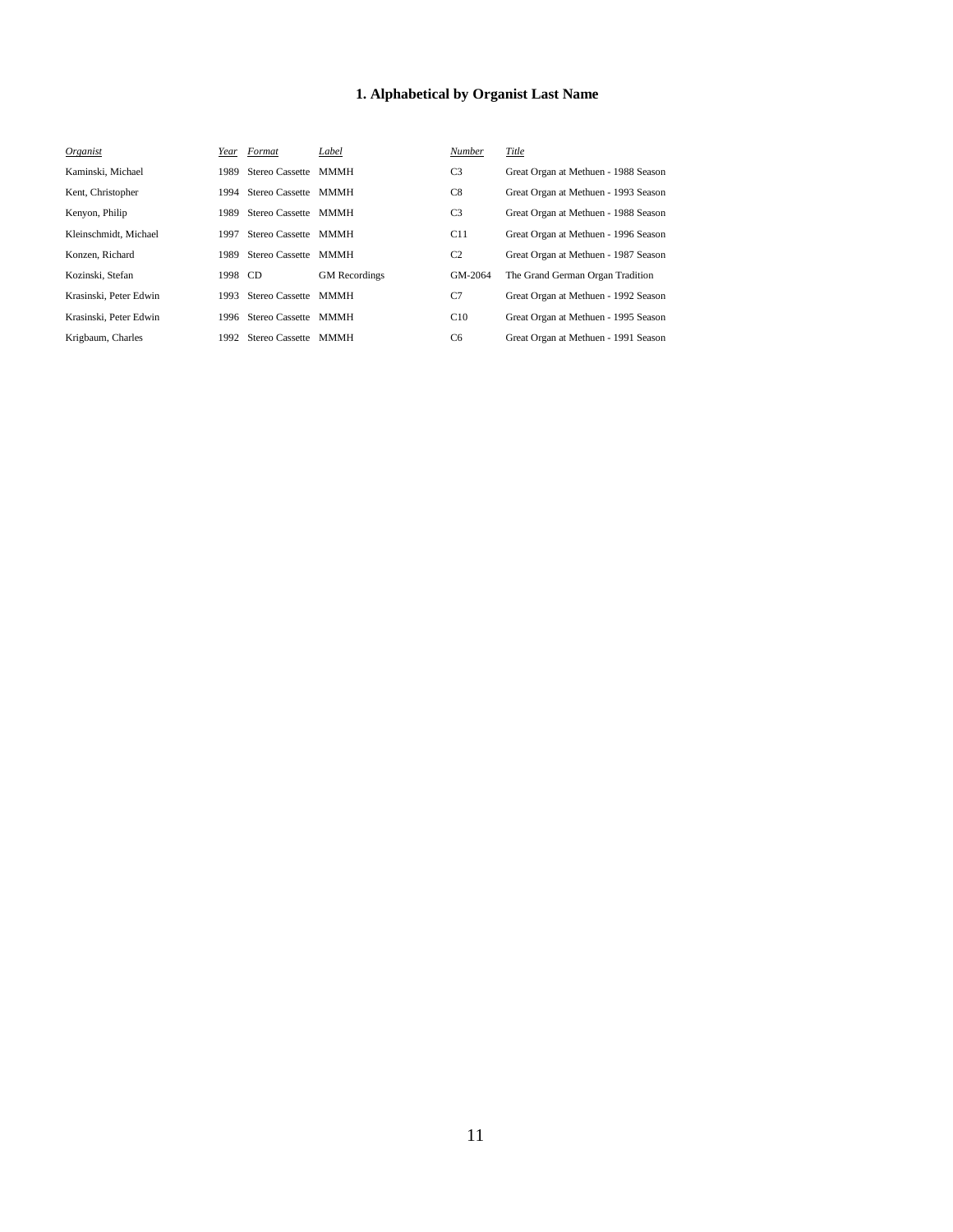| Organist                  | Year    | Format               | Label                           | Number         | Title                                     |
|---------------------------|---------|----------------------|---------------------------------|----------------|-------------------------------------------|
| Labounsky, Ann            | 1988    | Stereo Cassette      | <b>MMMH</b>                     | C1             | Great Organ at Methuen - 1986 Season      |
| Labounsky, Ann            | 1994 CD |                      | <b>Musical Heritage Society</b> | 523622K        | Langlais: Complete Organ Works - Volume 6 |
| Labounsky, Ann            | 1996 CD |                      | Musical Heritage Society        | 524088K        | Langlais: Complete Organ Works - Volume 7 |
| Langberg, Kirsten Kolling | 1993    | Stereo Cassette      | MMMH                            | C7             | Great Organ at Methuen - 1992 Season      |
| Langberg, Peter           | 1993    | Stereo Cassette MMMH |                                 | C7             | Great Organ at Methuen - 1992 Season      |
| Leach, Brenda Lynne       | 1994    | Stereo Cassette MMMH |                                 | C8             | Great Organ at Methuen - 1993 Season      |
| Leach, Brenda Lynne       | 1997    | Stereo Cassette MMMH |                                 | C11            | Great Organ at Methuen - 1996 Season      |
| Lee, Jung-A               | 2006 CD |                      | Sanctuary Records Group         | <b>BBM1102</b> | Rorem: Works for Choir and Organ          |
| Lewis, Harmon             | 1989 CD |                      | <b>VQR</b> Digital              | 2036           | We Wish You a Merry Christmas             |
| Lohmann, Ludger           | 1993    | Stereo Cassette MMMH |                                 | C7             | Great Organ at Methuen - 1992 Season      |
| Love, Robert K.           | 1996    | Stereo Cassette MMMH |                                 | C10            | Great Organ at Methuen - 1995 Season      |
| Lowe, Henry               | 1991    | Stereo Cassette MMMH |                                 | C5             | Great Organ at Methuen - 1990 Season      |
| Lowe, Henry               | 1997    | Stereo Cassette MMMH |                                 | C11            | Great Organ at Methuen - 1996 Season      |
| Lundell, Christopher      | 1997    | Stereo Cassette MMMH |                                 | C11            | Great Organ at Methuen - 1996 Season      |
| Lyster, Linda             | 1989    | Stereo Cassette MMMH |                                 | C <sub>2</sub> | Great Organ at Methuen - 1987 Season      |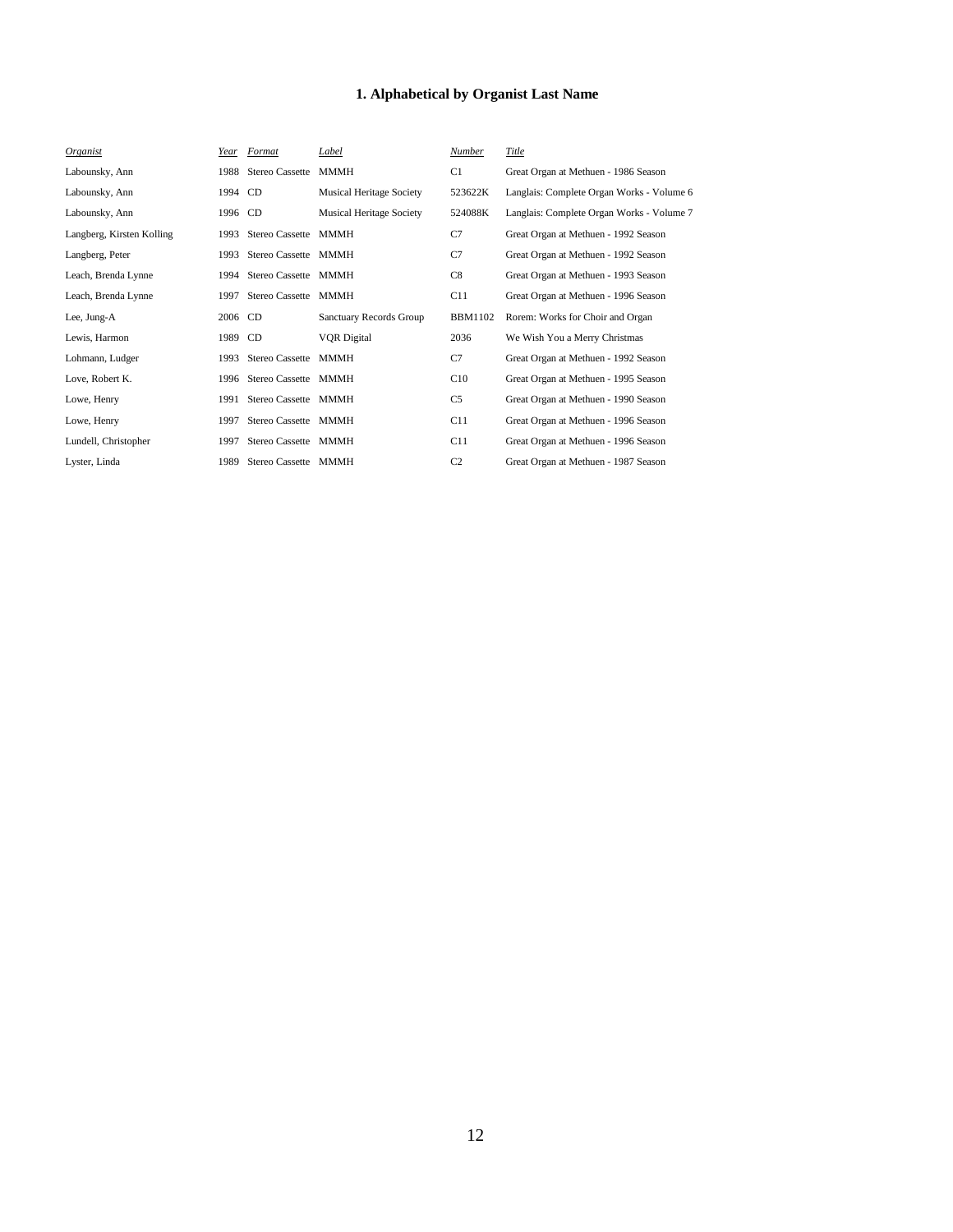| <i><u><b>Organist</b></u></i> | Year    | Format                    | Label                        | Number         | Title                                                                                |
|-------------------------------|---------|---------------------------|------------------------------|----------------|--------------------------------------------------------------------------------------|
| MacDonald, Robert             | 1997    | Stereo Cassette           | MMMH                         | C11            | Great Organ at Methuen - 1996 Season                                                 |
| Major, Douglas                |         | 2008 SACD                 | GnuMusic                     | <b>GNU-001</b> | Hope                                                                                 |
| Marshall, Douglas             | 2000 CD |                           | Marshall Ogletree Associates |                | OrganPower! 2000                                                                     |
| Metson, Marian Ruhl           | 1991    | Stereo Cassette MMMH      |                              | C5             | Great Organ at Methuen - 1990 Season                                                 |
| Miller, Earl L.               |         | 1988 Stereo Cassette MMMH |                              | C <sub>1</sub> | Great Organ at Methuen - 1986 Season                                                 |
| Miller, Max                   |         | 1990 Stereo Cassette MMMH |                              | C4             | Great Organ at Methuen - 1989 Season                                                 |
| Mohnsen, Rosalind             |         | 1978 Stereo LP            | Organ Historical Society     | OHS st-5       | Historic American Organs                                                             |
| Mohnsen, Rosalind             | 1988    | Stereo Cassette MMMH      |                              | C <sub>1</sub> | Great Organ at Methuen - 1986 Season                                                 |
| Mohnsen, Rosalind             | 1990    | Stereo Cassette MMMH      |                              | C <sub>4</sub> | Great Organ at Methuen - 1989 Season                                                 |
| Mohnsen, Rosalind             |         | 1996 Stereo Cassette MMMH |                              | C10            | Great Organ at Methuen - 1995 Season                                                 |
| Mojica, Andrès                |         | 1996 Stereo Cassette MMMH |                              | C10            | Great Organ at Methuen - 1995 Season                                                 |
| Moss, Grant                   | 1989    | Stereo Cassette MMMH      |                              | C <sub>3</sub> | Great Organ at Methuen - 1988 Season                                                 |
| Mulbury, David                | 1995 CD |                           | <b>AFKA</b>                  | SK-535         | Franz Liszt - The Great Organ of the Methuen Memorial Music Hall                     |
| Mulbury, David                |         | 1996 Stereo Cassette MMMH |                              | C10            | Great Organ at Methuen - 1995 Season                                                 |
| Murray, Michael               | 1977    | Stereo LP                 | Telarc                       | 5036           | Michael Murray playing The Great Organ in the Methuen Memorial Music Hall / Volume 1 |
| Murray, Michael               | 1980    | Stereo LP / CD            | Telarc                       | 10049          | J. S. Bach Organ Works / The Great Organ at Methuen                                  |
|                               |         |                           |                              |                |                                                                                      |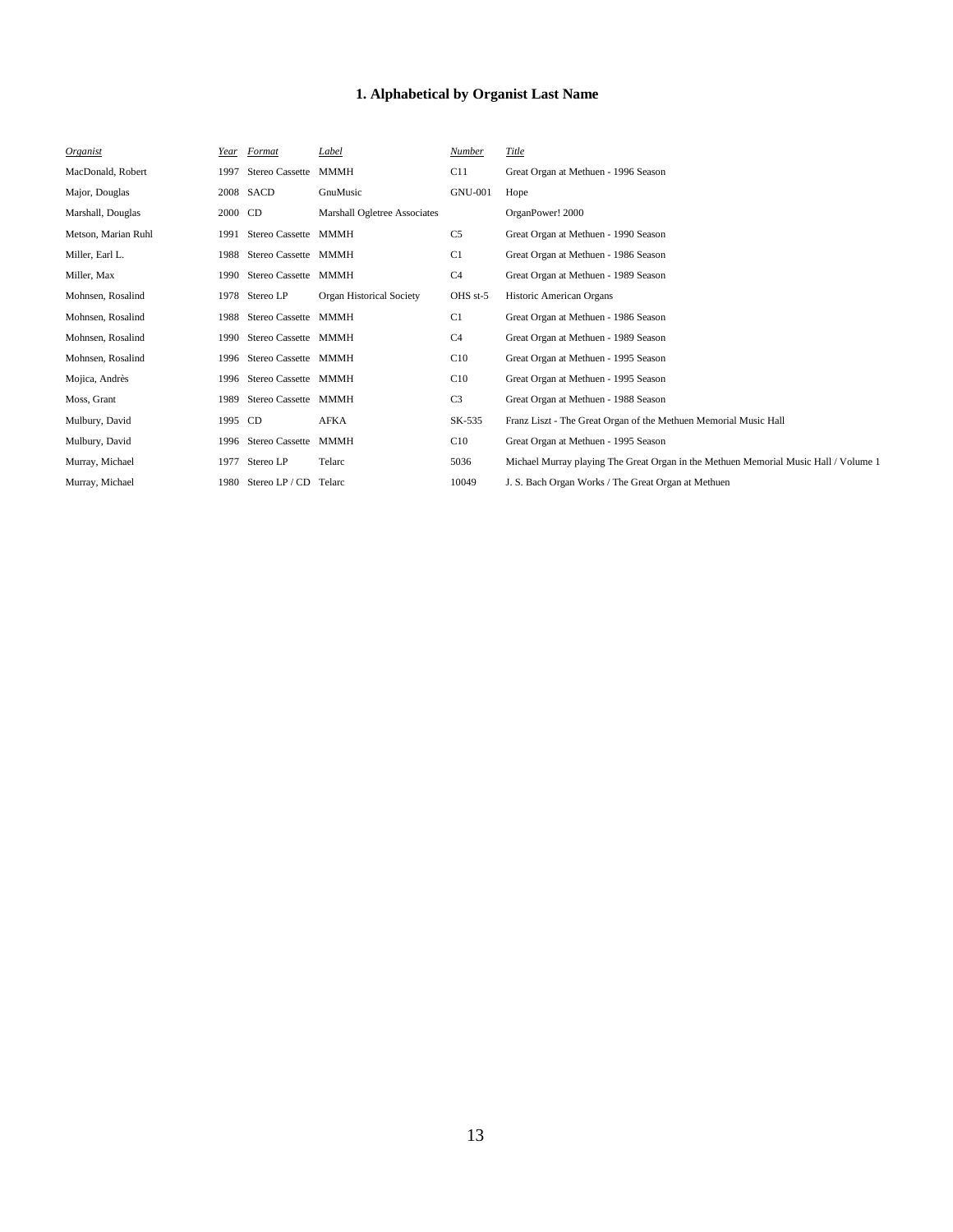| Organist         | Year    | Format                    | Label            | <b>Number</b>  | Title                                |
|------------------|---------|---------------------------|------------------|----------------|--------------------------------------|
| Ness, William    | 1991 CD |                           | Ars Nova Digital | 1003           | Joy to the World                     |
| Neswick, Bruce   | 1988    | Stereo Cassette MMMH      |                  | C1             | Great Organ at Methuen - 1986 Season |
| Neswick, Bruce   |         | 1992 Stereo Cassette MMMH |                  | C <sub>6</sub> | Great Organ at Methuen - 1991 Season |
| Nosetti, Massimo | 1994    | Stereo Cassette MMMH      |                  | C8             | Great Organ at Methuen - 1993 Season |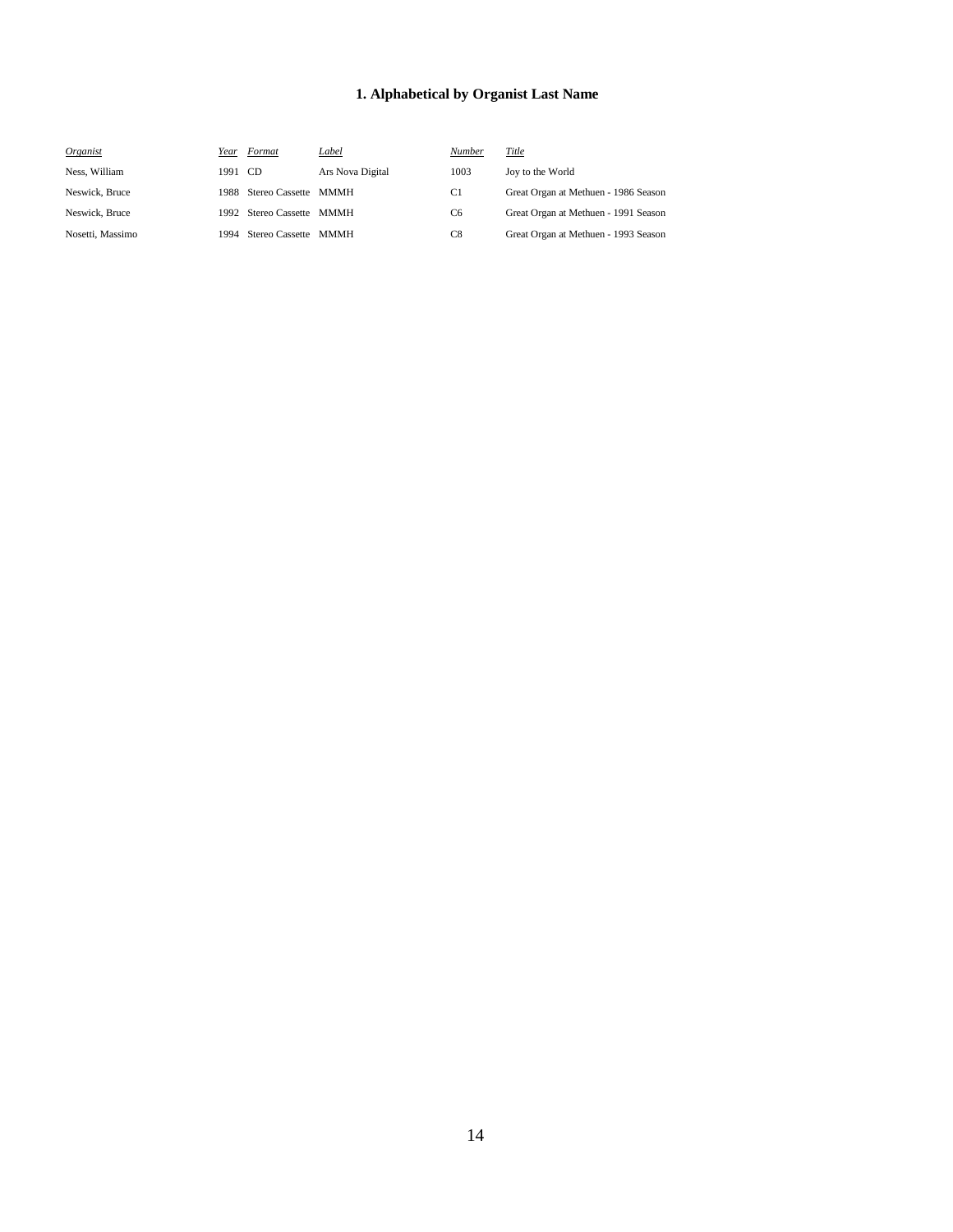| Organist        |         | Year Format | Label                        | Number | Title            |
|-----------------|---------|-------------|------------------------------|--------|------------------|
| Ogletree, David | 2000 CD |             | Marshall Ogletree Associates |        | OrganPower! 2000 |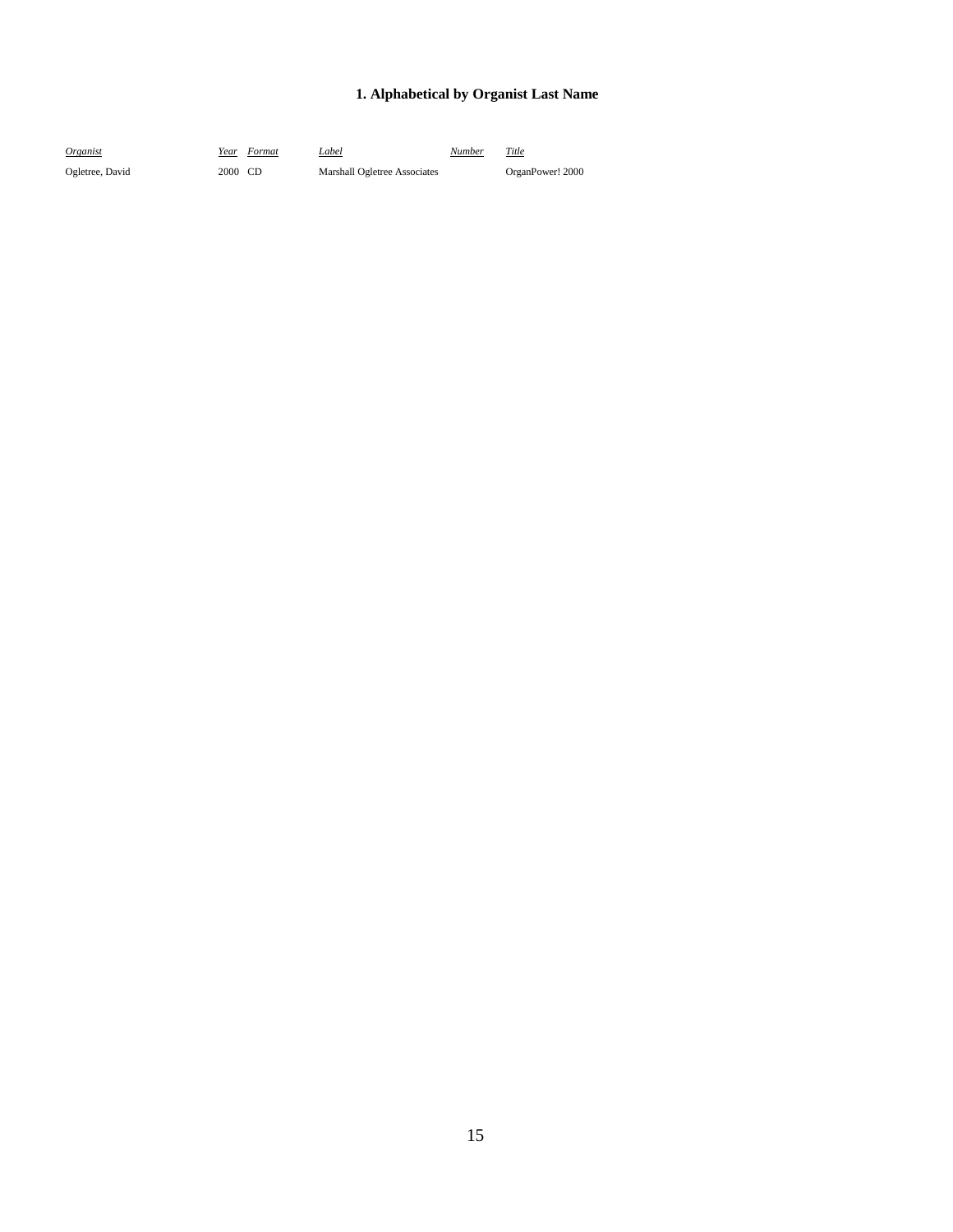| Organist             | Year  | Format                    | Label               | Number         | Title                                |
|----------------------|-------|---------------------------|---------------------|----------------|--------------------------------------|
| Pavur. Adrienne M.   | 1992  | Stereo Cassette MMMH      |                     | C <sub>6</sub> | Great Organ at Methuen - 1991 Season |
| Pavur. Adrienne M.   |       | 1995 Stereo Cassette MMMH |                     | C9             | Great Organ at Methuen - 1994 Season |
| Pfeiffer, SharonRose | 2000  | CD.                       | Gloriæ Dei Cantores | 28             | Peace Be With You                    |
| Porkola, David Allen | 1990. | Stereo Cassette MMMH      |                     | C <sub>4</sub> | Great Organ at Methuen - 1989 Season |
| Porter, William      | 1995  | Stereo Cassette MMMH      |                     | C9             | Great Organ at Methuen - 1994 Season |
| Powell, Linton       | 1994  | Stereo Cassette MMMH      |                     | C8             | Great Organ at Methuen - 1993 Season |
| Preston, Simon       | 1990  | CD.                       | ARGO                | 421 731-2      | Variations on America                |
|                      |       |                           |                     |                |                                      |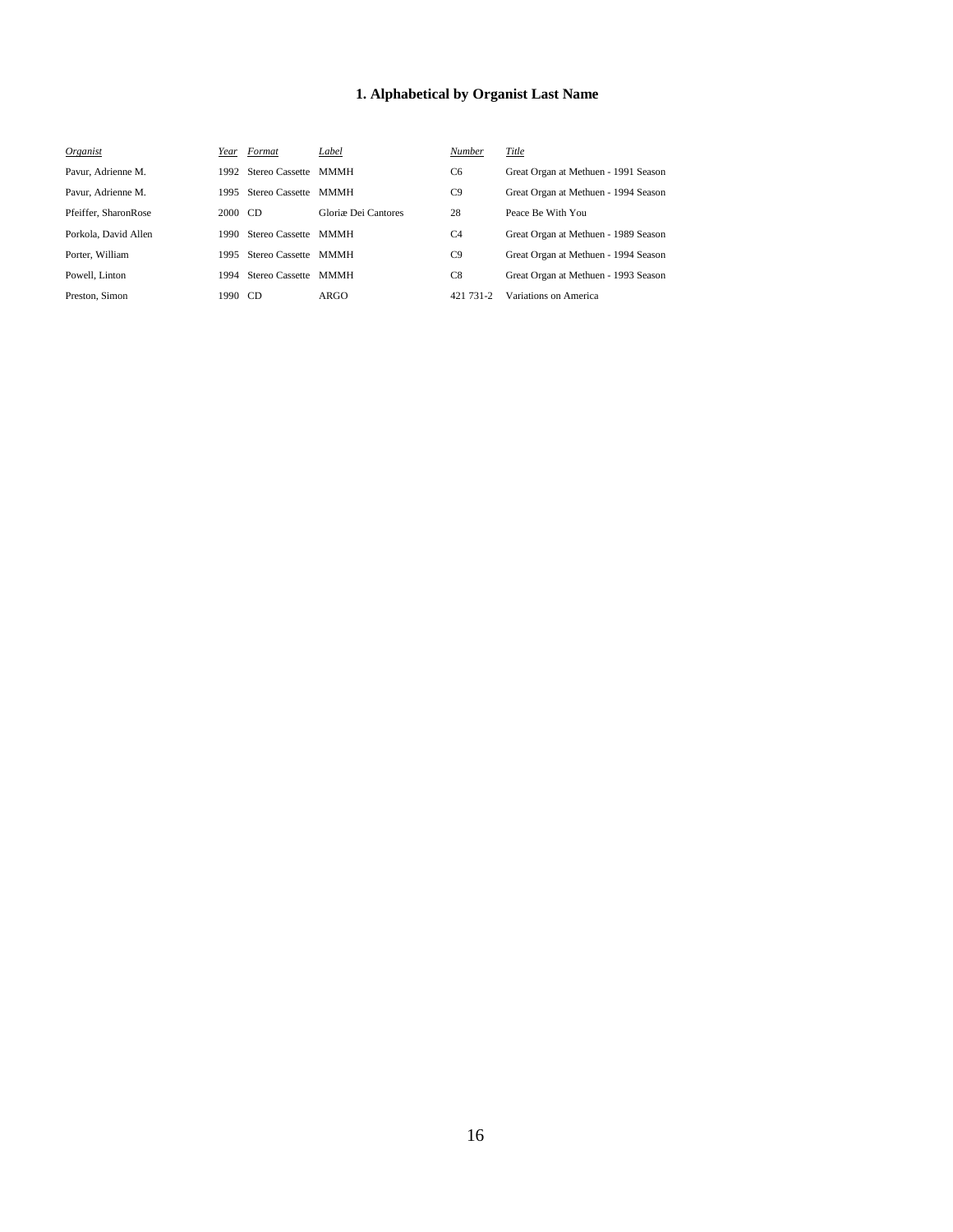| Organist    |         | Year Format | Label | Number | Title                                                 |
|-------------|---------|-------------|-------|--------|-------------------------------------------------------|
| Quinn, Iain | 1996 CD |             | Raven |        | OAR-360 The Great Organ - Methuen Memorial Music Hall |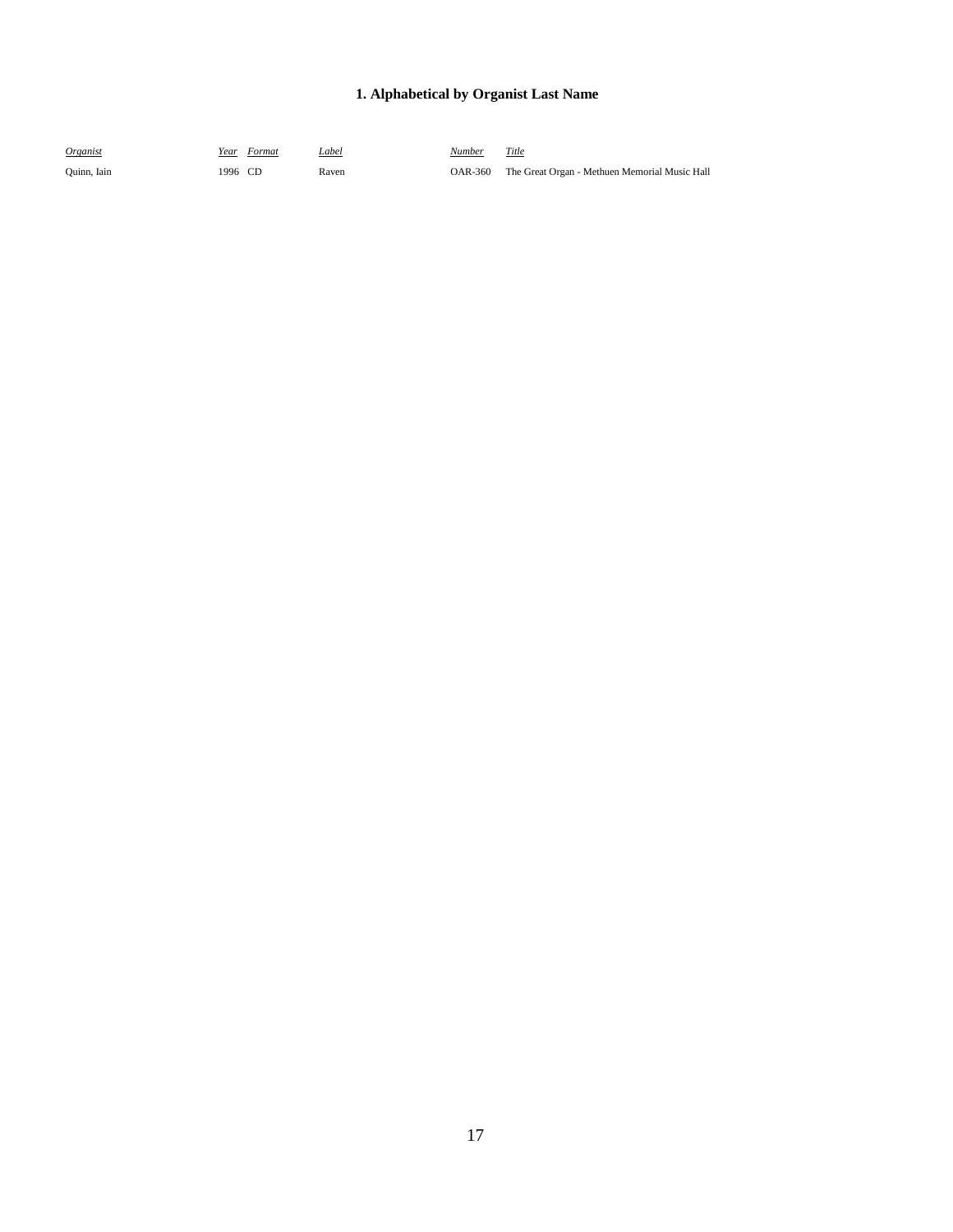| Organist             | Year | Format                    | Label         | Number         | Title                                                           |
|----------------------|------|---------------------------|---------------|----------------|-----------------------------------------------------------------|
| Race, Mary Catherine | 1995 | Stereo Cassette MMMH      |               | C9             | Great Organ at Methuen - 1994 Season                            |
| Rakich, Christa      |      | 1996 Stereo Cassette MMMH |               | C10            | Great Organ at Methuen - 1995 Season                            |
| Raver, Leonard       |      | 1978 Stereo LP            | Columbia      | M34573         | Saint-Saëns: Symphony No. 3 in C Minor, Op. 78 "Organ Symphony" |
| Richner, Thomas      | 1988 | Stereo Cassette MMMH      |               | C <sub>1</sub> | Great Organ at Methuen - 1986 Season                            |
| Richner, Thomas      | 1995 | Stereo Cassette MMMH      |               | C9             | Great Organ at Methuen - 1994 Season                            |
| Roberts, Stephen     | 1995 | Stereo Cassette MMMH      |               | C9             | Great Organ at Methuen - 1994 Season                            |
| Robinson, Dana       | 1989 | Stereo Cassette MMMH      |               | C <sub>2</sub> | Great Organ at Methuen - 1987 Season                            |
| Rose, John           | 1973 | Stereo LP                 | Keyboard Arts | $FKA-1$        | John Rose at the Great Organ of the Methuen Memorial Music Hall |
| Rumpf, Stephen       | 1997 | Stereo Cassette MMMH      |               | C11            | Great Organ at Methuen - 1996 Season                            |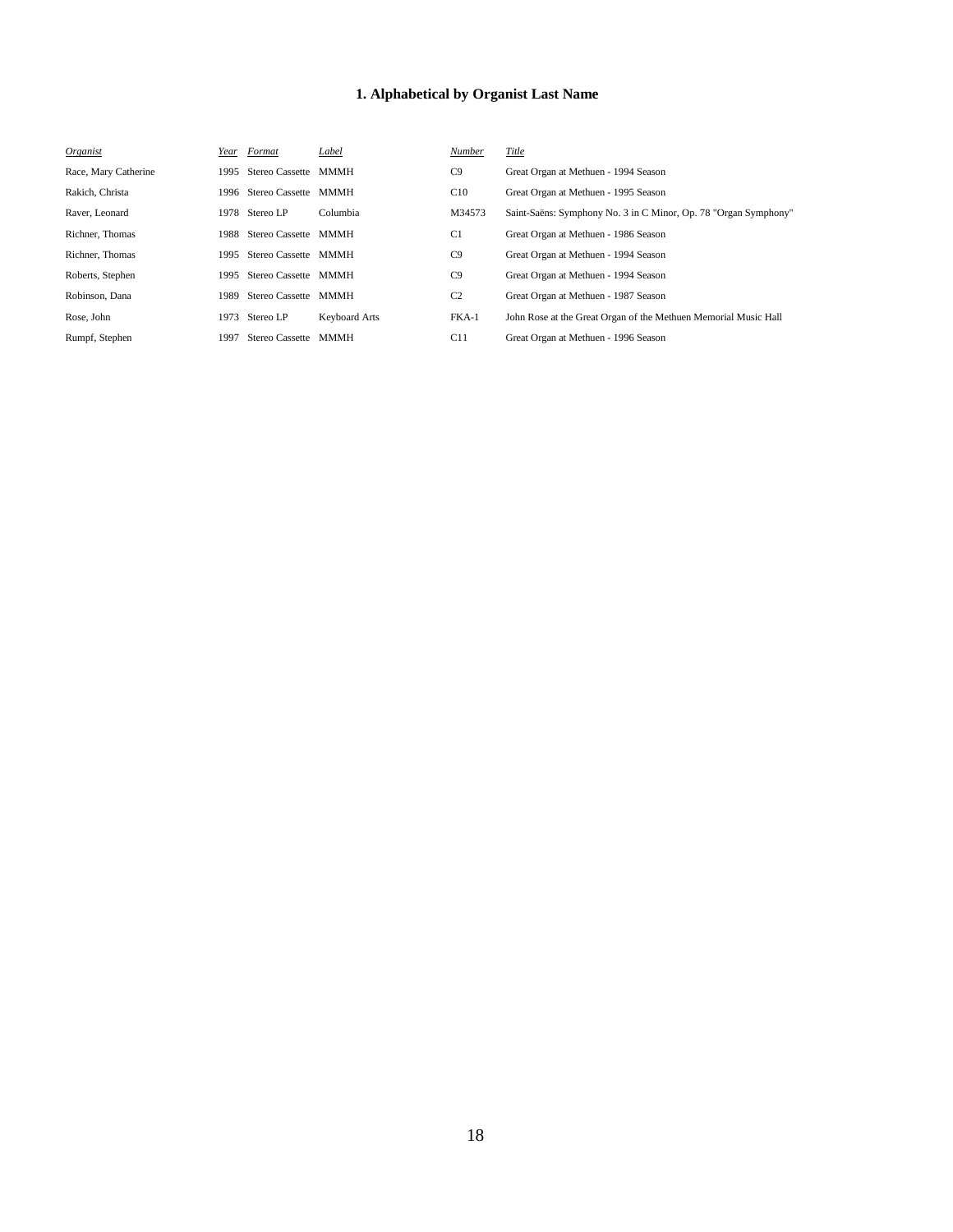| Organist                  | Year | Format                 | Label                              | Number         | Title                                                 |
|---------------------------|------|------------------------|------------------------------------|----------------|-------------------------------------------------------|
| Sadler, Ian               | 1989 | Stereo Cassette        | <b>MMMH</b>                        | C <sub>2</sub> | Great Organ at Methuen - 1987 Season                  |
| Schmidt, Dennis           | 1991 | Stereo Cassette MMMH   |                                    | C <sub>5</sub> | Great Organ at Methuen - 1990 Season                  |
| Schrader, David           | 1997 | Stereo Cassette MMMH   |                                    | C11            | Great Organ at Methuen - 1996 Season                  |
| Scriven, Philip           | 1990 | Stereo Cassette MMMH   |                                    | C <sub>4</sub> | Great Organ at Methuen - 1989 Season                  |
| Skelton, John             | 1990 | Stereo Cassette MMMH   |                                    | C <sub>4</sub> | Great Organ at Methuen - 1989 Season                  |
| Skelton, John             | 1993 | Stereo Cassette MMMH   |                                    | C7             | Great Organ at Methuen - 1992 Season                  |
| Soderlund, Sandra         |      | 2009 DVD               | <b>Harvard Musical Association</b> |                | Inauguration of the Great Organ: November 2, 1863     |
| Somerville, Murray Forbes | 1994 | <b>Stereo Cassette</b> | MMMH                               | C8             | Great Organ at Methuen - 1993 Season                  |
| Somerville, Murray Forbes | 1996 | VHS / DVD              | InCA                               |                | Pulling Out all the Stops - The Pipe Organ in America |
| Somerville, Murray Forbes | 1999 | <b>CD</b>              | Raven                              | OAR-460        | John Knowles Paine Organ Music                        |
| Starr, Kenneth            | 1992 | Stereo Cassette MMMH   |                                    | C <sub>6</sub> | Great Organ at Methuen - 1991 Season                  |
| Steinbach, Mark           | 1993 | Stereo Cassette MMMH   |                                    | C7             | Great Organ at Methuen - 1992 Season                  |
| Stover, Harold            | 1997 | Stereo Cassette MMMH   |                                    | C11            | Great Organ at Methuen - 1996 Season                  |
| Swanborn, Edwin           | 2017 | CD                     | Zamir Chorale                      | HZ-932         | The Majesty of Hallel                                 |
| Sykes, Peter              |      | 2009 DVD               | Harvard Musical Association        |                | Inauguration of the Great Organ: November 2, 1863     |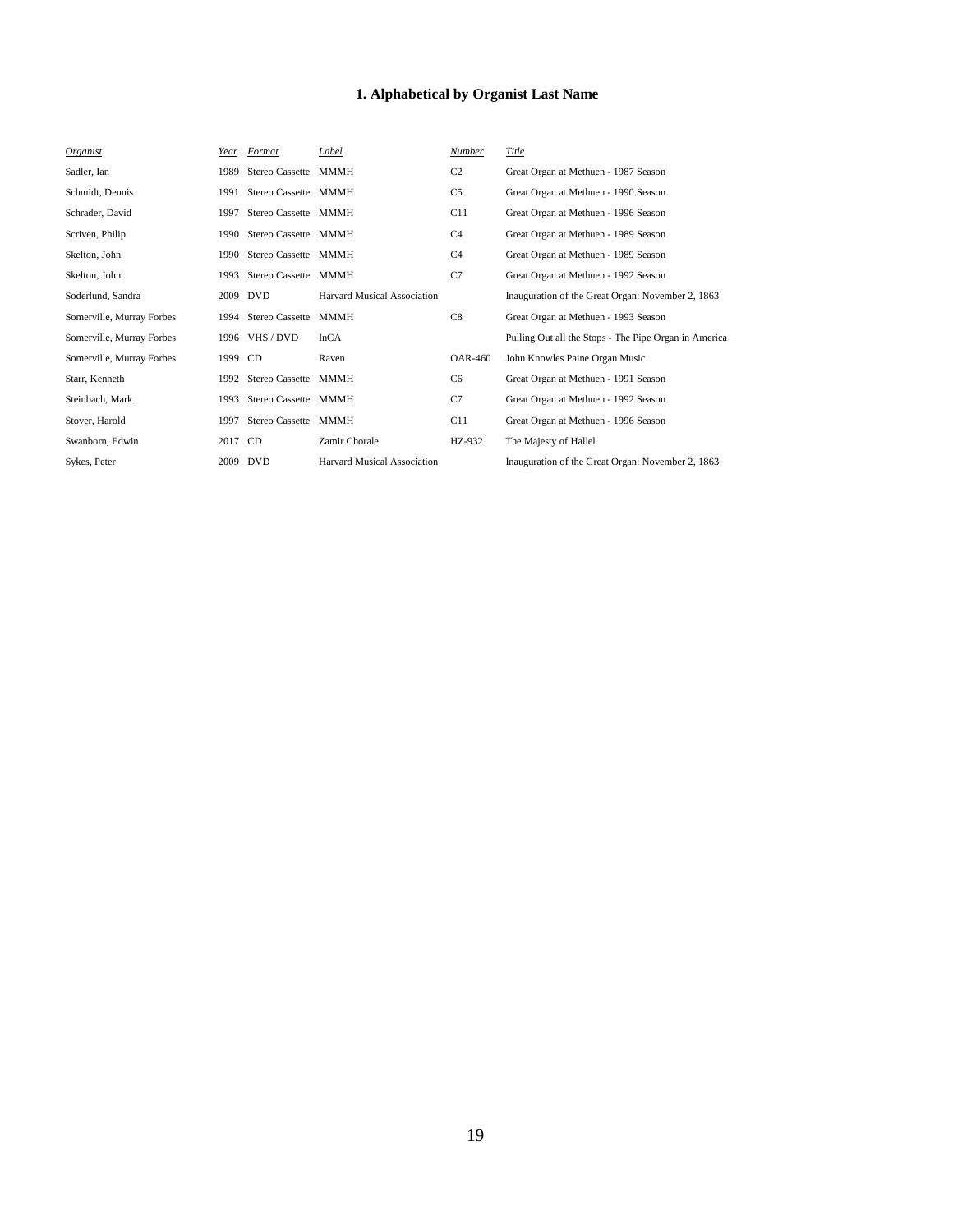| Organist             | Year  | Format                    | Label | <b>Number</b>  | Title                                |
|----------------------|-------|---------------------------|-------|----------------|--------------------------------------|
| Thomas, Anne Marsden |       | 1996 Stereo Cassette MMMH |       | C10            | Great Organ at Methuen - 1995 Season |
| Toeppner, Lois       | 1989. | Stereo Cassette MMMH      |       | C <sub>3</sub> | Great Organ at Methuen - 1988 Season |
| Town, Robert         | 1991  | Stereo Cassette MMMH      |       | C <sub>5</sub> | Great Organ at Methuen - 1990 Season |
| Tweeten, Ruth        | 1989. | Stereo Cassette MMMH      |       | C <sub>3</sub> | Great Organ at Methuen - 1988 Season |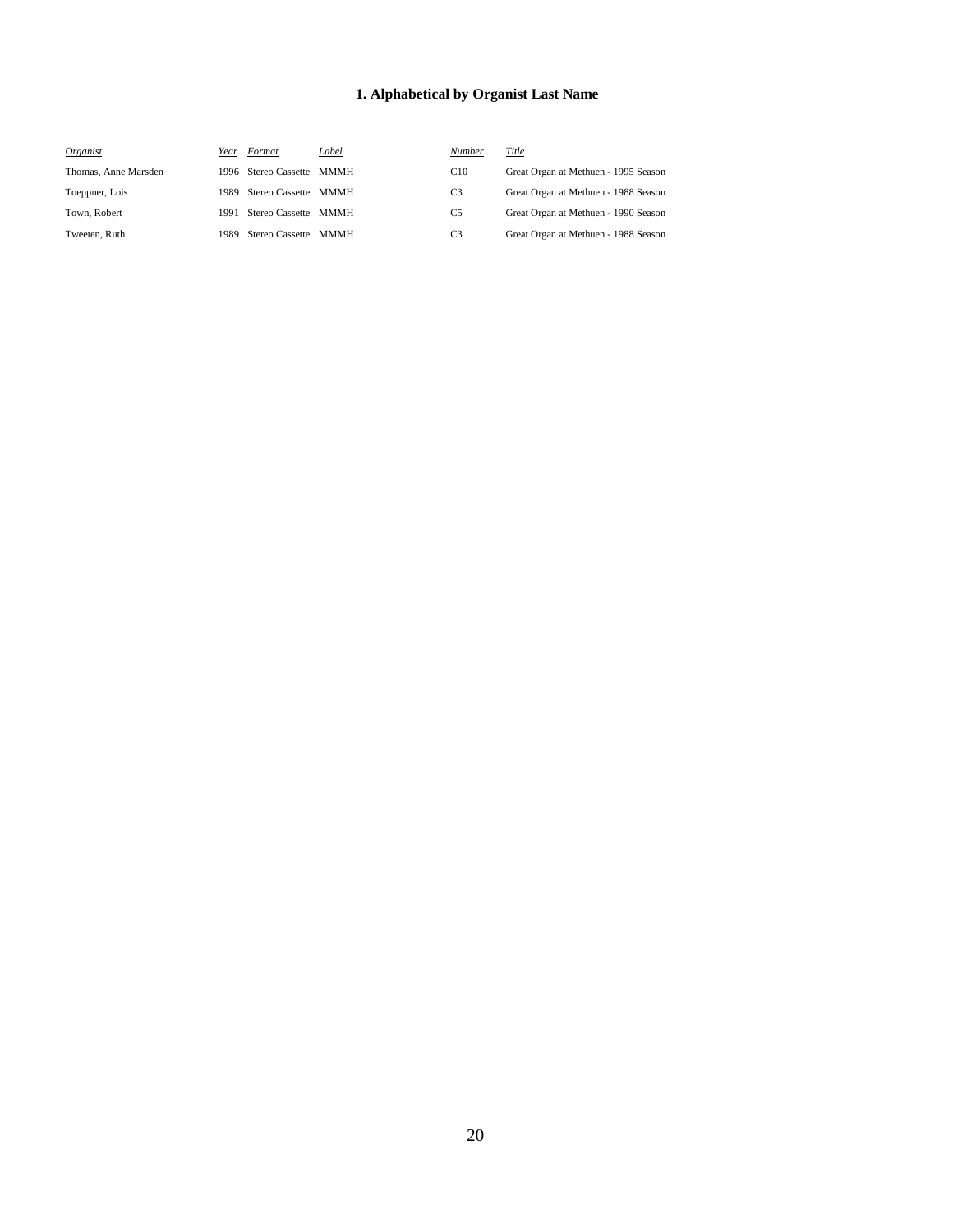| Organist     | Year Format               | Label | Number | Title                                |
|--------------|---------------------------|-------|--------|--------------------------------------|
| Vine, Rodger | 1988 Stereo Cassette MMMH |       |        | Great Organ at Methuen - 1986 Season |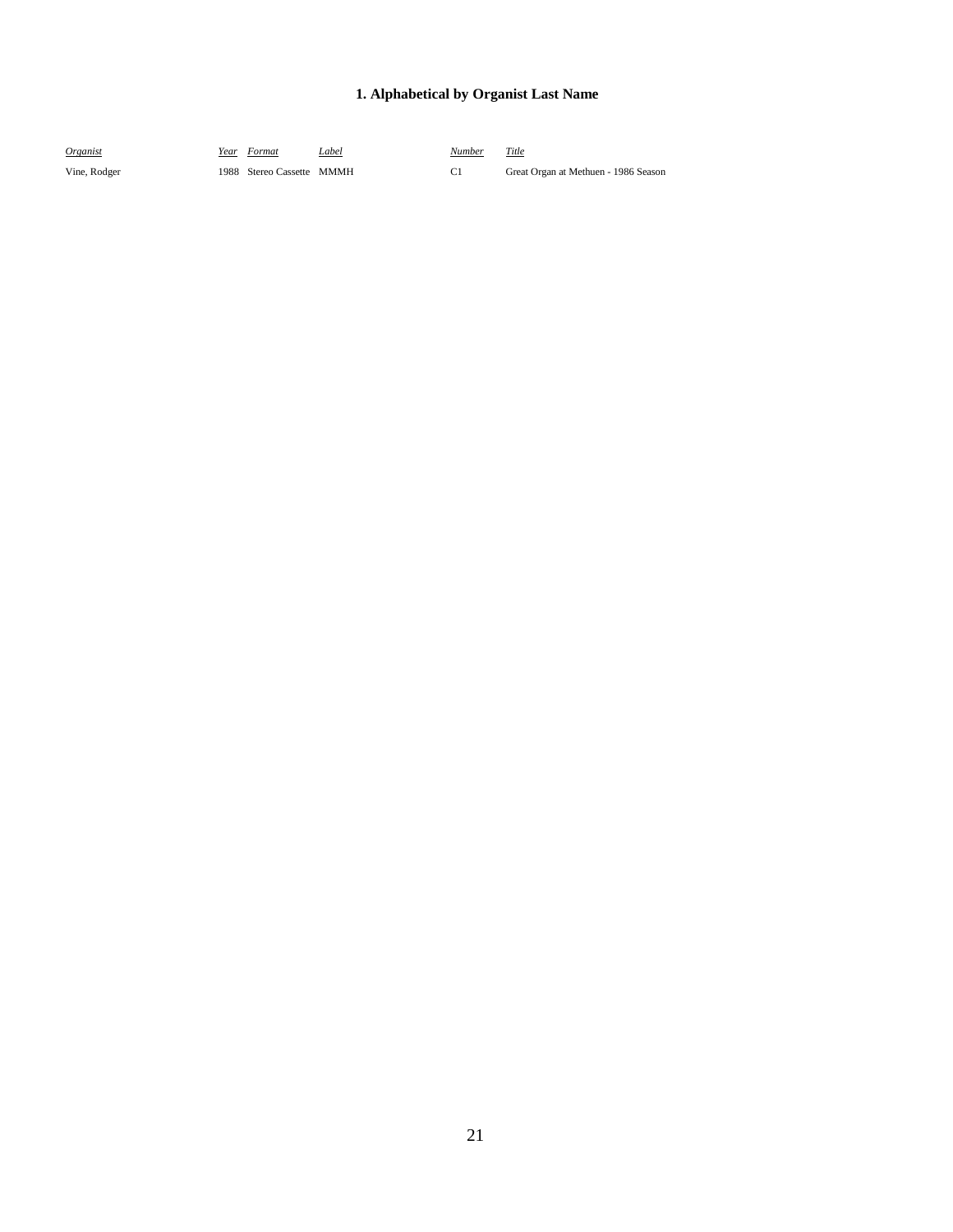| Organist             | Year | Format                    | Label        | Number         | Title                                |
|----------------------|------|---------------------------|--------------|----------------|--------------------------------------|
| Waligora, Renea      |      | 1992 Stereo Cassette MMMH |              | C <sub>6</sub> | Great Organ at Methuen - 1991 Season |
| Welch, James         | 1990 | Stereo Cassette MMMH      |              | C <sub>4</sub> | Great Organ at Methuen - 1989 Season |
| White, White         |      | 1952 Mono LP              | Mercury      | MG 10069       | Messiaen: La Nativité du Seigneur    |
| Whited, Donna        | 1990 | Stereo Cassette MMMH      |              | C <sub>4</sub> | Great Organ at Methuen - 1989 Season |
| Williams, Carol      |      | 2008 DVD                  | Melcot Music | DVD 02         | TourBus goes to Methuen              |
| Wood, Ross           | 1991 | Stereo Cassette MMMH      |              | C5             | Great Organ at Methuen - 1990 Season |
| Woodson, Susan Carol | 1994 | Stereo Cassette MMMH      |              | C8             | Great Organ at Methuen - 1993 Season |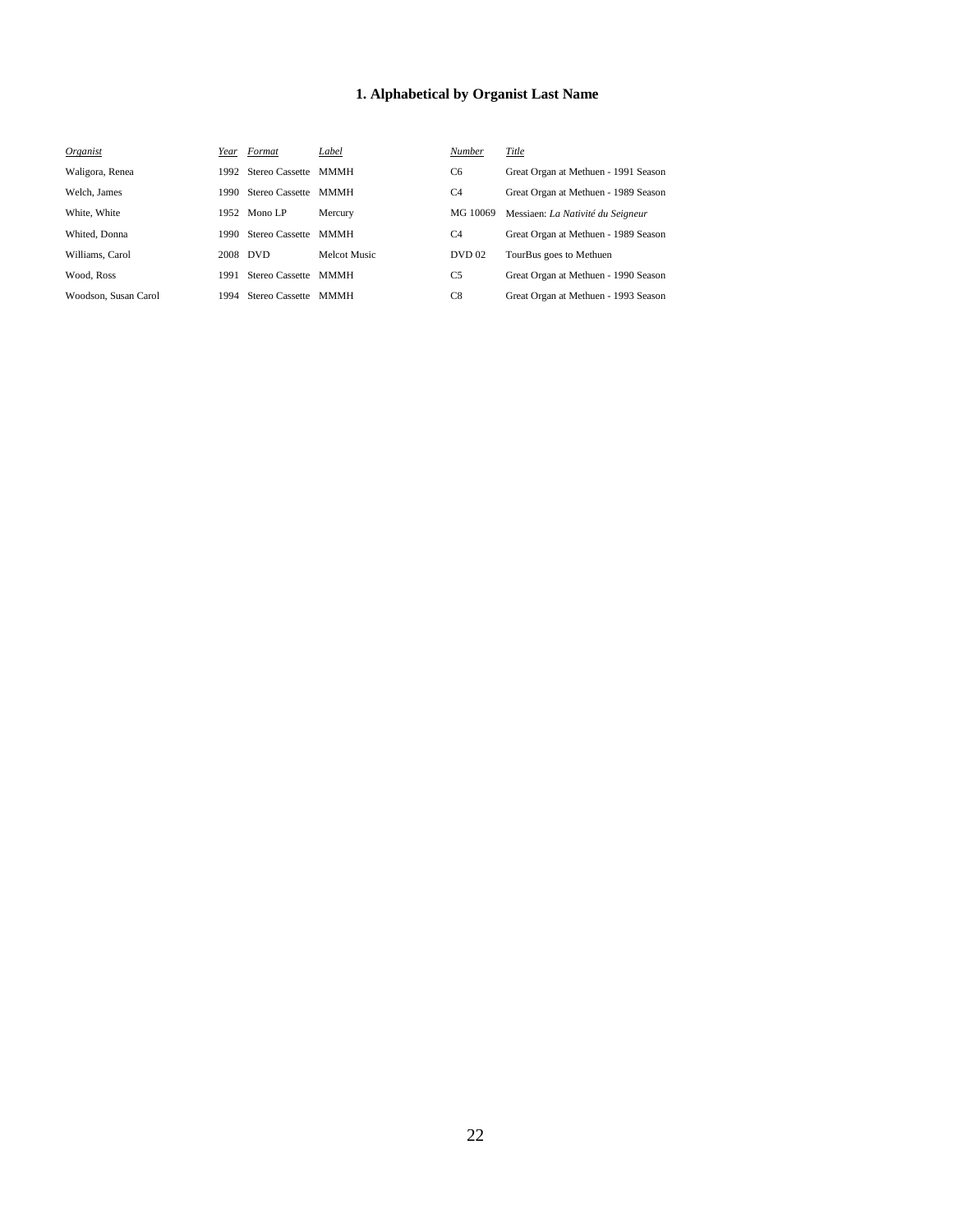| Organist           | Year    | Format                    | Label | Number         | Title                                  |
|--------------------|---------|---------------------------|-------|----------------|----------------------------------------|
| Young, Lawrence A. | 1989.   | Stereo Cassette           | MMMH  | C <sub>2</sub> | Great Organ at Methuen - 1987 Season   |
| Young, Steven      |         | 1989 Stereo Cassette MMMH |       | C3             | Great Organ at Methuen - 1988 Season   |
| Young, Steven      | 2009 CD |                           | AFKA  | SK-563         | Henry Morton Dunham - A Boston Classic |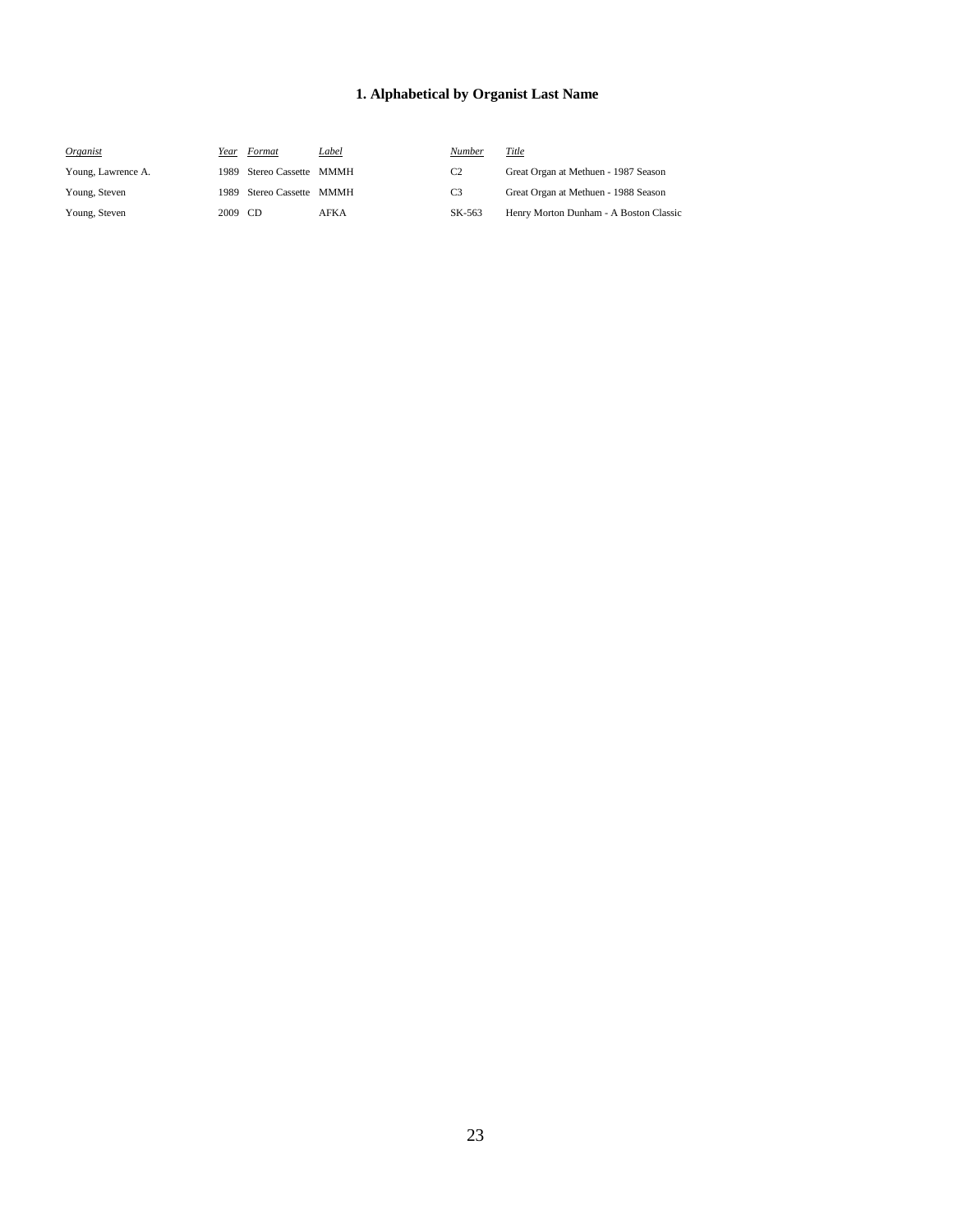| <i>Organist</i>  | Year    | Format | <u>Label</u>    | Number | Title                   |
|------------------|---------|--------|-----------------|--------|-------------------------|
| Zamkochian, Berj | 1995 CD |        | <b>ZC</b> Music | 111694 | Armenian Organ Mass     |
| Zamkochian. Beri | 1995 CD |        | <b>ZC</b> Music | 111594 | The Great Methuen Organ |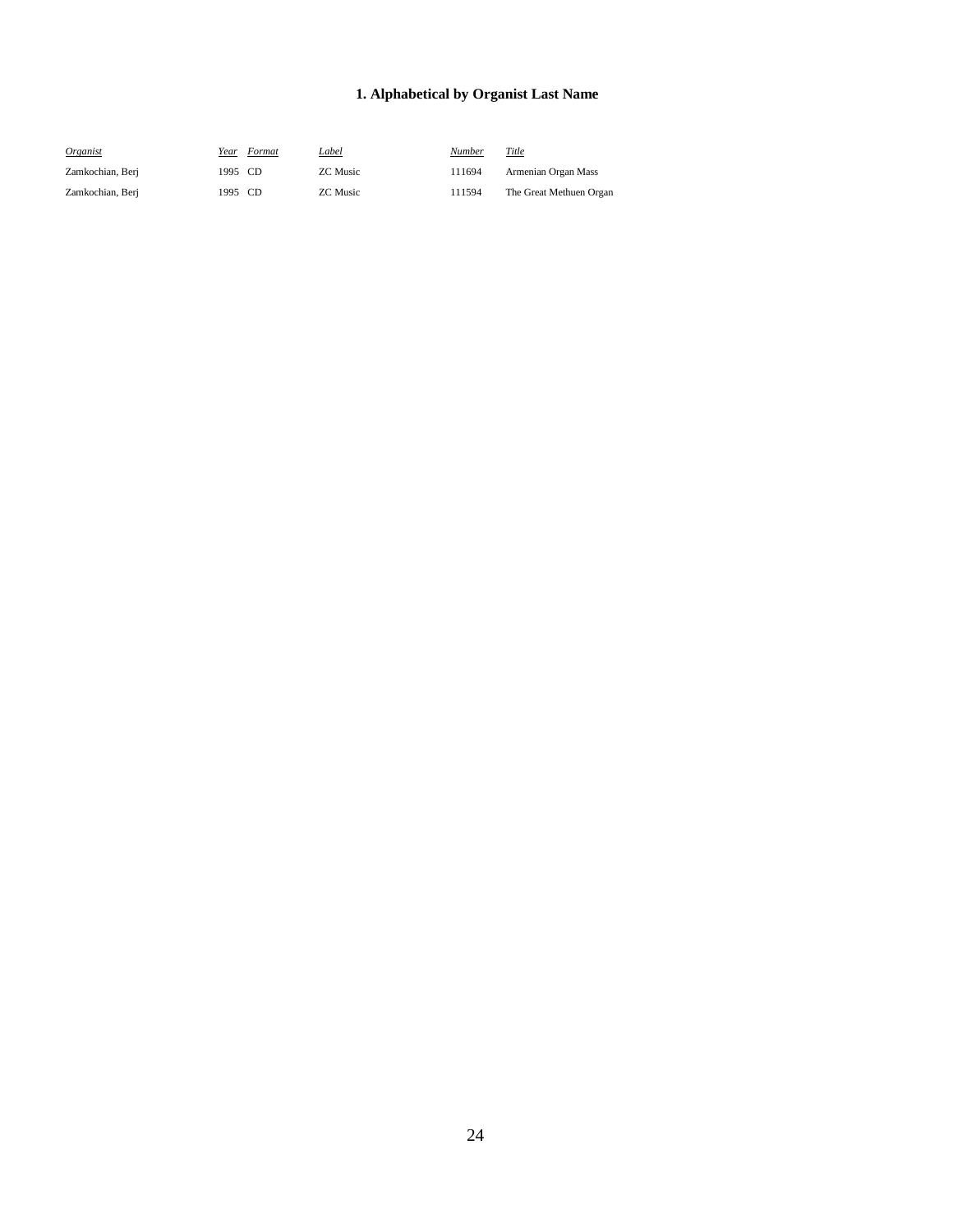| Year Format  | Label   | Number | Organist              | Title                             |
|--------------|---------|--------|-----------------------|-----------------------------------|
| 1952 Mono LP | Mercury |        | MG 10069 Ernest White | Messiaen: La Nativité du Seigneur |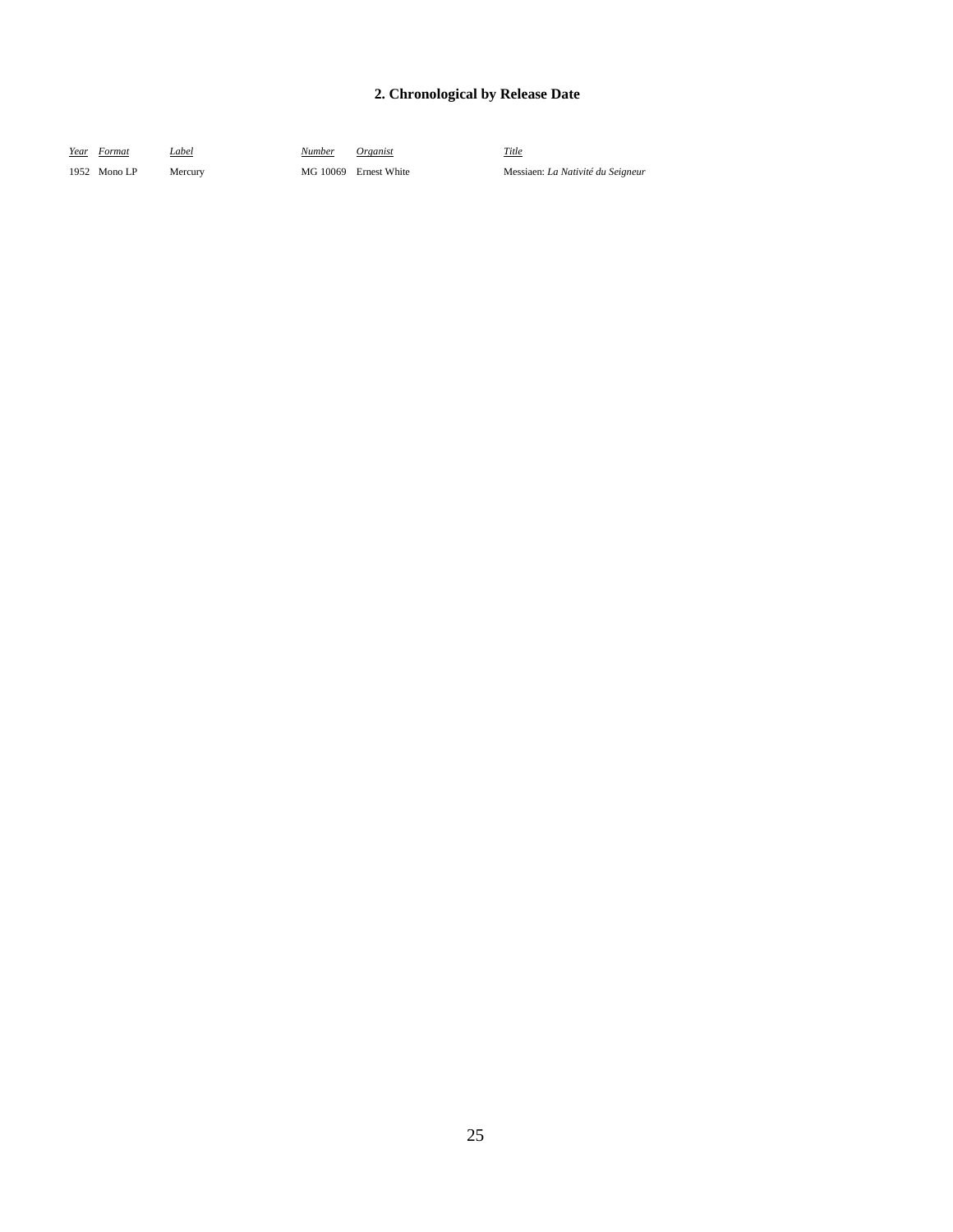| Year Format  | Label    | <u>Number</u> | Organist               | Title                         |
|--------------|----------|---------------|------------------------|-------------------------------|
| 1954 Mono LP | Columbia |               | ML 4820 E. Power Biggs | Julius Reubke and Franz Liszt |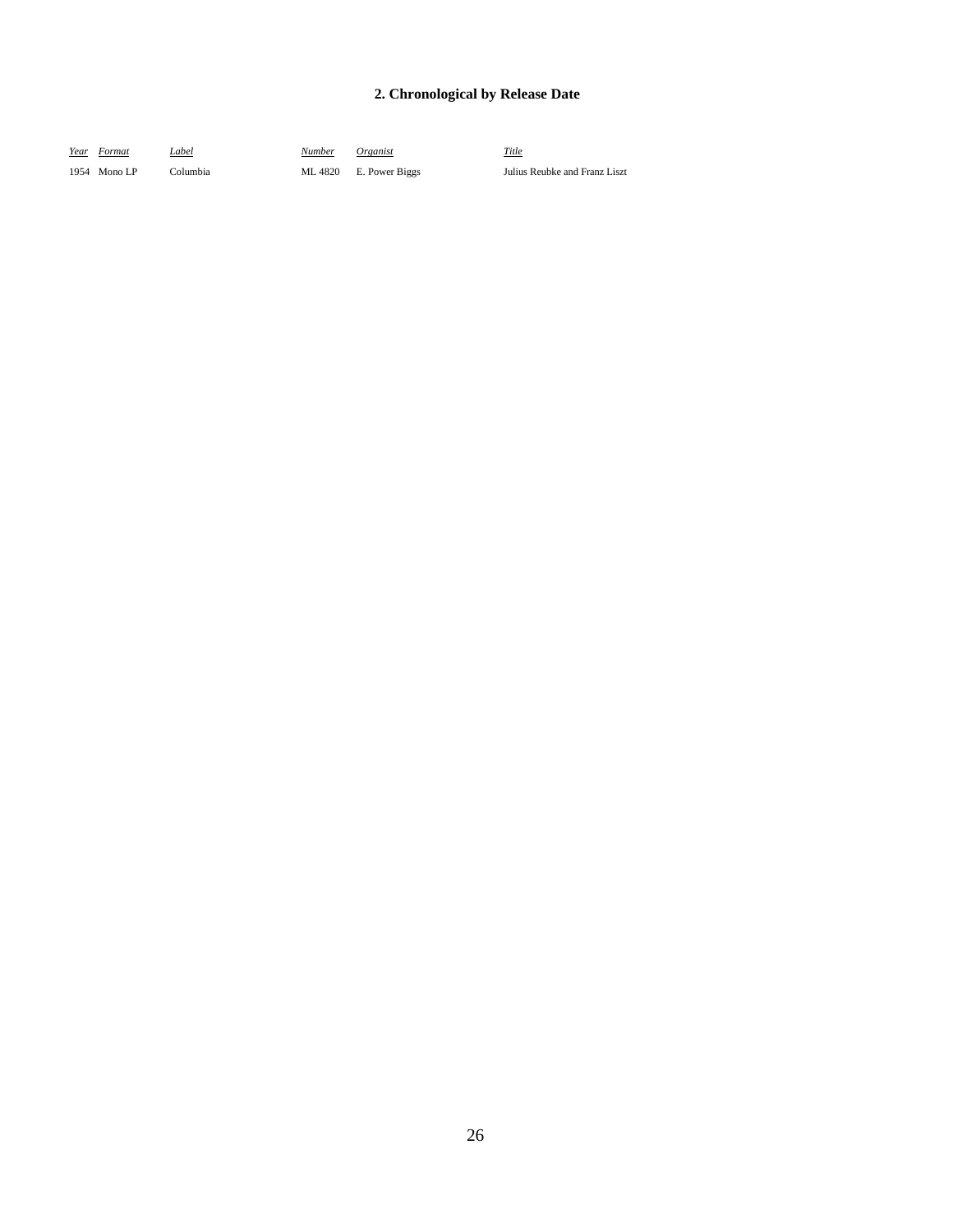| Year | Format       | Label                   | Number | <i>Organist</i>   | Title |
|------|--------------|-------------------------|--------|-------------------|-------|
|      | 1956 Mono LP | Kendall Recording Corp. | 2556   | Catharine Crozier | Fren  |
|      | 1956 Mono LP | Kendall Recording Corp. | 2557   | Catharine Crozier | Fren  |

French Organ Music II French Organ Music III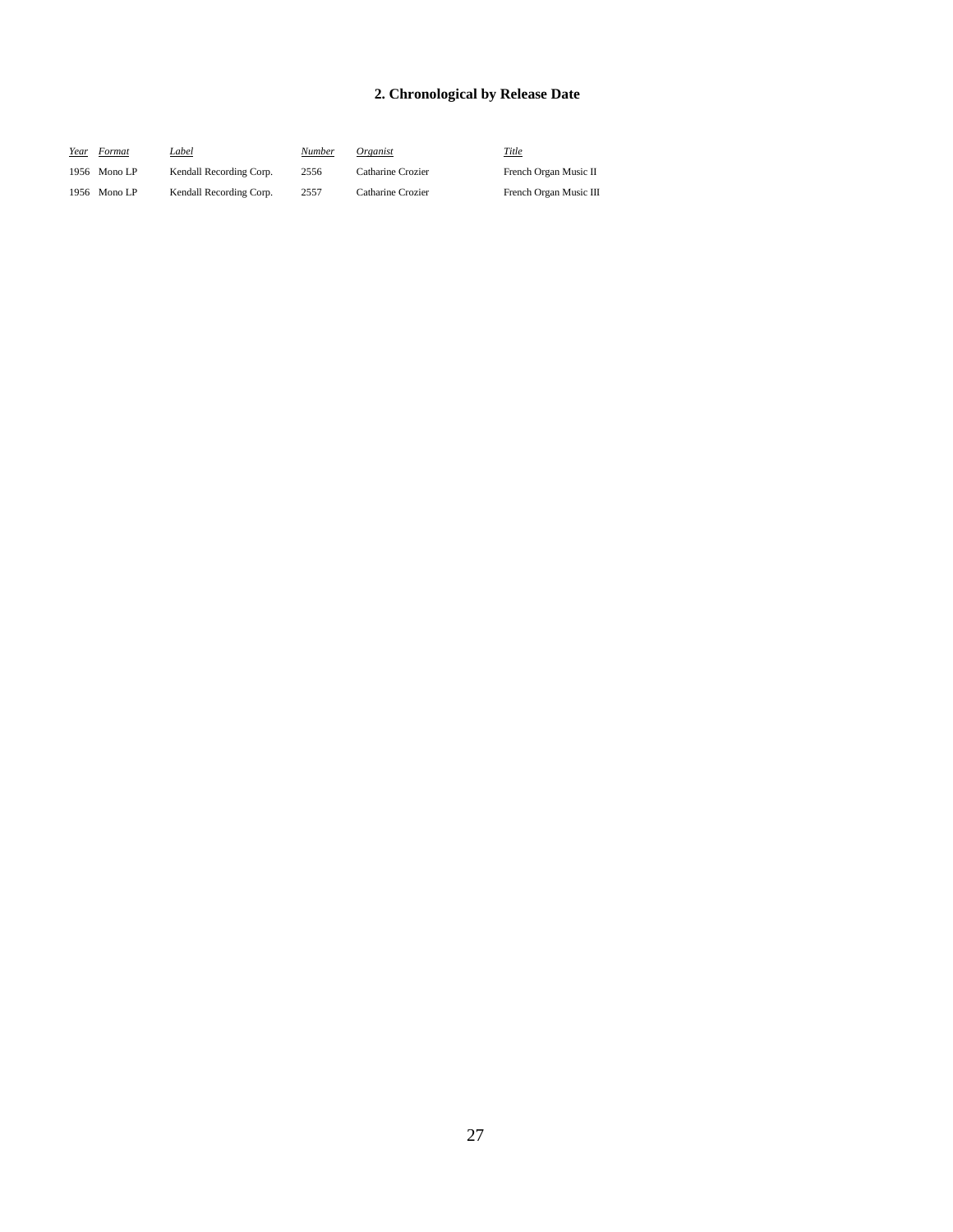| Year Format    | Label         | Number  | Organist  | Title |
|----------------|---------------|---------|-----------|-------|
| 1973 Stereo LP | Keyboard Arts | $FKA-1$ | John Rose | John  |

John Rose at the Great Organ of the Methuen Memorial Music Hall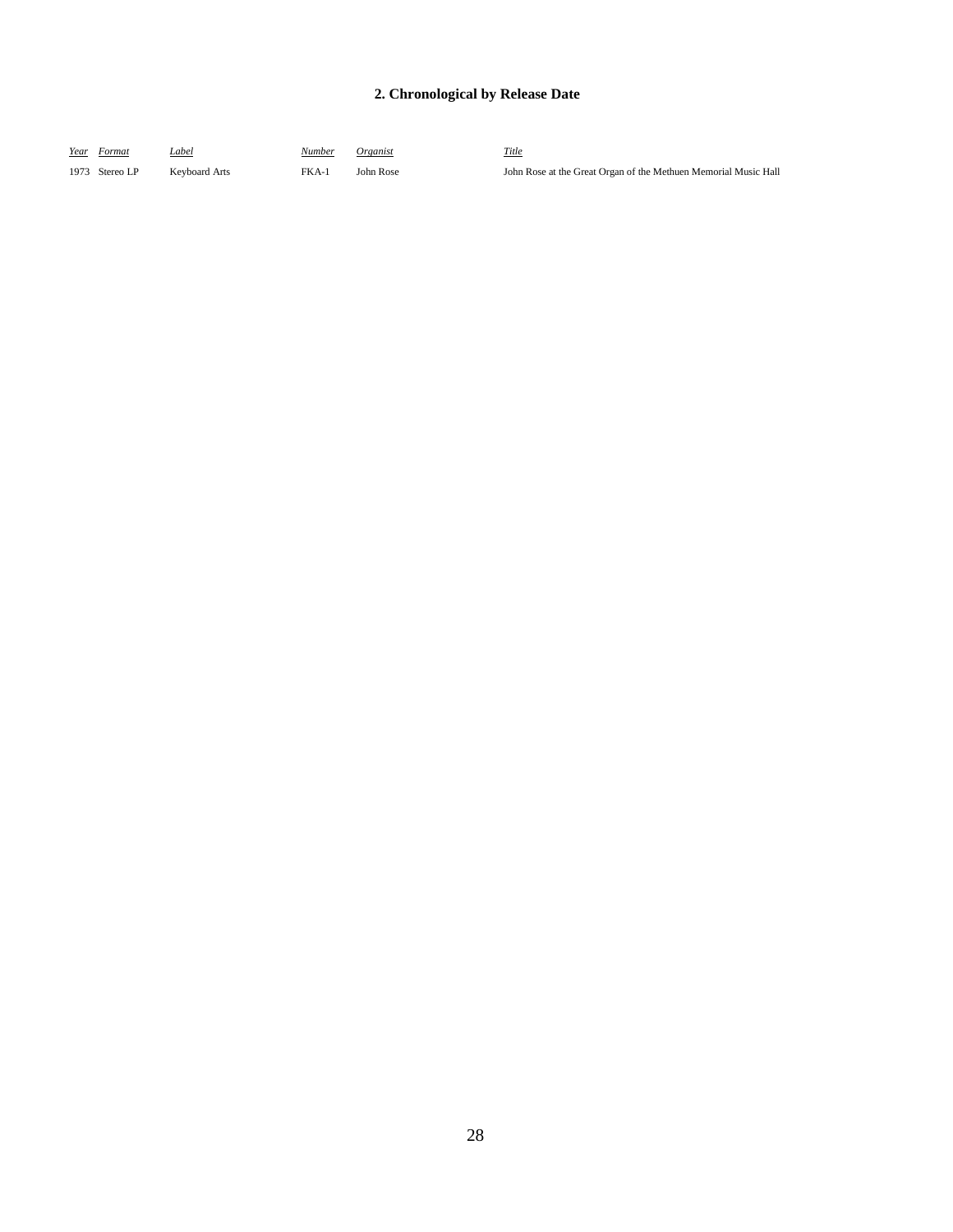| Year Format    | Label    | Number | <i>Organist</i> | Title                                                                |
|----------------|----------|--------|-----------------|----------------------------------------------------------------------|
| 1976 Stereo LP | Columbia | M34129 | E. Power Biggs  | Stars and Stripes Forever / Two Centuries of Heroic Music in America |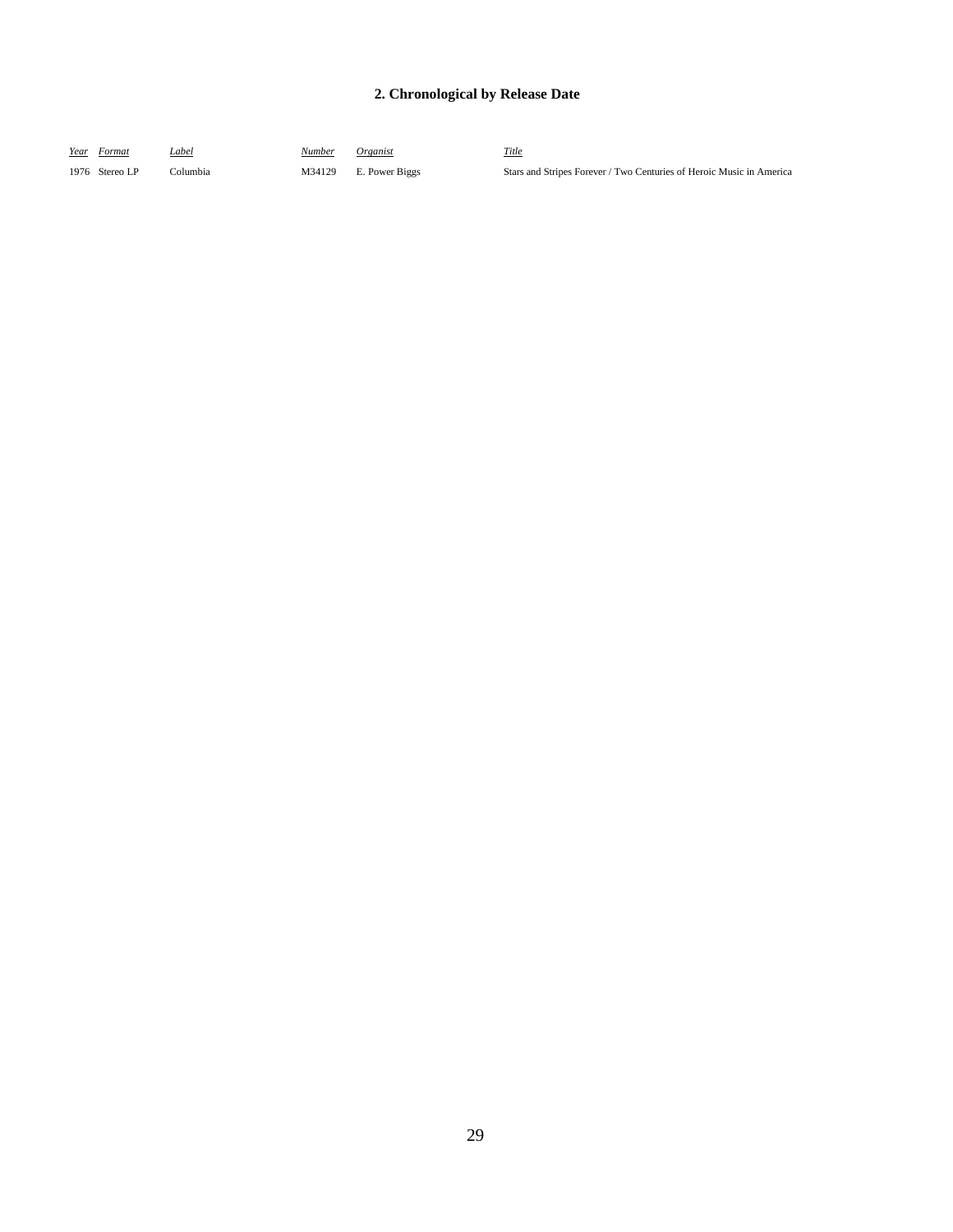| Year Format        | Label | Number | Organist       | Title                                                                                |
|--------------------|-------|--------|----------------|--------------------------------------------------------------------------------------|
| 1977<br>Stereo I P |       | 5036   | Michael Murrav | Michael Murray playing The Great Organ in the Methuen Memorial Music Hall / Volume 1 |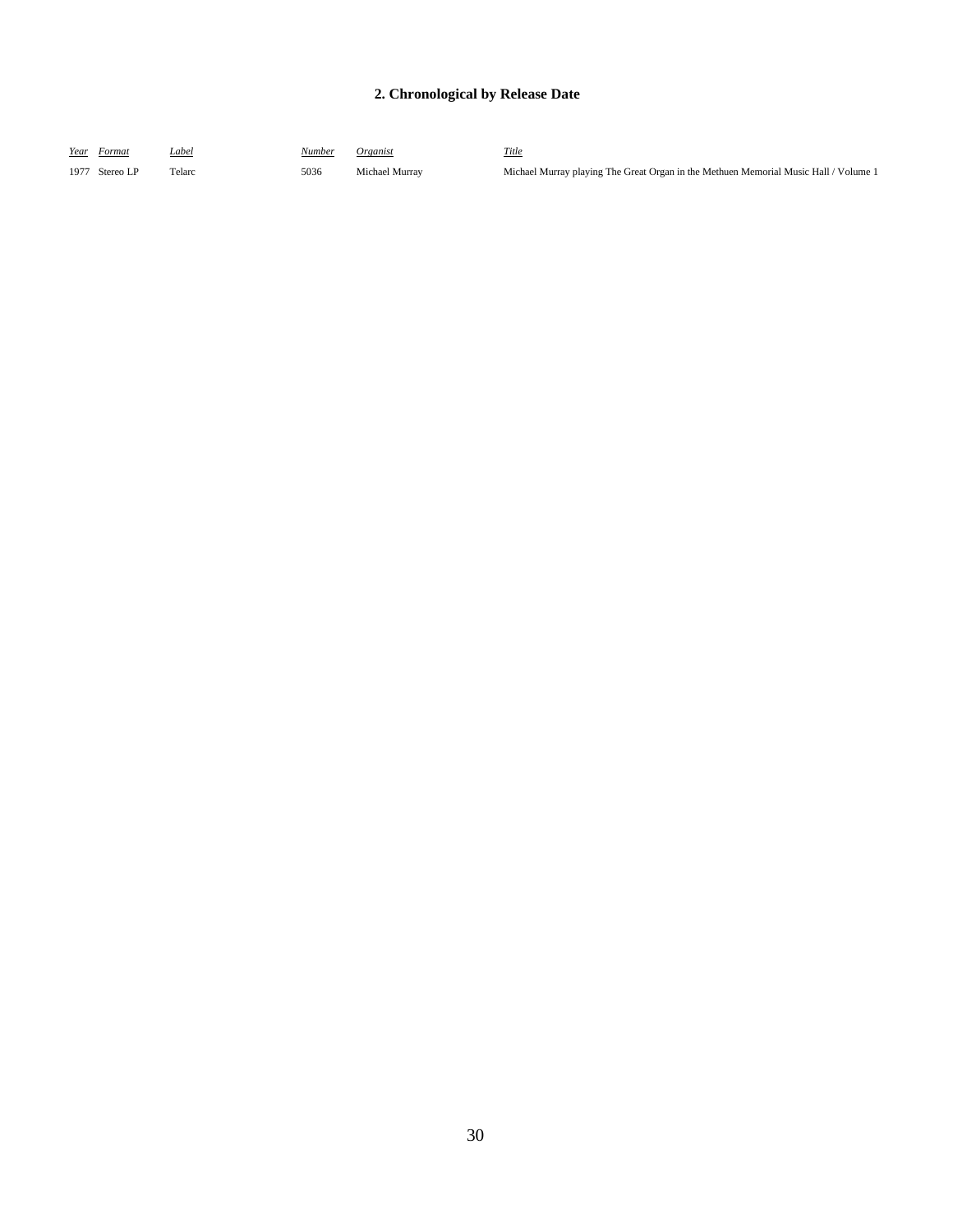| Year Format    | <u>Label</u>             | <u>Number</u> | Organist         | <b>Title</b>                                                    |
|----------------|--------------------------|---------------|------------------|-----------------------------------------------------------------|
| 1978 Stereo LP | Columbia∶                | M34573        | Leonard Raver    | Saint-Saëns: Symphony No. 3 in C Minor, Op. 78 "Organ Symphony" |
| 1978 Stereo LP | Organ Historical Society | OHS st-5      | Rosalind Mohnsen | Historic American Organs                                        |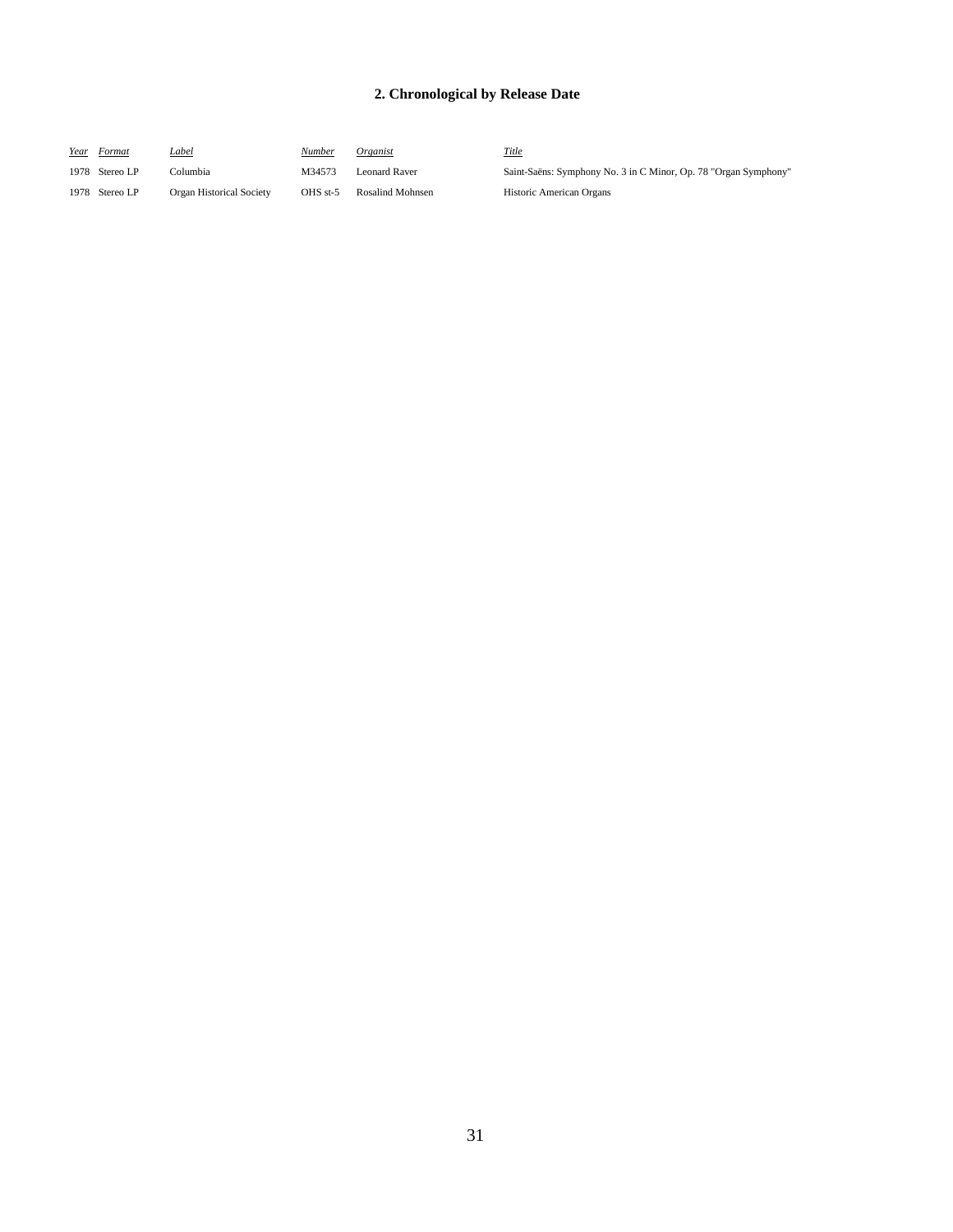| Year Format                | Label | Number | Organist       | Title                                               |
|----------------------------|-------|--------|----------------|-----------------------------------------------------|
| 1980 Stereo LP / CD Telarc |       | 10049  | Michael Murray | J. S. Bach Organ Works / The Great Organ at Methuen |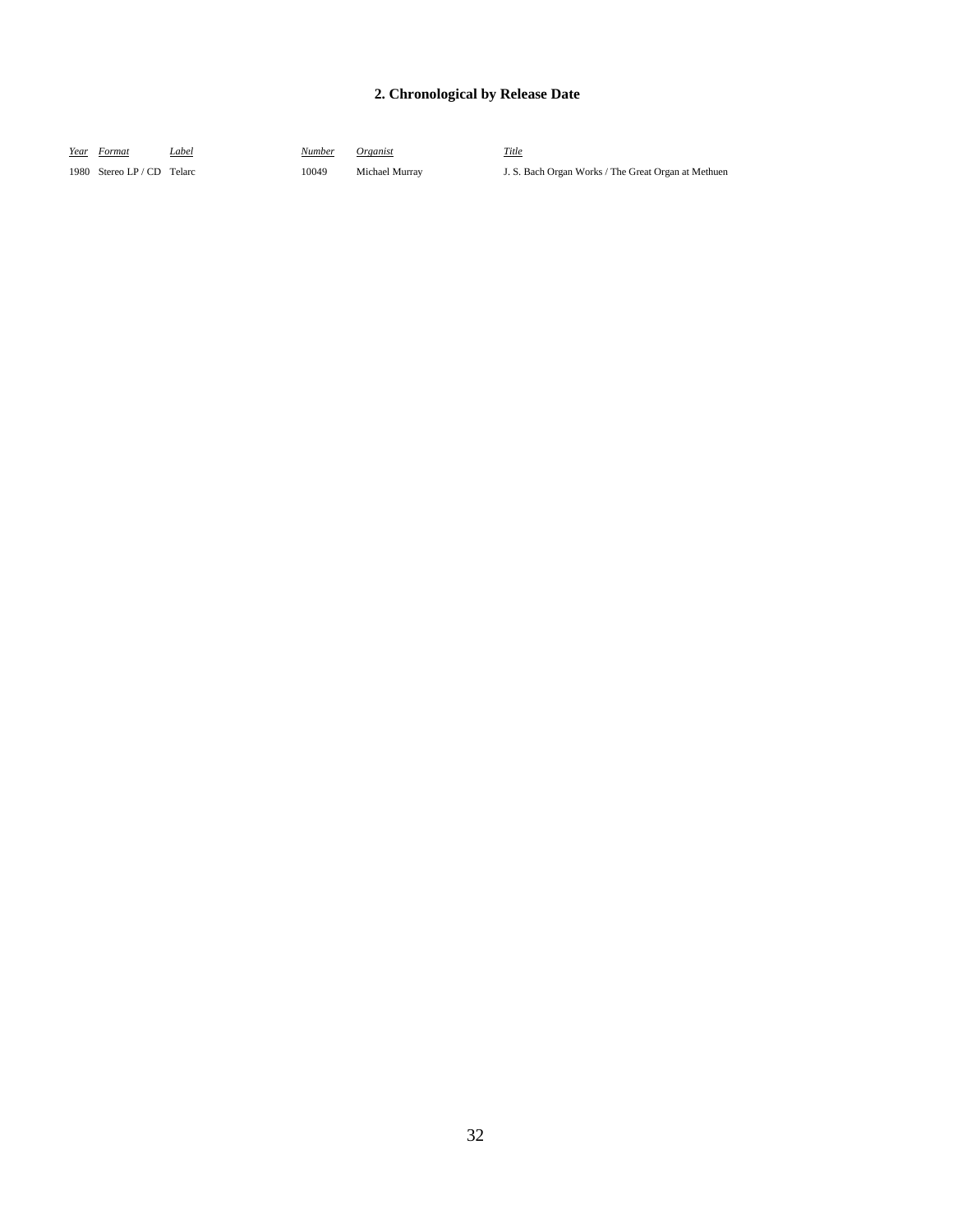| Year Format    | Label | Number | Organist      | Title                        |
|----------------|-------|--------|---------------|------------------------------|
| 1986 Stereo LP | AFKA  | S-4694 | Barbara Bruns | <b>Great Sacred Choruses</b> |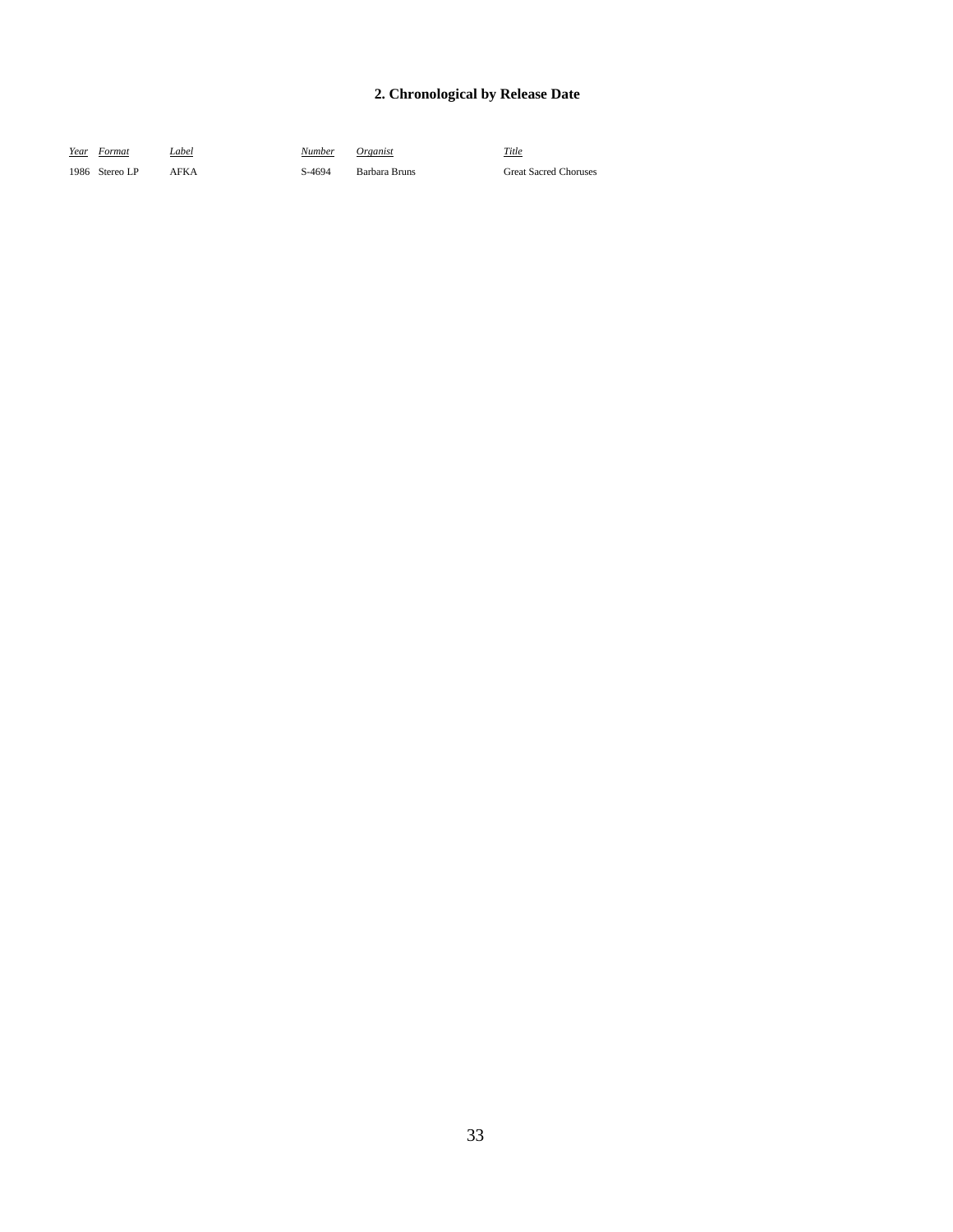*Year Format Label Number Organist Title*

Roberta Bitgood Bruce Neswick Earl L. Miller Bruce Adami Allen G. Brown Ernest Hoffman Rosalind Mohnsen George Faxon Rodger Vine Thomas Richner

1988 Stereo Cassette MMMH C1 Ann Labounsky Great Organ at Methuen - 1986 Season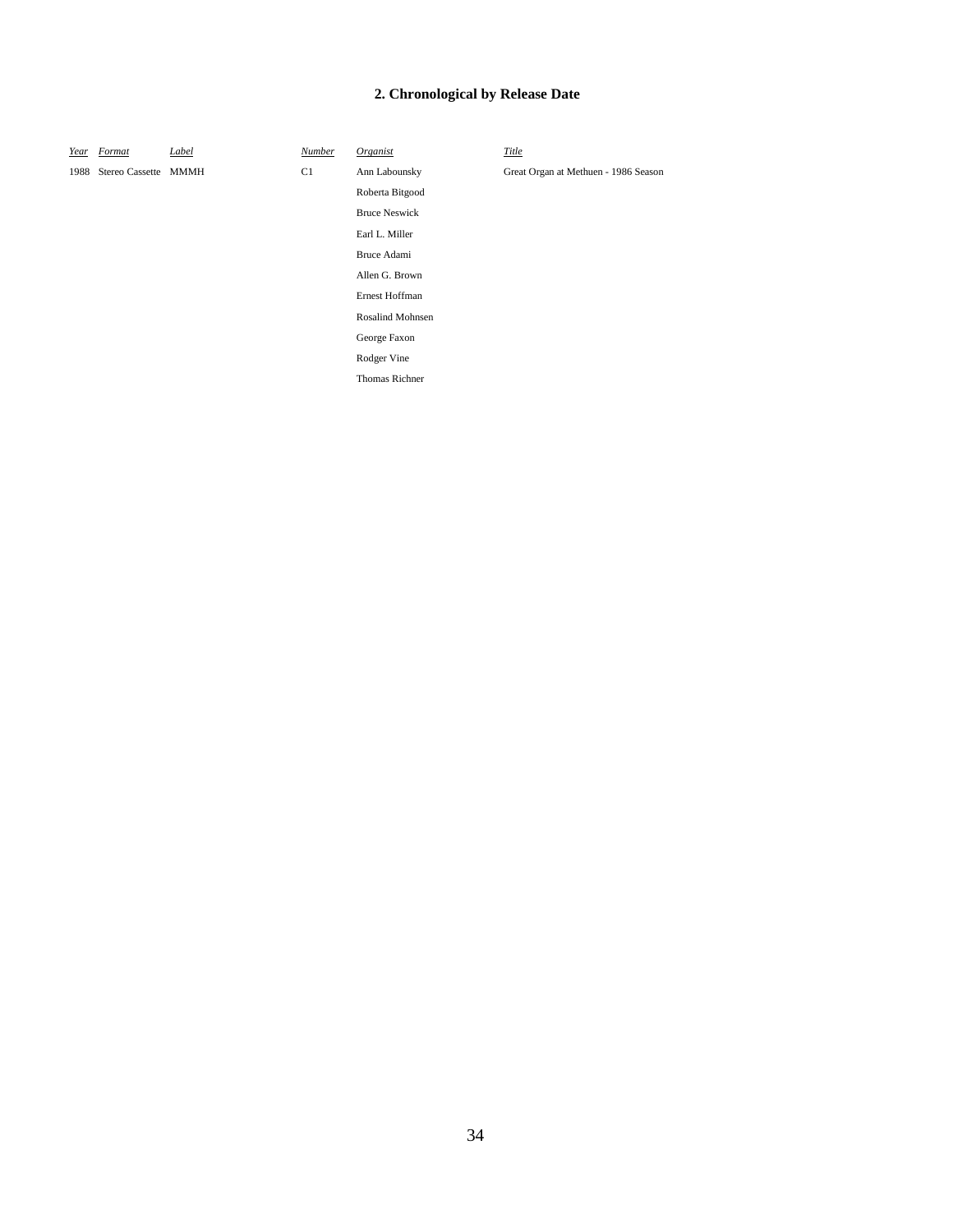| Year    | Format               | Label              | Number         | Organist                  | Title                                |
|---------|----------------------|--------------------|----------------|---------------------------|--------------------------------------|
| 1989    | Stereo Cassette MMMH |                    | C <sub>2</sub> | Lawrence A. Young         | Great Organ at Methuen - 1987 Season |
|         |                      |                    |                | Dana Robinson             |                                      |
|         |                      |                    |                | Richard Konzen            |                                      |
|         |                      |                    |                | Susan Armstrong-Ouellette |                                      |
|         |                      |                    |                | Charles Callahan          |                                      |
|         |                      |                    |                | Jonathan Dimmock          |                                      |
|         |                      |                    |                | Linda Lyster              |                                      |
|         |                      |                    |                | Ian Sadler                |                                      |
| 1989 CD |                      | <b>VQR</b> Digital | 2036           | Harmon Lewis              | We Wish You a Merry Christmas        |
| 1989    | Stereo Cassette MMMH |                    | C <sub>3</sub> | <b>Steven Young</b>       | Great Organ at Methuen - 1988 Season |
|         |                      |                    |                | Earl Eyrich               |                                      |
|         |                      |                    |                | Lois Toeppner             |                                      |
|         |                      |                    |                | Philip Kenyon             |                                      |
|         |                      |                    |                | <b>Ruth Tweeten</b>       |                                      |
|         |                      |                    |                | Michael Kaminski          |                                      |
|         |                      |                    |                | <b>Grant Moss</b>         |                                      |
|         |                      |                    |                | Frederick Hohman          |                                      |
|         |                      |                    |                | Thomas Harmon             |                                      |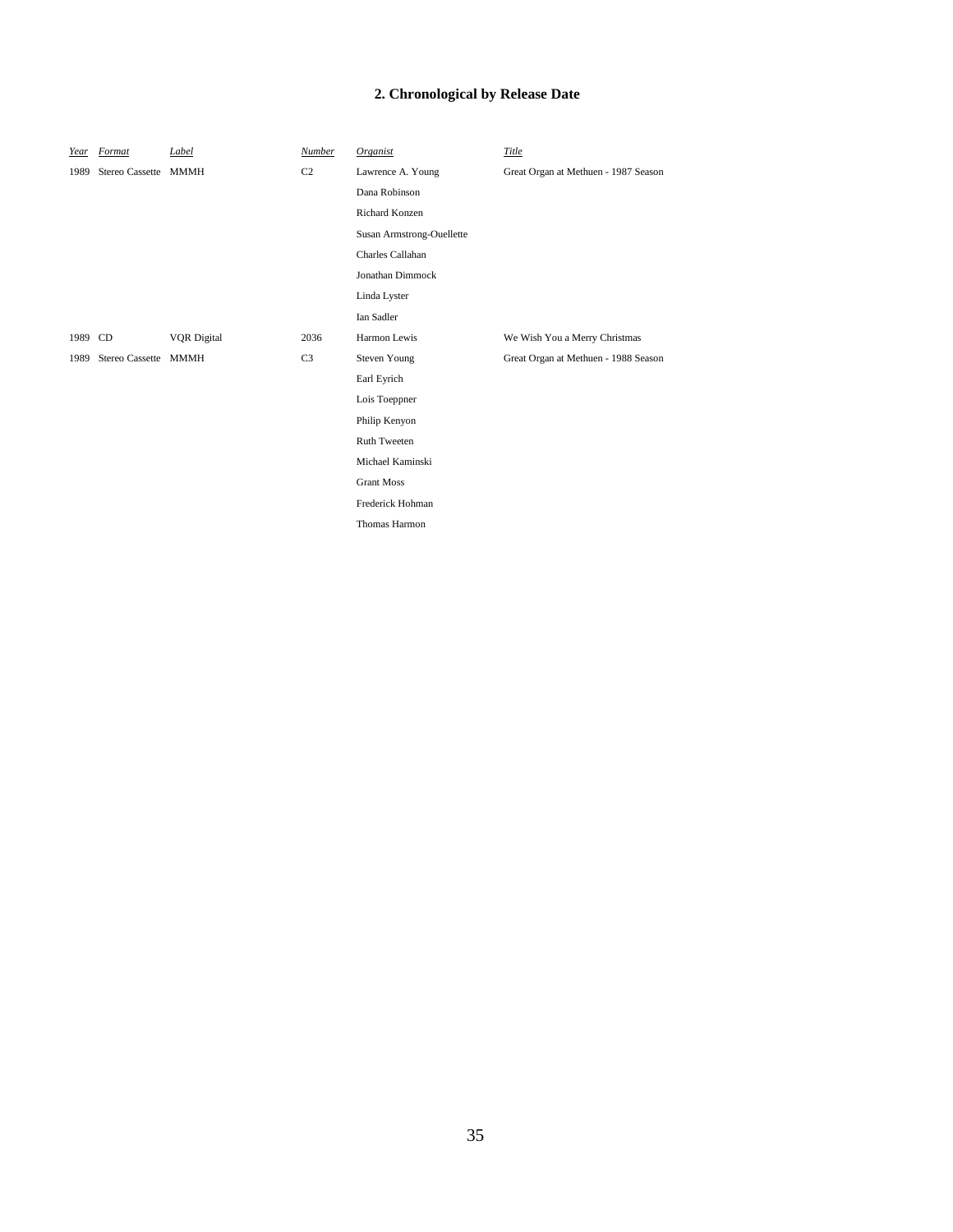| Year | Format               | Label       | Number    | Organist                | Title                                |
|------|----------------------|-------------|-----------|-------------------------|--------------------------------------|
| 1990 | Stereo Cassette MMMH |             | C4        | Max Miller              | Great Organ at Methuen - 1989 Season |
|      |                      |             |           | David Allen Porkola     |                                      |
|      |                      |             |           | Philip Scriven          |                                      |
|      |                      |             |           | James Welch             |                                      |
|      |                      |             |           | Donna Whited            |                                      |
|      |                      |             |           | <b>Rosalind Mohnsen</b> |                                      |
|      |                      |             |           | John Skelton            |                                      |
|      |                      |             |           | David R. Hunsberger     |                                      |
|      |                      |             |           | Mark Dirksen            |                                      |
| 1990 | CD.                  | <b>ARGO</b> | 421 731-2 | <b>Simon Preston</b>    | Variations on America                |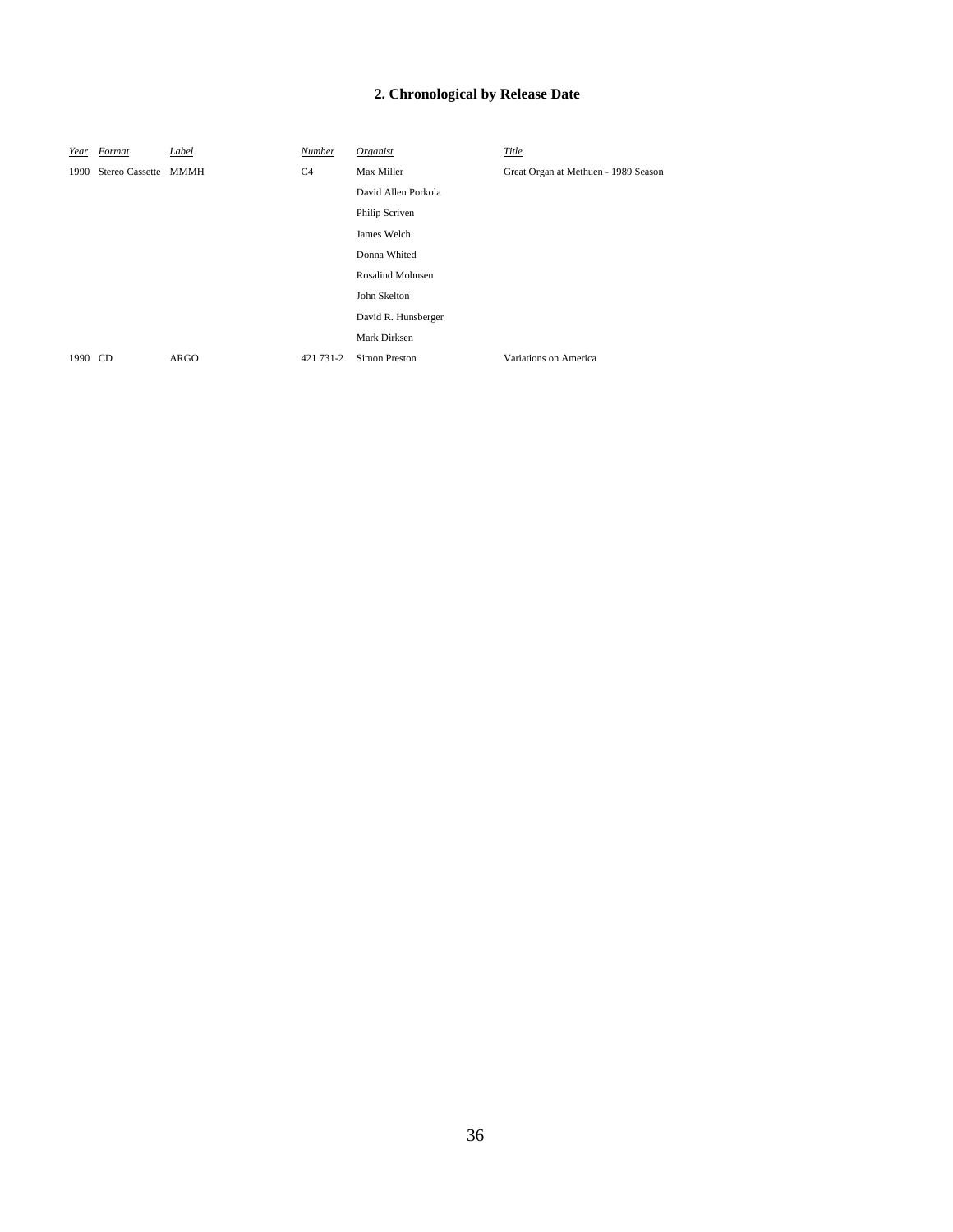| Year    | Format               | Label            | Number         | Organist            | Title                                |
|---------|----------------------|------------------|----------------|---------------------|--------------------------------------|
| 1991    | Stereo Cassette MMMH |                  | C <sub>5</sub> | Ross Wood           | Great Organ at Methuen - 1990 Season |
|         |                      |                  |                | Dennis Schmidt      |                                      |
|         |                      |                  |                | Henry Lowe          |                                      |
|         |                      |                  |                | Michael Dudman      |                                      |
|         |                      |                  |                | Marian Ruhl Metson  |                                      |
|         |                      |                  |                | Robert Town         |                                      |
|         |                      |                  |                | John Dunn           |                                      |
|         |                      |                  |                | <b>Walter Hilse</b> |                                      |
| 1991 CD |                      | Ars Nova Digital | 1003           | <b>William Ness</b> | Joy to the World                     |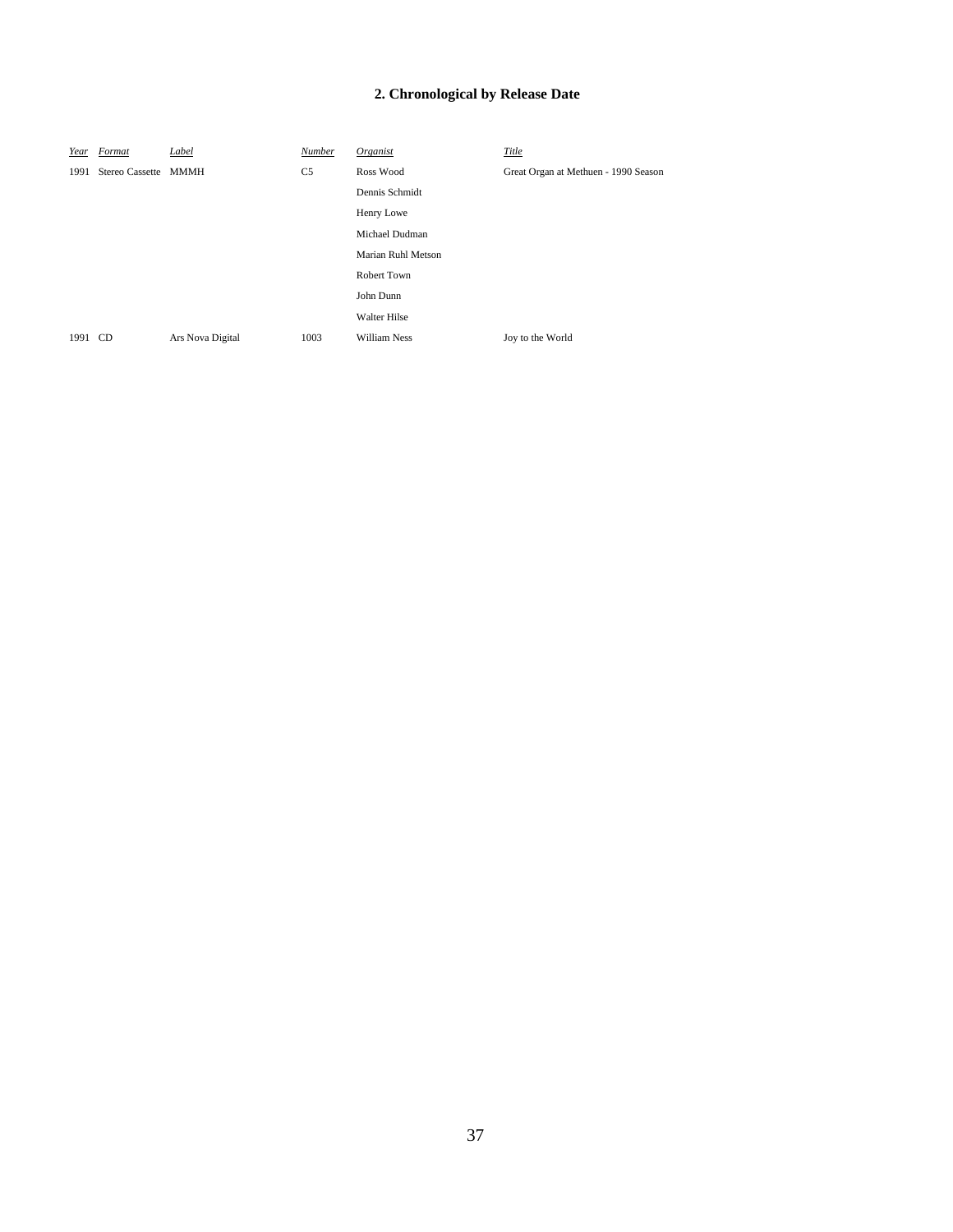*Year Format Label Number Organist Title*

Andrew Fletcher Adrienne M. Pavur Charles Krigbaum Frederick Hohman Leo Abbott Renea Waligora Robin Dinda Kenneth Starr

1992 Stereo Cassette MMMH C6 Bruce Neswick Great Organ at Methuen - 1991 Season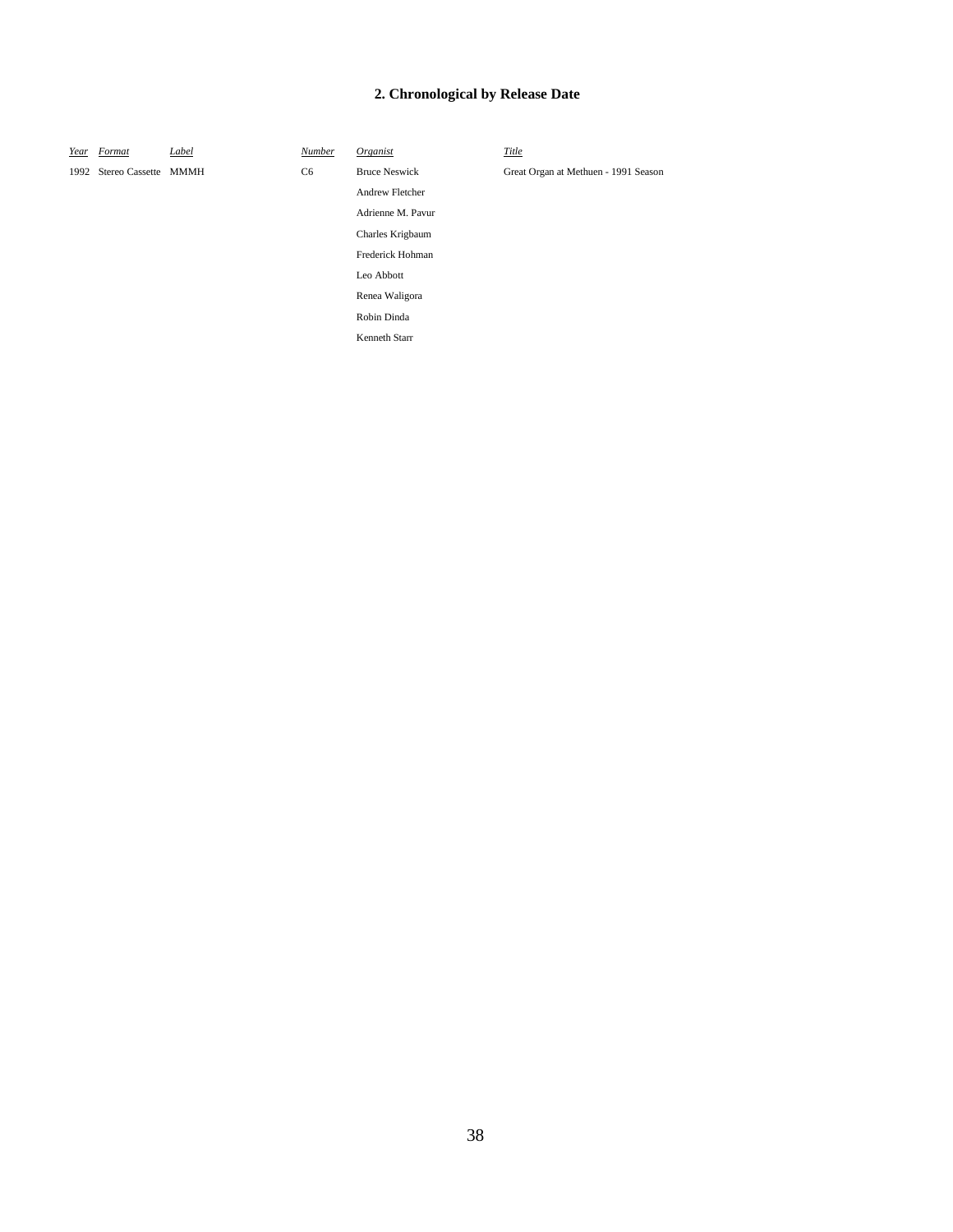Kirsten Kolling Langberg

James Busby John Skelton Eugene Hancock Mark Steinbach Wilma Jensen George Butler Peter Edwin Krasinski Robin Dinda Ludger Lohmann

*Year Format Label Number Organist Title*

1993 Stereo Cassette MMMH C7 Peter Langberg Great Organ at Methuen - 1992 Season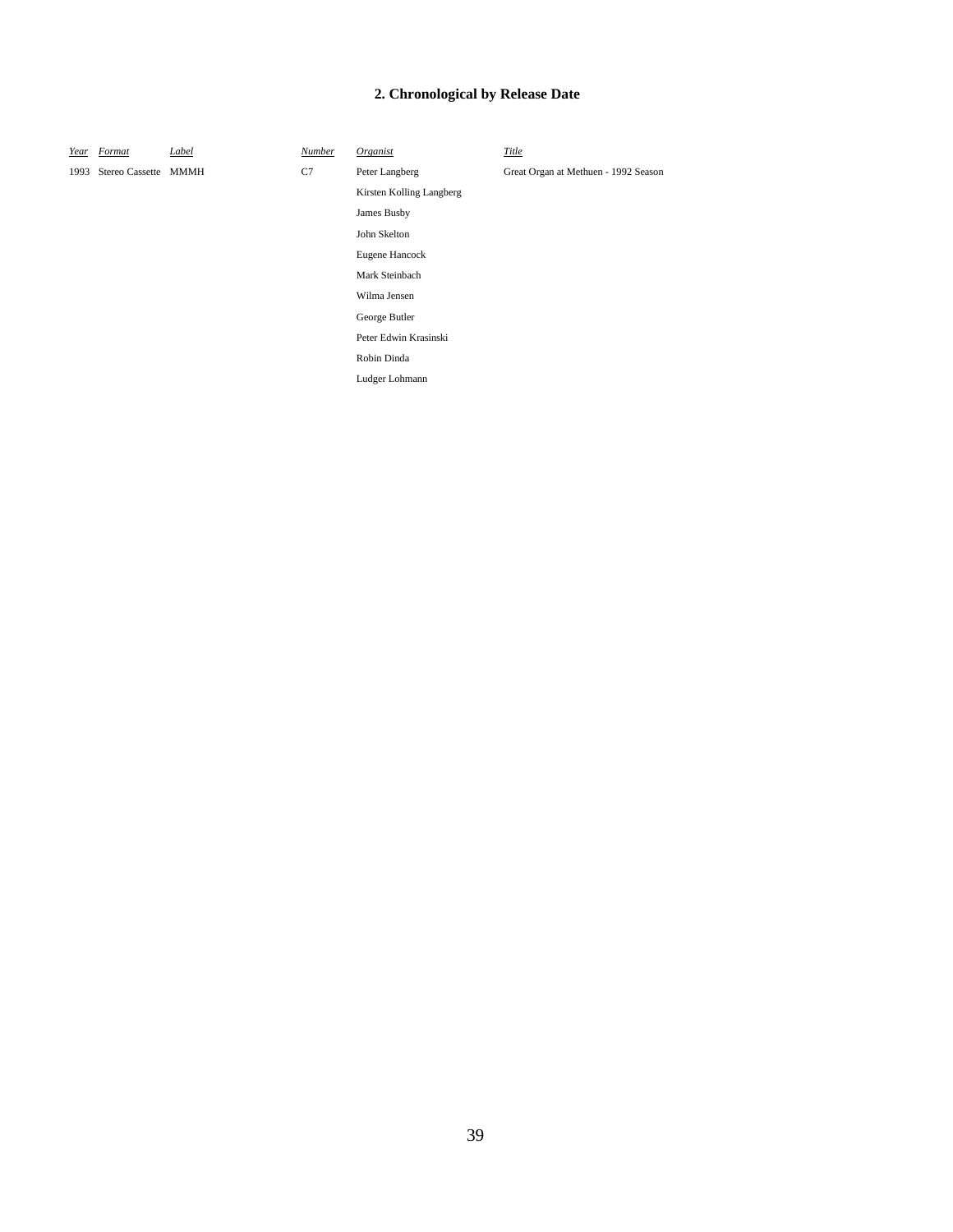| Year    | Format               | Label                           | Number  | Organist                  | Title                                                                       |
|---------|----------------------|---------------------------------|---------|---------------------------|-----------------------------------------------------------------------------|
| 1994    | Stereo Cassette MMMH |                                 | C8      | Brenda Lynne Leach        | Great Organ at Methuen - 1993 Season                                        |
|         |                      |                                 |         | Amy Johnson               |                                                                             |
|         |                      |                                 |         | Massimo Nosetti           |                                                                             |
|         |                      |                                 |         | <b>Linton Powell</b>      |                                                                             |
|         |                      |                                 |         | Murray Forbes Somerville  |                                                                             |
|         |                      |                                 |         | H. Joseph Butler          |                                                                             |
|         |                      |                                 |         | Heidi Emmert              |                                                                             |
|         |                      |                                 |         | Christopher Kent          |                                                                             |
|         |                      |                                 |         | Susan Carol Woodson       |                                                                             |
| 1994 CD |                      | AFKA                            | SK-531  | Susan Armstrong-Ouellette | A Methuen Mosaic                                                            |
| 1994 CD |                      | Motette                         | 12031   | Heidi Emmert              | Die Grosse Walcker/Aeolian-Skinner Orgel in der Methuen Memorial Music Hall |
| 1994 CD |                      | <b>Musical Heritage Society</b> | 523622K | Ann Labounsky             | Langlais: Complete Organ Works - Volume 6                                   |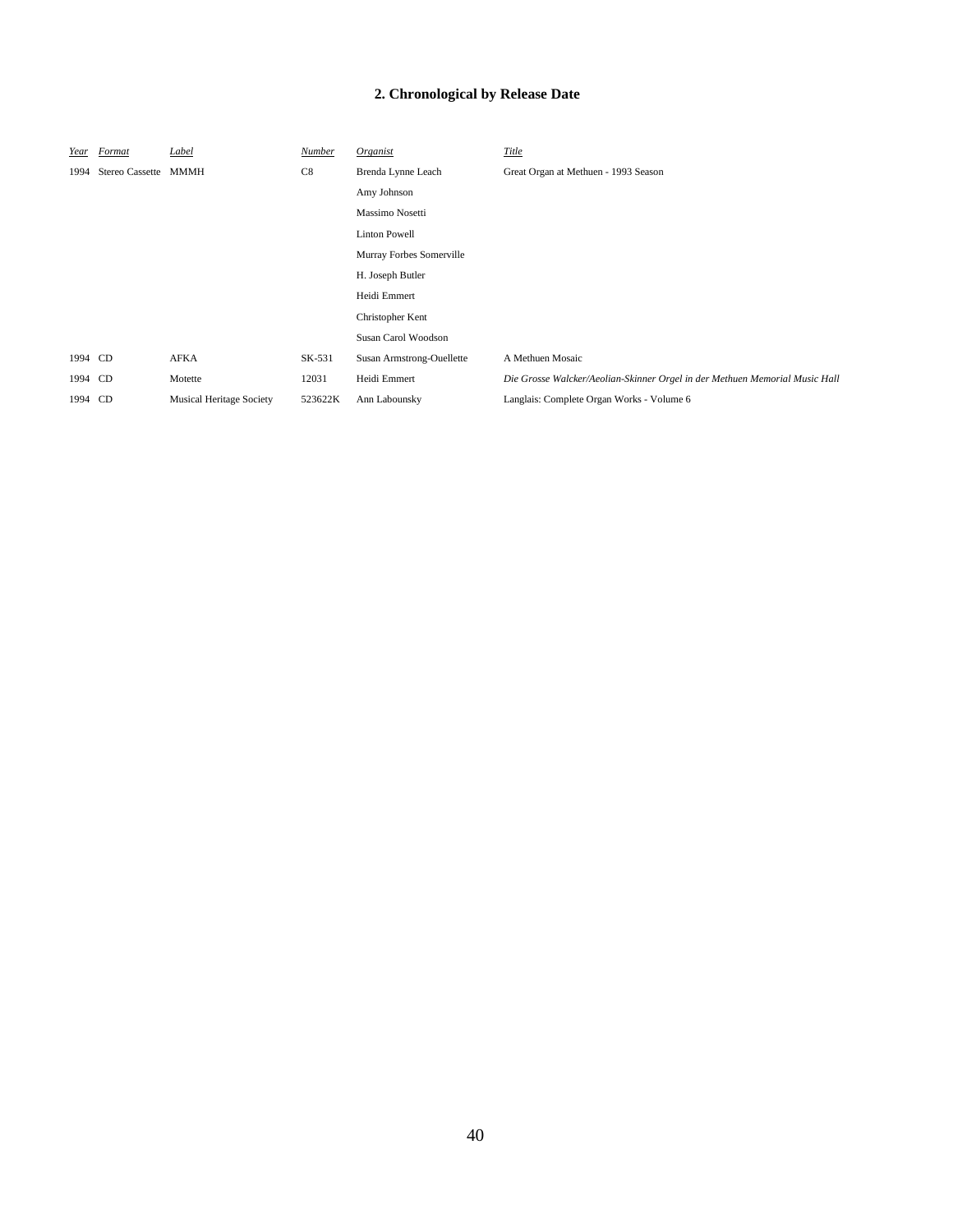| Year    | Format          | Label           | Number | Organist              | Title                                                            |
|---------|-----------------|-----------------|--------|-----------------------|------------------------------------------------------------------|
| 1995    | Stereo Cassette | <b>MMMH</b>     | C9     | Mary Catherine Race   | Great Organ at Methuen - 1994 Season                             |
|         |                 |                 |        | <b>Thomas Richner</b> |                                                                  |
|         |                 |                 |        | <b>William Porter</b> |                                                                  |
|         |                 |                 |        | <b>Colin Andrews</b>  |                                                                  |
|         |                 |                 |        | <b>Richard Grant</b>  |                                                                  |
|         |                 |                 |        | Adrienne M. Pavur     |                                                                  |
|         |                 |                 |        | Stephen Roberts       |                                                                  |
| 1995 CD |                 | ProOrgano       | 7066   | Frederick Hohman      | <b>Forever Methuen</b>                                           |
| 1995 CD |                 | AFKA            | SK-535 | David Mulbury         | Franz Liszt - The Great Organ of the Methuen Memorial Music Hall |
| 1995 CD |                 | <b>ZC</b> Music | 111694 | Berj Zamkochian       | Armenian Organ Mass                                              |
| 1995 CD |                 | <b>ZC</b> Music | 111594 | Berj Zamkochian       | The Great Methuen Organ                                          |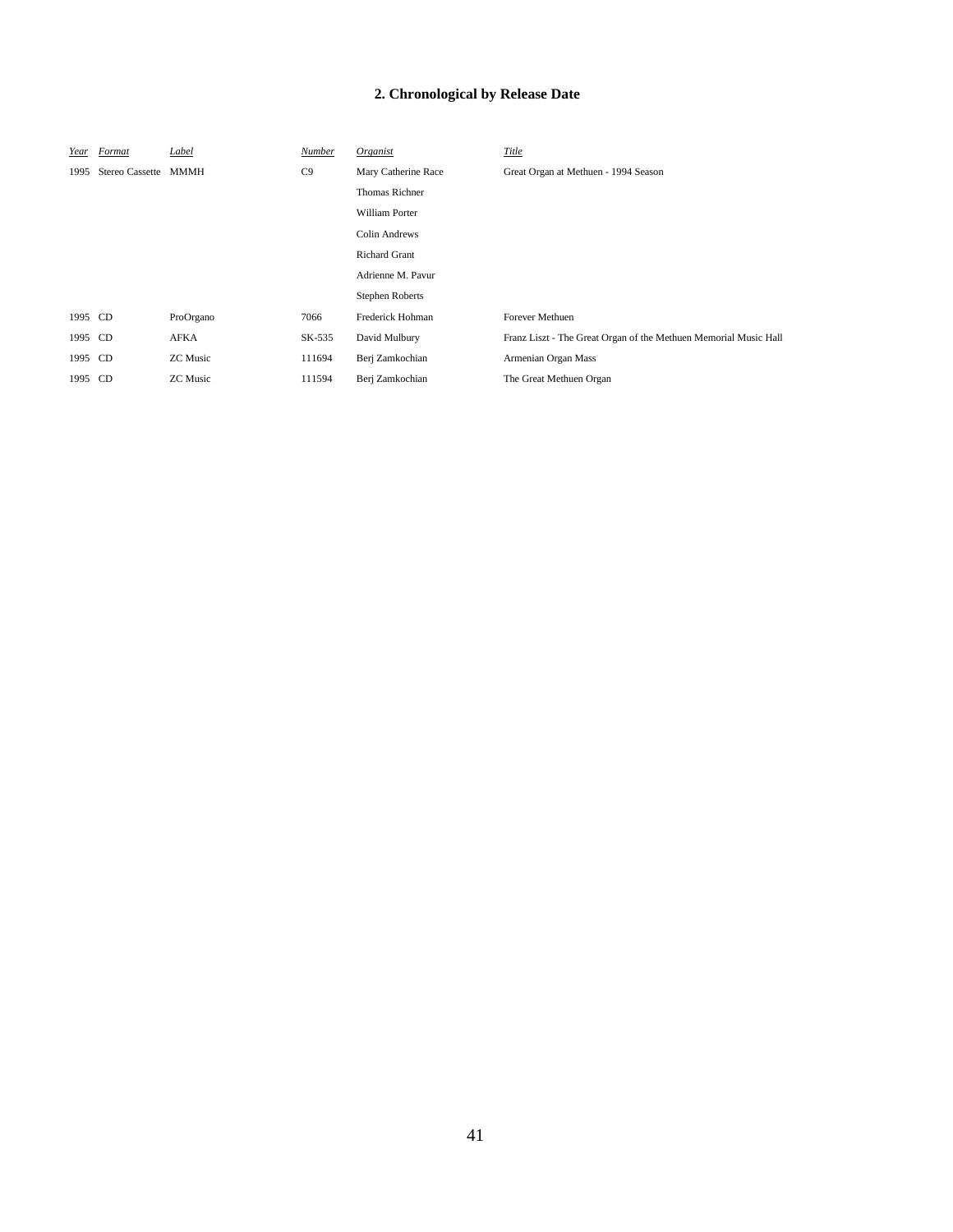| Year    | Format          | Label                           | Number         | Organist                 | Title                                                 |
|---------|-----------------|---------------------------------|----------------|--------------------------|-------------------------------------------------------|
| 1996    | Stereo Cassette | MMMH                            | C10            | Andrès Mojica            | Great Organ at Methuen - 1995 Season                  |
|         |                 |                                 |                | Glenn Goda               |                                                       |
|         |                 |                                 |                | David Mulbury            |                                                       |
|         |                 |                                 |                | Kyler Brown              |                                                       |
|         |                 |                                 |                | <b>Rosalind Mohnsen</b>  |                                                       |
|         |                 |                                 |                | Anne Marsden Thomas      |                                                       |
|         |                 |                                 |                | Christa Rakich           |                                                       |
|         |                 |                                 |                | Peter Edwin Krasinski    |                                                       |
|         |                 |                                 |                | Robert K. Love           |                                                       |
| 1996 CD |                 | <b>Musical Heritage Society</b> | 524088K        | Ann Labounsky            | Langlais: Complete Organ Works - Volume 7             |
| 1996 CD |                 | Raven                           | <b>OAR-360</b> | Iain Ouinn               | The Great Organ - Methuen Memorial Music Hall         |
| 1996 CD |                 | <b>ZC</b> Records               | 7001           | Carol Dixon              | Christmas in New England with The Paul Madore Chorale |
|         | 1996 VHS / DVD  | InCA                            |                | Murray Forbes Somerville | Pulling Out all the Stops - The Pipe Organ in America |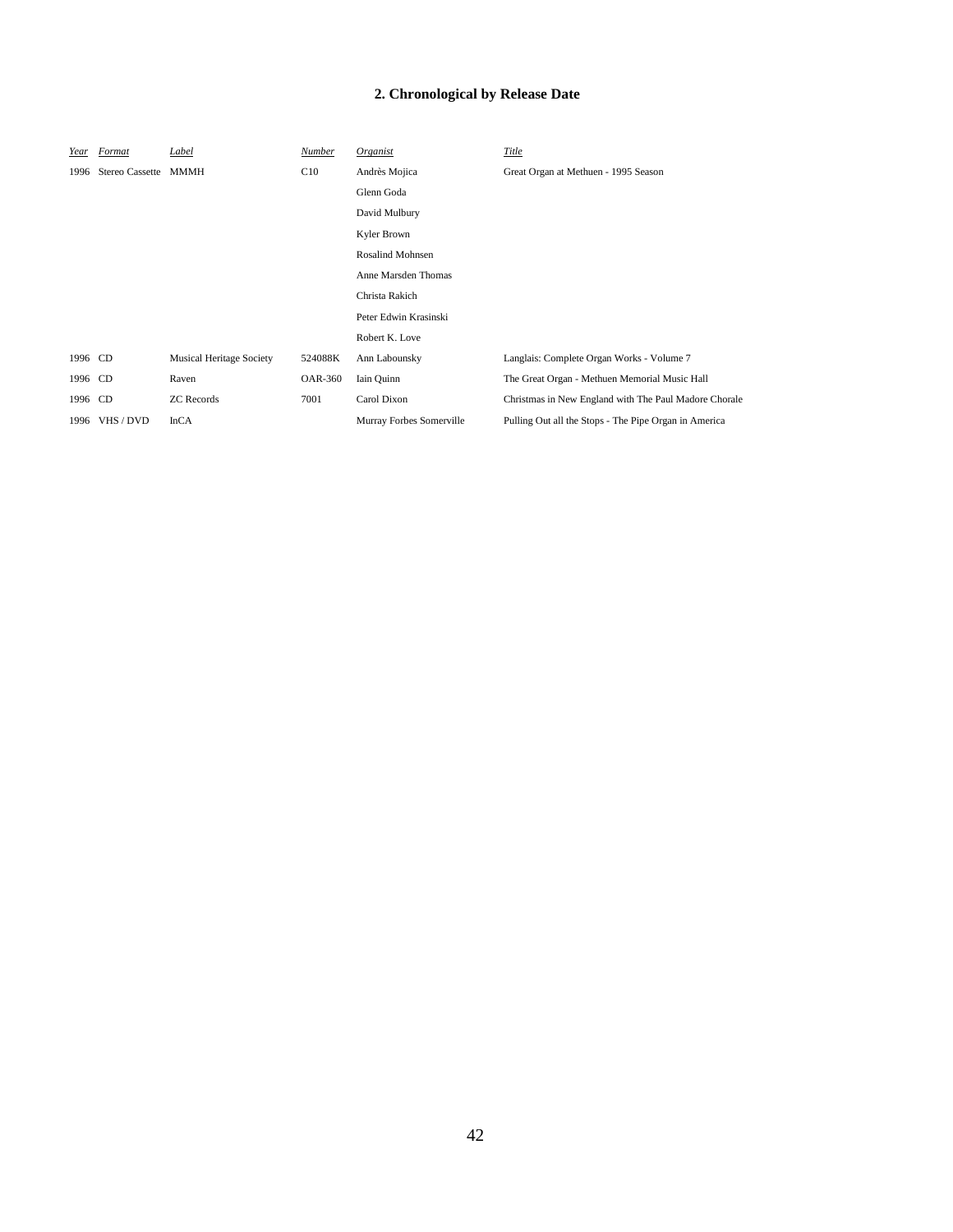*Year Format Label Number Organist Title*

Christopher Lundell David F. Gallagher, C.S.S. Stephen Rumpf Harold Stover

Susan Armstrong-Ouellette

Henry Lowe Brenda Lynne Leach Andrew Fletcher Michael Kleinschmidt Robert MacDonald

1997 Stereo Cassette MMMH C11 David Schrader Great Organ at Methuen - 1996 Season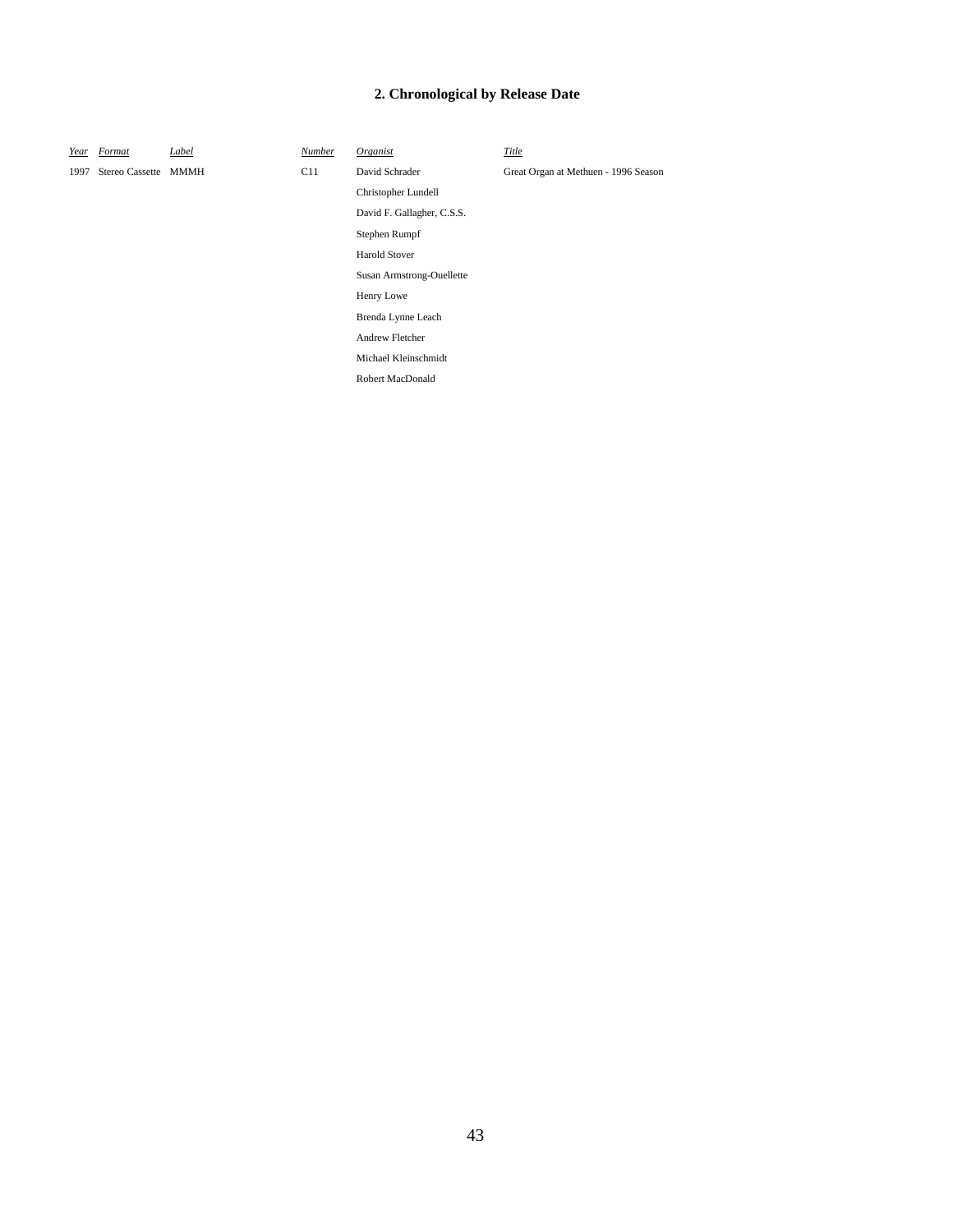| Year    | Format | Label                | Number  | Organist                  | Title                            |
|---------|--------|----------------------|---------|---------------------------|----------------------------------|
| 1998 CD |        | <b>AFKA</b>          | SK-542  | Susan Armstrong-Ouellette | Heard on High                    |
| 1998 CD |        | <b>GM</b> Recordings | GM-2064 | Stefan Kozinski           | The Grand German Organ Tradition |
| 1998 CD |        | Gloriæ Dei Cantores  | 25      | James E. Jordan, Jr.      | Make His Praise Glorious         |
| 1998 CD |        | Gloriæ Dei Cantores  | 26      | James E. Jordan, Jr.      | The Doctrine of Wisdom           |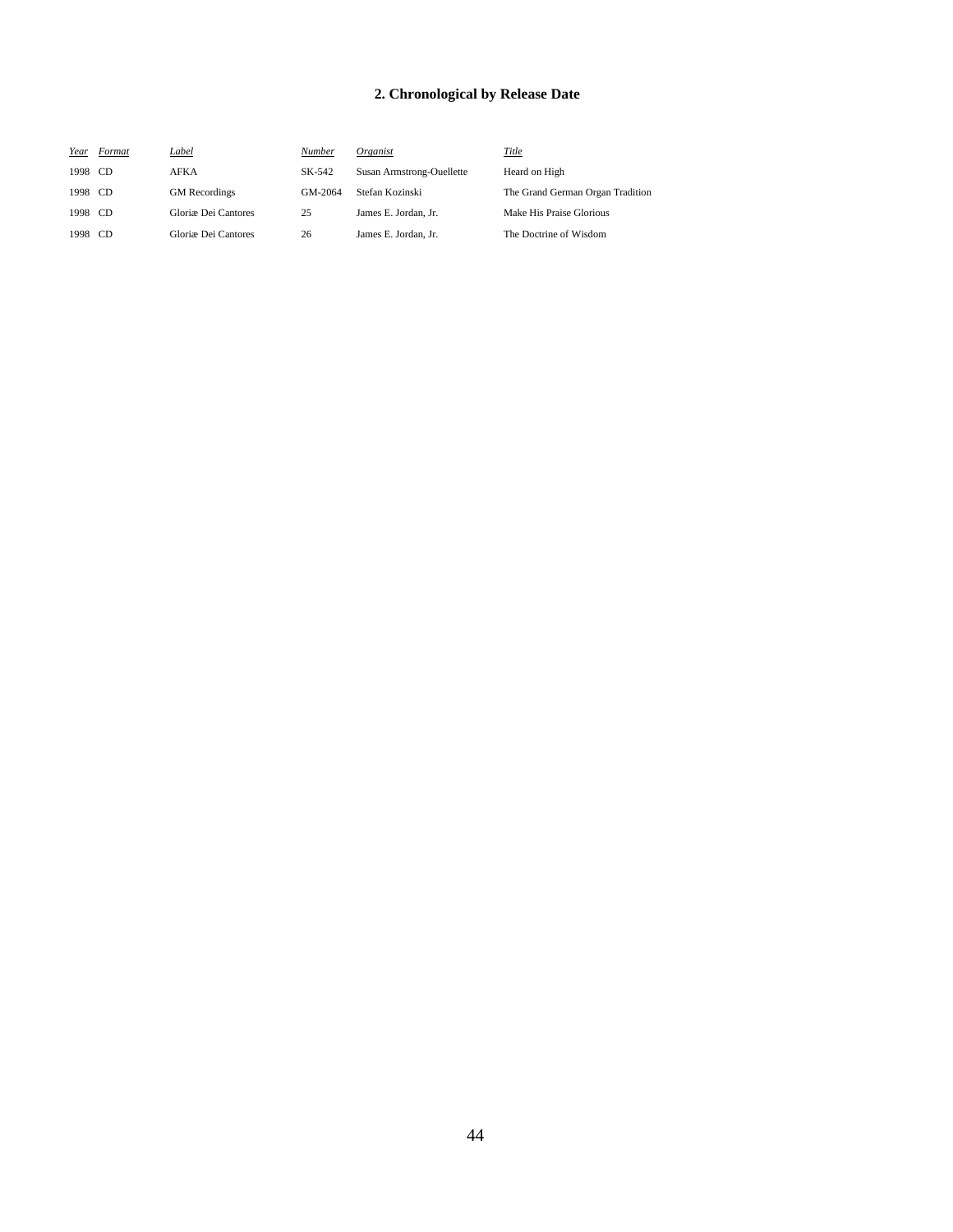| Year    | Format | Label               | Number  | Organist                 | Title                          |
|---------|--------|---------------------|---------|--------------------------|--------------------------------|
| 1999 CD |        | Raven               | OAR-460 | Murray Forbes Somerville | John Knowles Paine Organ Music |
| 1999 CD |        | Gloriæ Dei Cantores | 27      | James E. Jordan, Jr.     | By the Rivers of Babylon       |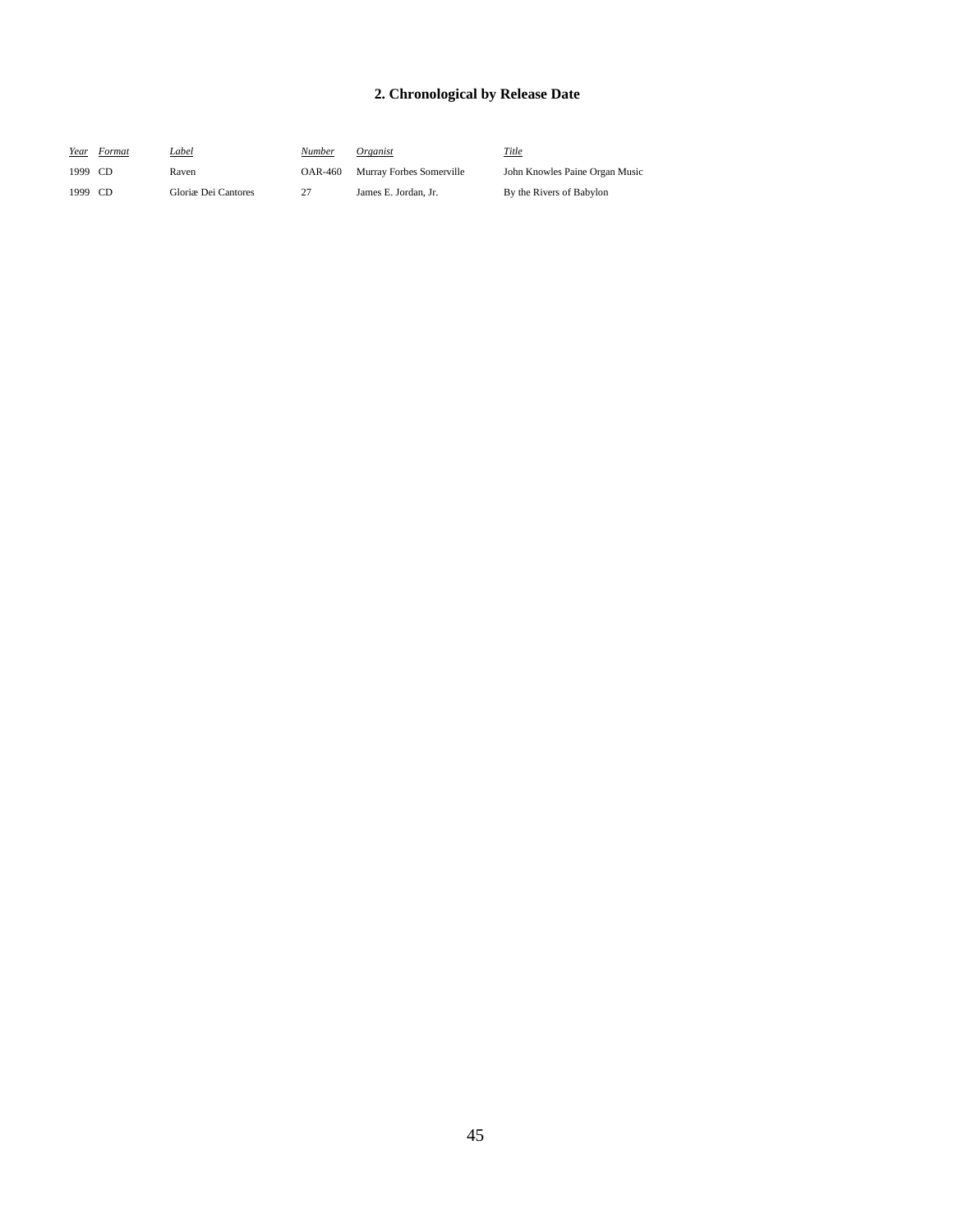| Year    | Format | <u>Label</u>                 | Number | Organist            | Title             |
|---------|--------|------------------------------|--------|---------------------|-------------------|
| 2000 CD |        | Marshall Ogletree Associates |        | Douglas Marshall    | OrganPower! 2000  |
|         |        |                              |        | David Ogletree      |                   |
| 2000 CD |        | Gloriæ Dei Cantores          | 28     | David Chalmers      | Peace Be With You |
|         |        |                              |        | SharonRose Pfeiffer |                   |
|         |        |                              |        |                     |                   |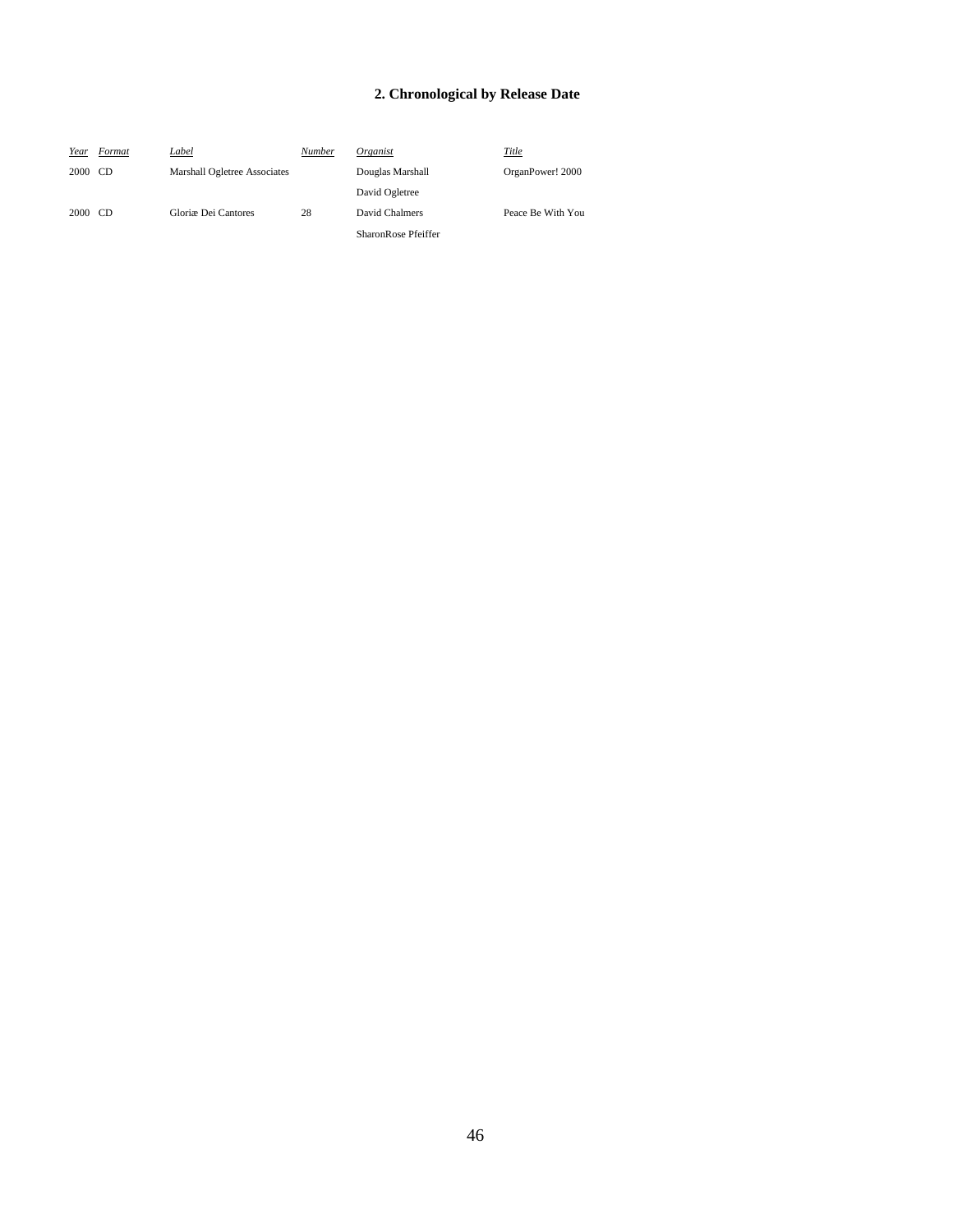| Year Format |                | Label     | <u>Number</u> | Oreanist         | Title                                                           |
|-------------|----------------|-----------|---------------|------------------|-----------------------------------------------------------------|
|             | 2002 VHS / DVD | ProOrgano | MP9021        | Frederick Hohman | Midnight Pipes - The Great Organ of Methuen Memorial Music Hall |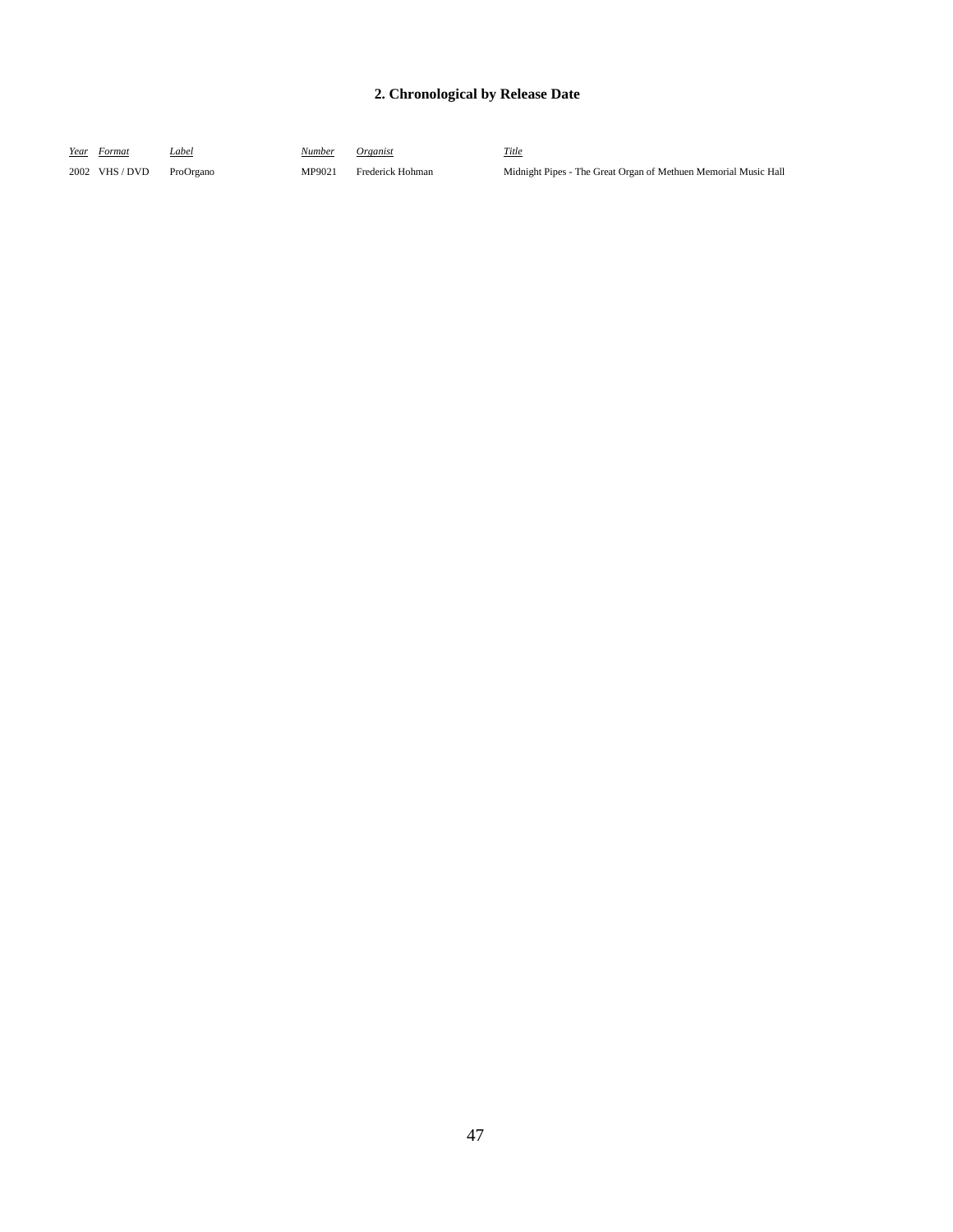*Year Format Label Number Organist Title*

2003 CD Felix Hell Recordings FHCD 0504 Felix Hell Mendelssohn at Methuen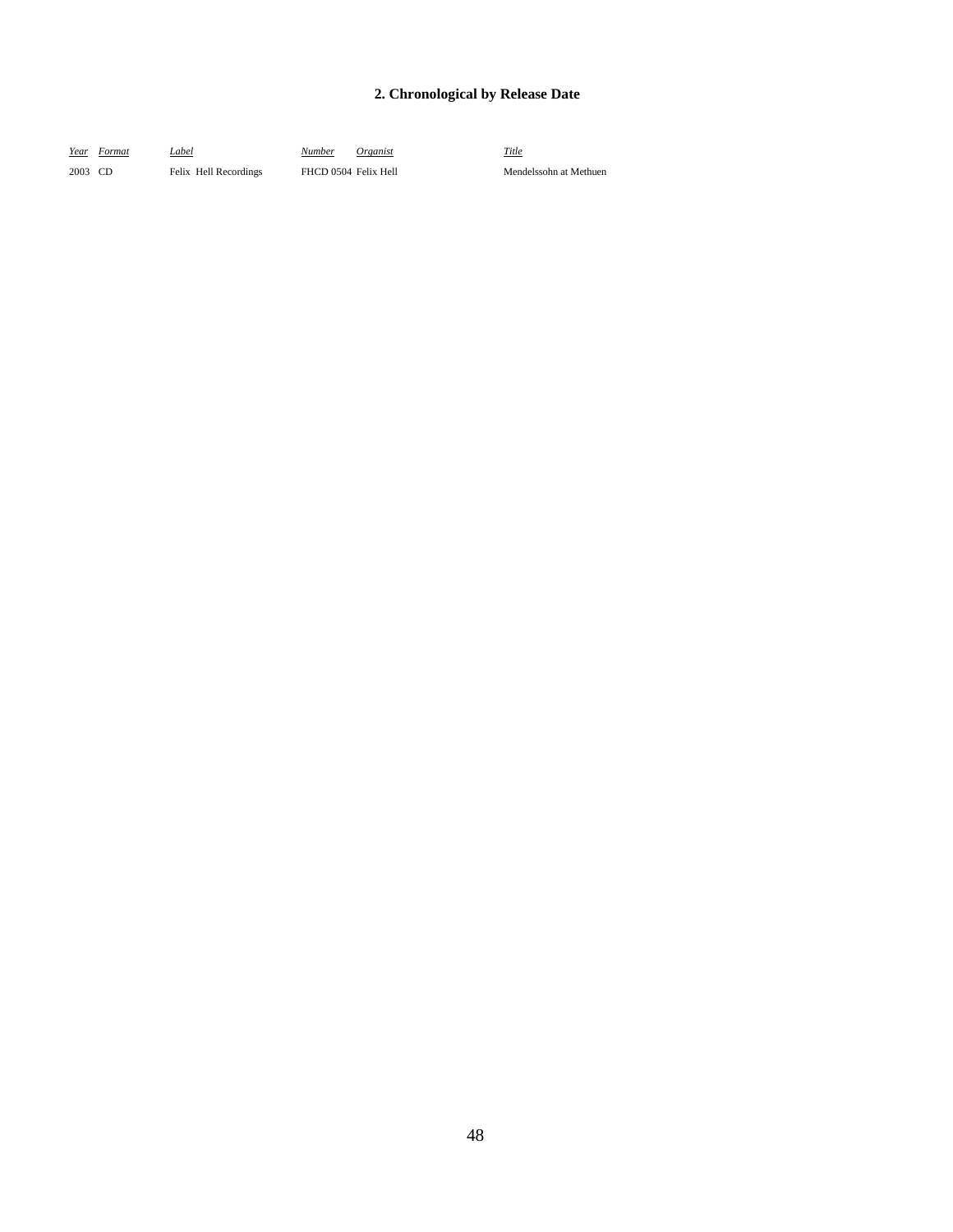| Year Format | Label | Number | <i>Organist</i> | Title                     |
|-------------|-------|--------|-----------------|---------------------------|
| 2004 CD     | AFK A | SK-442 | George Bozeman  | Permutations of Pot Roast |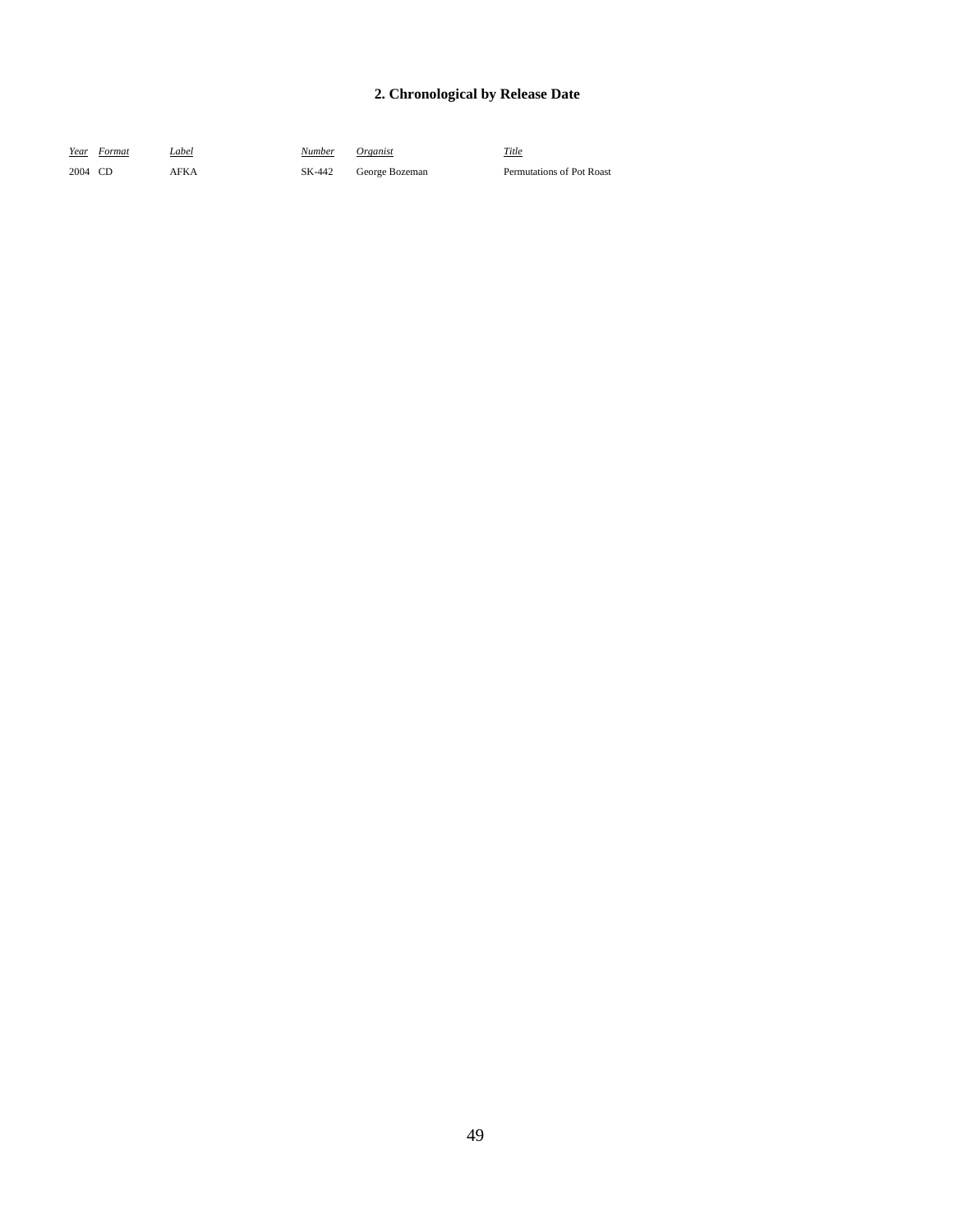|         | Year Format | Label | Number | <i>Organist</i> | Title         |
|---------|-------------|-------|--------|-----------------|---------------|
| 2005 CD |             | Avie  | 2078   | John Finney     | All is Bright |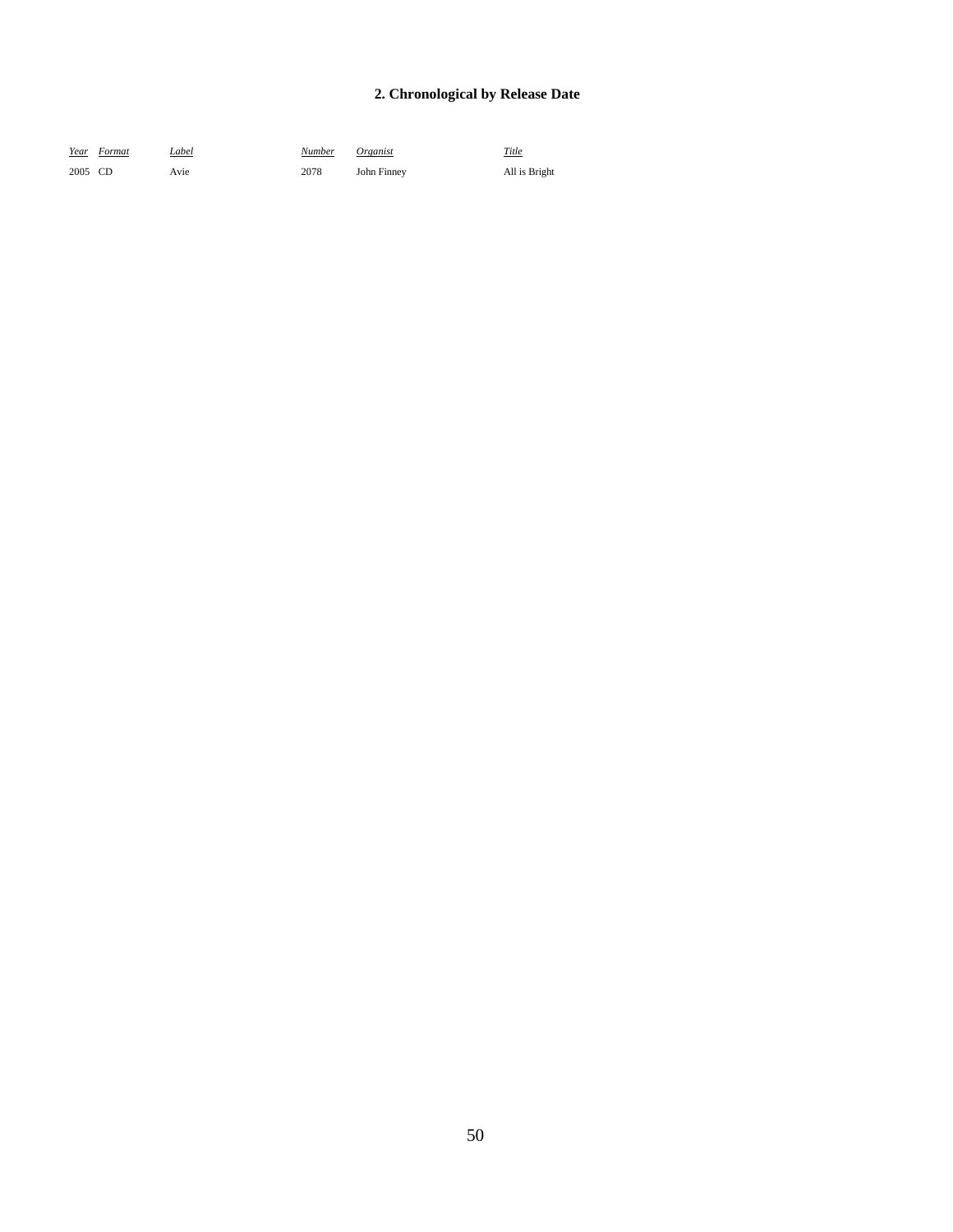| Year    | Format | Label                   | Number | Organist              | Title |
|---------|--------|-------------------------|--------|-----------------------|-------|
| 2006 CD |        | Sanctuary Records Group |        | BBM1102 Carson Cooman | Rore  |
|         |        |                         |        | Jung-A Lee            |       |
|         |        |                         |        | Robert August         |       |

Rorem: Works for Choir and Organ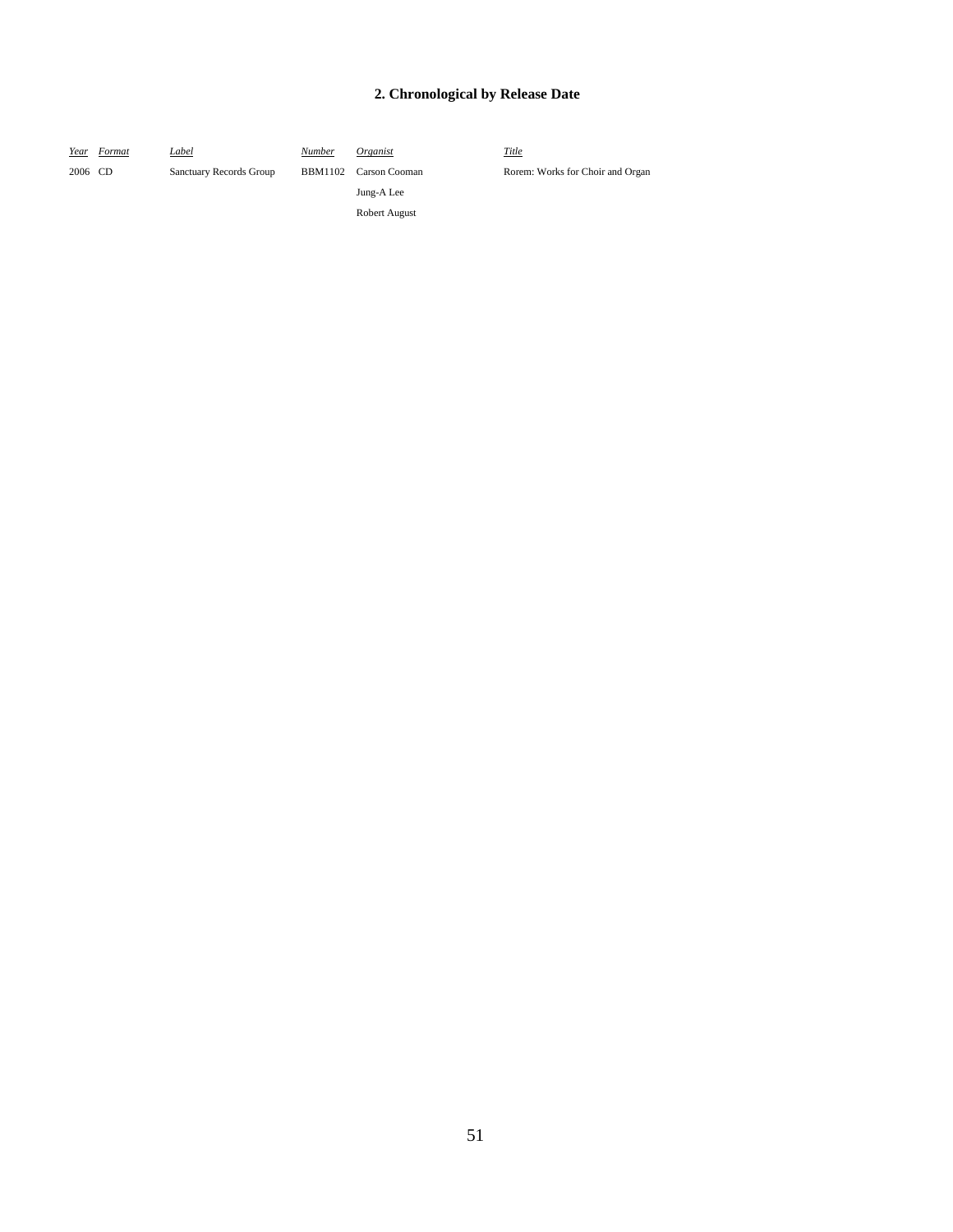| Year     | Format    | Label        | Number  | Organist       | <u>Title</u>            |
|----------|-----------|--------------|---------|----------------|-------------------------|
|          | 2008 SACD | GnuMusic     | GNU-001 | Douglas Major  | Hope                    |
| 2008 DVD |           | Melcot Music | DVD 02  | Carol Williams | TourBus goes to Methuen |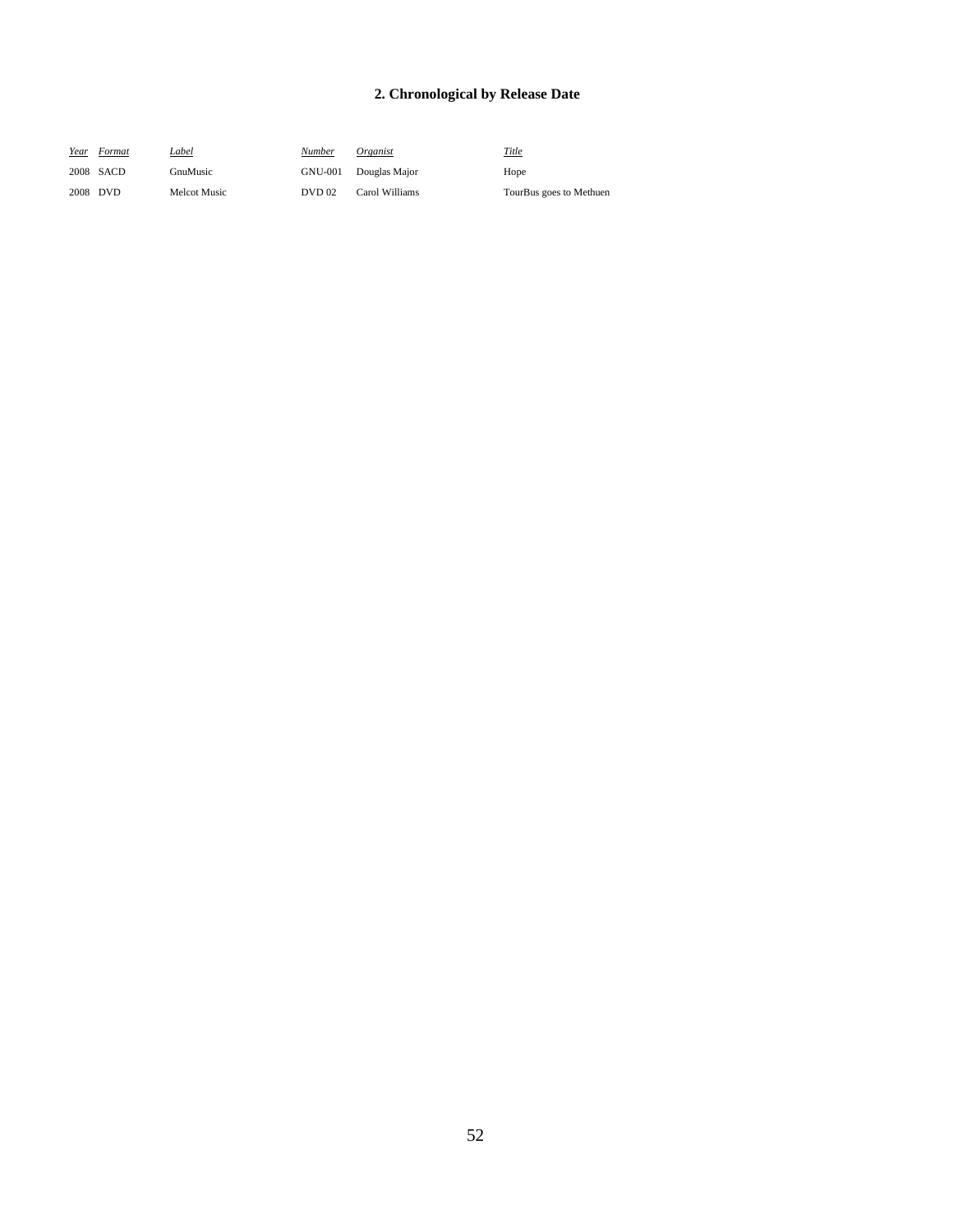| Year    | Format   | Label                              | Number | Organist           | Title                                             |
|---------|----------|------------------------------------|--------|--------------------|---------------------------------------------------|
| 2009 CD |          | <b>AFKA</b>                        | SK-563 | Steven Young       | Henry Morton Dunham - A Boston Classic            |
|         | 2009 DVD | <b>Harvard Musical Association</b> |        | Peter Sykes        | Inauguration of the Great Organ: November 2, 1863 |
|         |          |                                    |        | Sandra Soderlund   |                                                   |
|         |          |                                    |        | Mark Dwyer         |                                                   |
|         |          |                                    |        | <b>Brian Jones</b> |                                                   |
|         |          |                                    |        |                    |                                                   |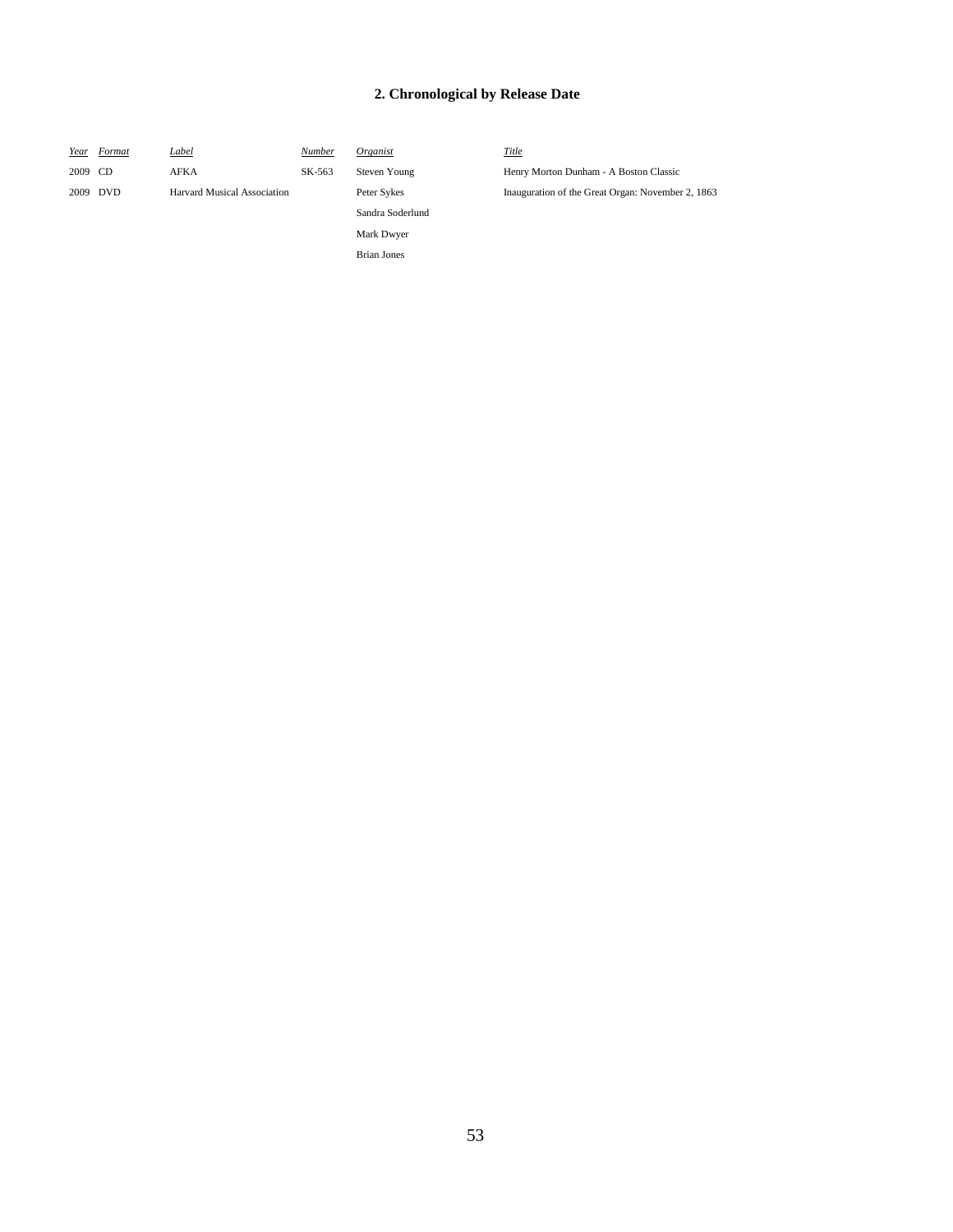| Year     | Format | Label        | Number | Organist         | Title                                        |
|----------|--------|--------------|--------|------------------|----------------------------------------------|
| 2010 CD  |        | ProOrgano    | 7234   | Frederick Hohman | <b>Methuen Century</b>                       |
| 2010 DVD |        | Joy of Music | 2915   | Diane Bish       | Sights and Sounds on the St. Lawrence Seaway |
| 2010 DVD |        | Joy of Music | 3020   | Diane Bish       | Musical Visit to Boston                      |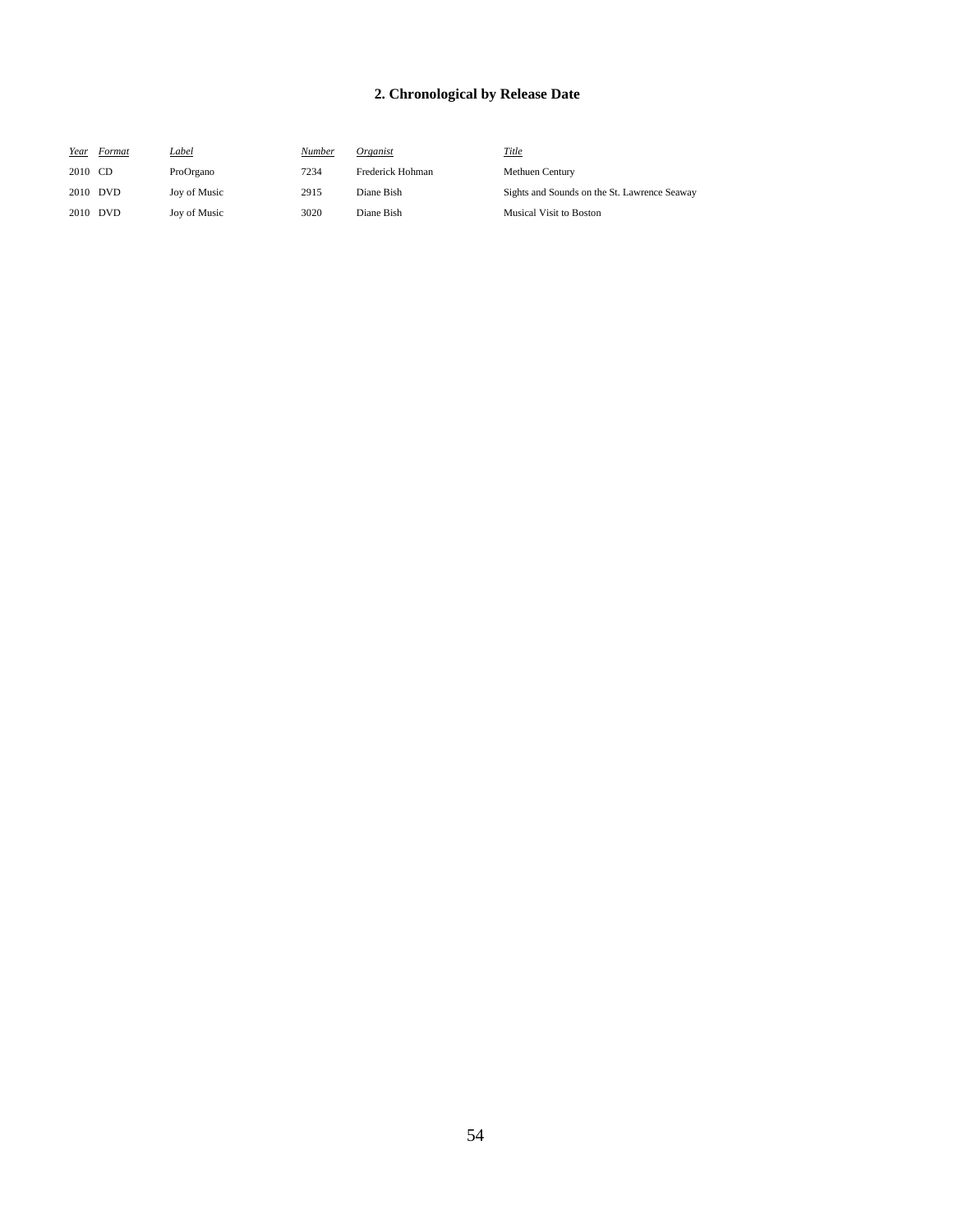| Year Format | Label | Number | Organist                | Title                 |
|-------------|-------|--------|-------------------------|-----------------------|
| 2013 SACD   | MDG   |        | 917 1809-6 Rudolf Innig | Variations on America |